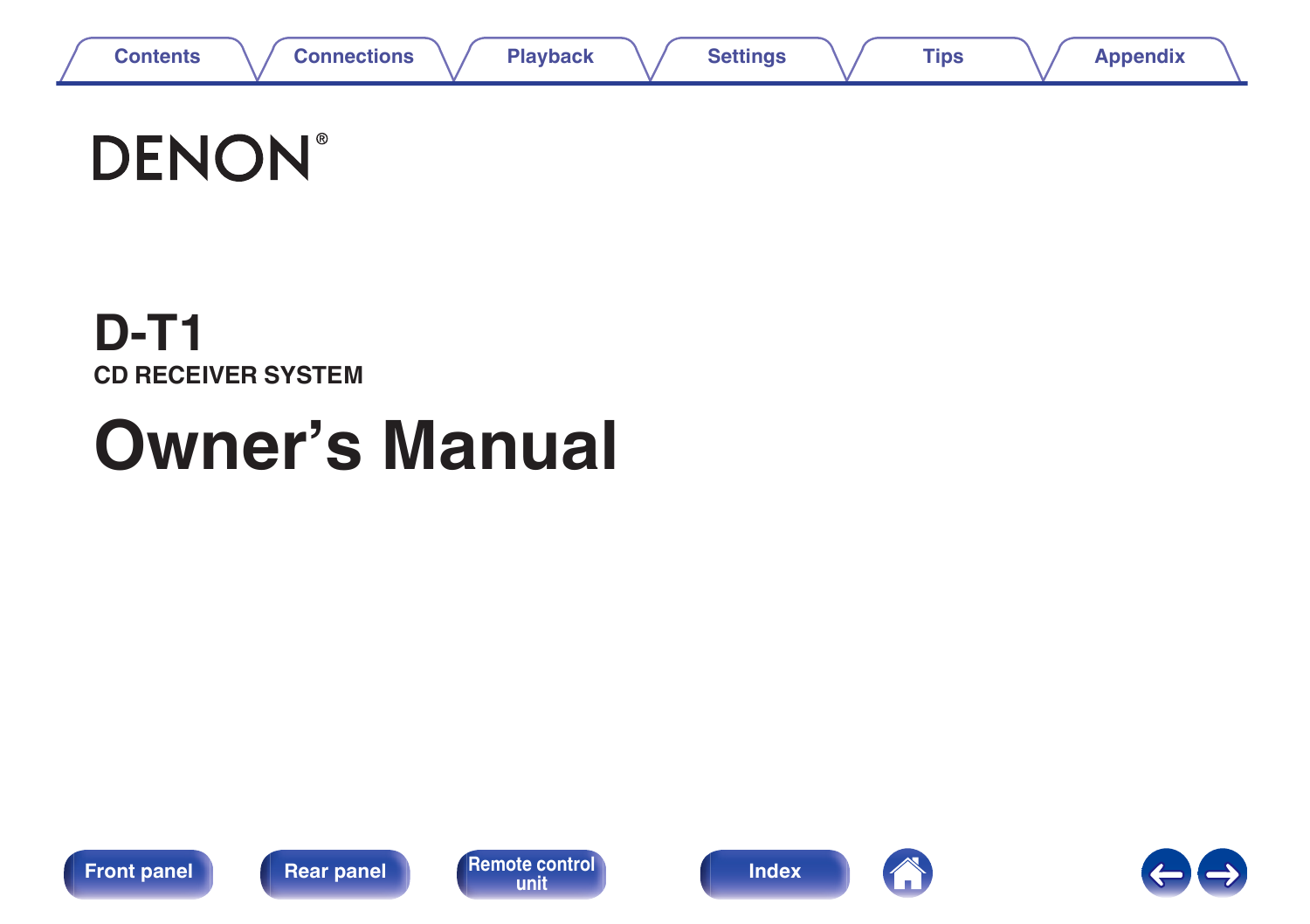<span id="page-1-0"></span>

| <b>Connections</b><br><b>Contents</b><br><b>Playback</b> |    | <b>Settings</b><br><b>Appendix</b><br>Tips |    |
|----------------------------------------------------------|----|--------------------------------------------|----|
| <b>Accessories</b>                                       | 5  | <b>Connections</b>                         |    |
| Inserting the batteries                                  | 6  |                                            |    |
| Operating range of the remote control unit               |    | <b>Connecting speakers</b>                 | 17 |
| <b>Features</b>                                          |    | Connecting the speaker cables              | 17 |
| Part names and functions                                 |    | Connecting speakers                        | 18 |
| Front panel                                              |    | Connecting an analog device                | 19 |
| Rear panel                                               |    | Connecting a digital device                | 19 |
| Remote control unit                                      | 13 | <b>Connecting an FM/AM antenna</b>         | 20 |
|                                                          |    | Connecting the power cord                  | 22 |







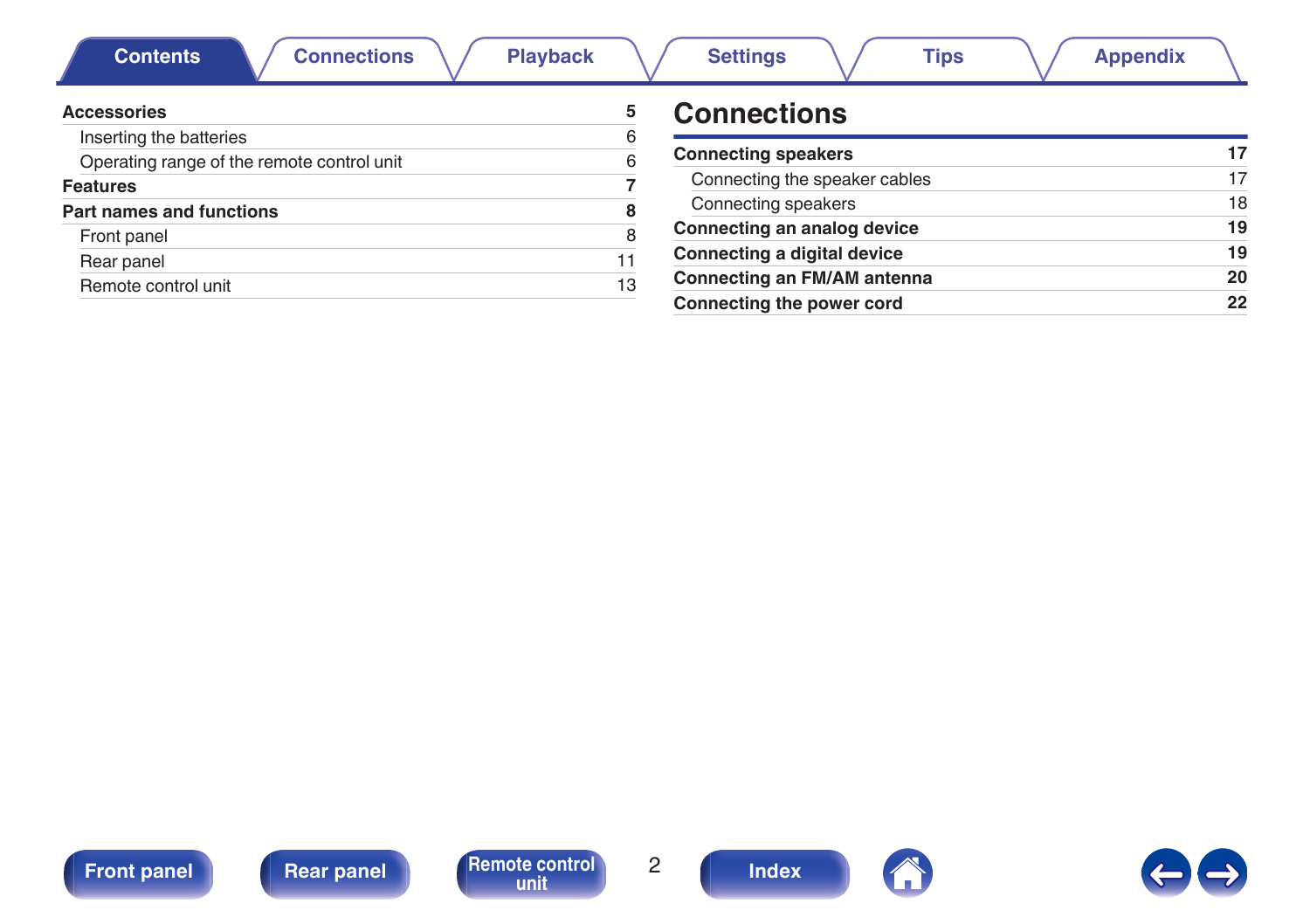

**[Front panel](#page-7-0) [Rear panel](#page-10-0) [Remote control](#page-12-0)** 3 **[Index](#page-70-0)** 



# **Playback**

| <b>Basic operation</b>                                                              | 24 |
|-------------------------------------------------------------------------------------|----|
| Turning the power on                                                                | 24 |
| Switching the power to standby                                                      | 24 |
| Selecting the input source                                                          | 25 |
| Adjusting the volume                                                                | 25 |
| Turning off the sound temporarily (Muting)                                          | 25 |
| <b>Playing CDs</b>                                                                  | 26 |
| <b>Playing CDs</b>                                                                  | 26 |
| Playing tracks in a specific order (Program playback)                               | 27 |
| <b>Playing DATA CDs</b>                                                             | 28 |
| <b>Playing files</b>                                                                | 29 |
| Listening to FM/AM broadcasts                                                       | 30 |
| Listening to FM/AM broadcasts                                                       | 30 |
| Presetting FM/AM stations                                                           | 31 |
| Listening to preset stations                                                        | 31 |
| Setting the preset channels and changing the received frequency<br>on the main unit | 32 |

| Listening to music on a Bluetooth device          | 33 |
|---------------------------------------------------|----|
| Listening to music on a Bluetooth device          | 34 |
| Pairing with other Bluetooth devices              | 35 |
| Disconnecting from Bluetooth                      | 36 |
| Setting the Bluetooth standby mode                | 36 |
| Reconnecting to this unit from a Bluetooth device | 37 |
| <b>Playing digital input</b>                      | 38 |
| <b>Playing analog input</b>                       | 39 |
| <b>Convenience functions</b>                      | 40 |
| Adjusting the tone                                | 41 |
| Switching the display's brightness                | 42 |
|                                                   |    |

### **[Contents](#page-1-0) [Connections](#page-15-0)**  $\setminus$  **[Playback](#page-22-0)**  $\setminus$  **[Settings](#page-42-0)**  $\setminus$  **[Tips](#page-48-0)**  $\setminus$  **[Appendix](#page-59-0)**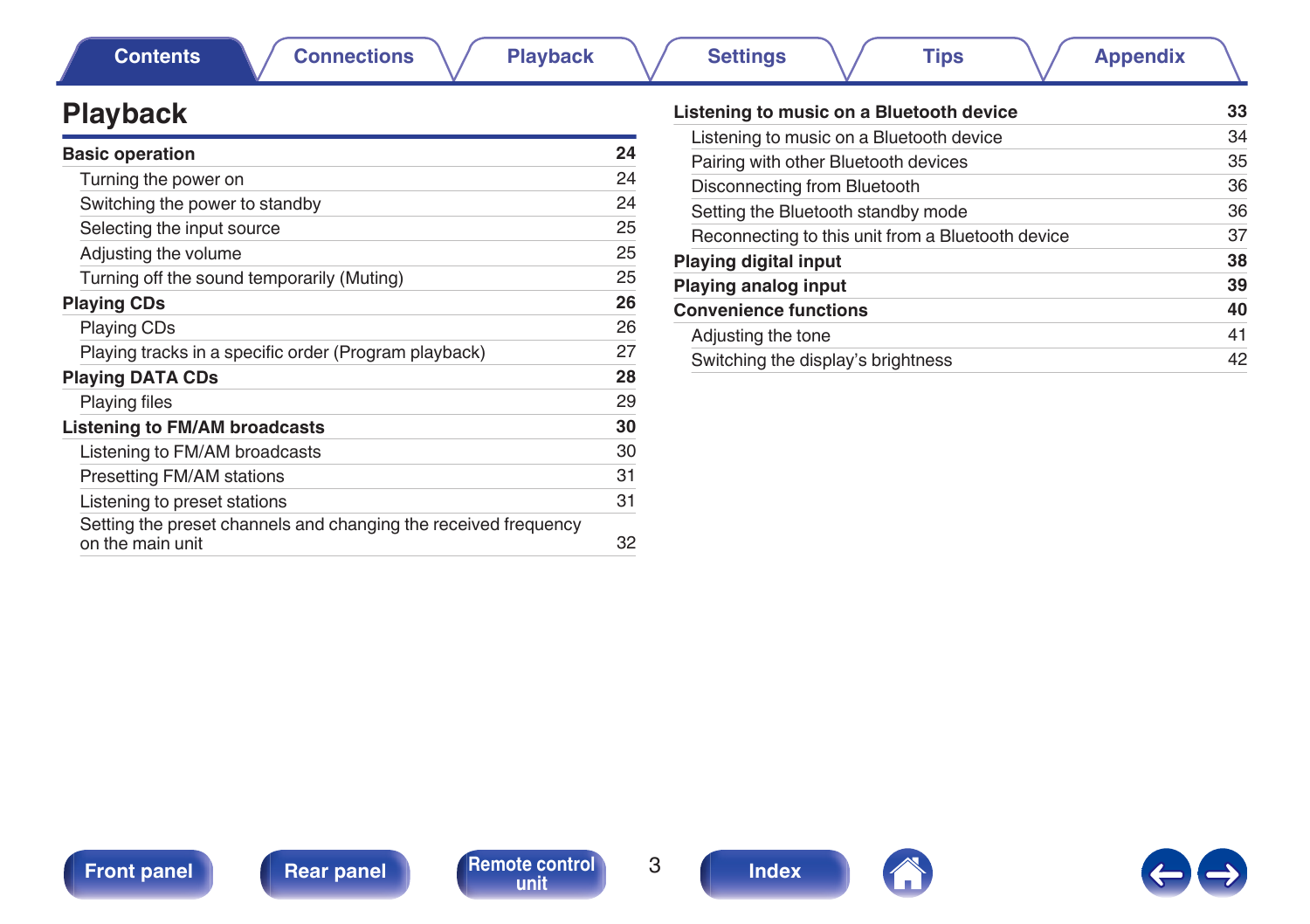**[Contents](#page-1-0) [Connections](#page-15-0)**  $\setminus$  **[Playback](#page-22-0)**  $\setminus$  **[Settings](#page-42-0)**  $\setminus$  **[Tips](#page-48-0)**  $\setminus$  **[Appendix](#page-59-0)** 

# **Settings**

| Setting the clock, timer playback and sleep timer | 44 |
|---------------------------------------------------|----|
| Setting the current time                          | 44 |
| Displaying the clock constantly                   | 45 |
| Setting the timer playback                        | 46 |
| Setting the timer playback mode                   | 47 |
| Sleep timer function                              | 47 |
| <b>Setting the Auto Standby mode</b>              | 48 |
| Turning Auto Standby mode on                      | 48 |
| Turning Auto Standby mode off                     | 48 |

# **Tips**

| <b>Resetting factory settings</b> | 59 |
|-----------------------------------|----|
| Troubleshooting                   |    |
| Tips                              |    |

# **Appendix**

| <b>Playing back DATA CDs</b>          | 60 |
|---------------------------------------|----|
| <b>DIGITAL IN</b>                     | 61 |
| <b>Playing back Bluetooth devices</b> | 61 |
| <b>About Discs</b>                    | 62 |
| <b>Last function memory</b>           | 64 |
| <b>Explanation of terms</b>           | 65 |
| <b>Trademark information</b>          | 66 |
| <b>Specifications</b>                 | 67 |
| Index                                 | 71 |





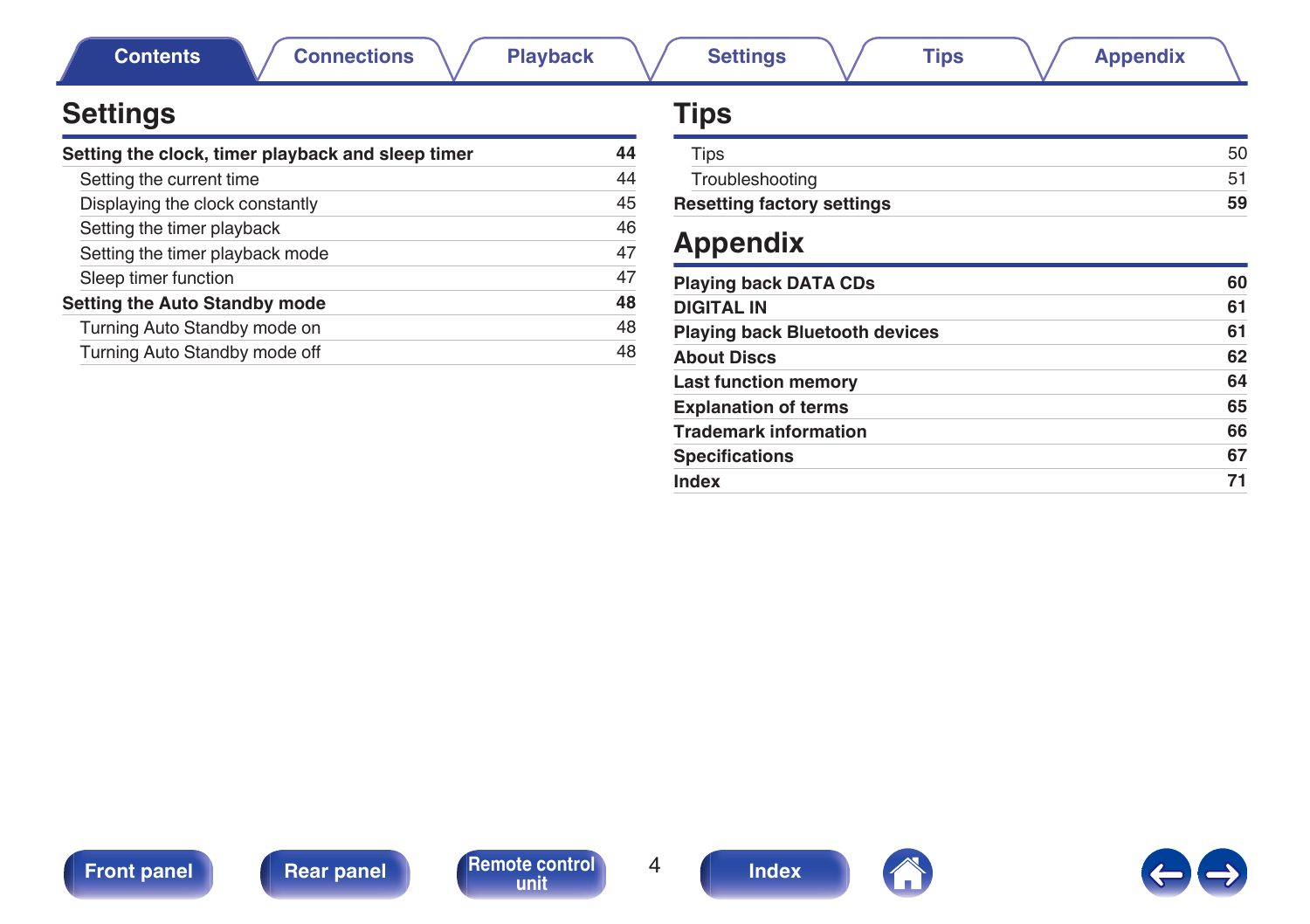<span id="page-4-0"></span>

Thank you for purchasing this Denon product.

To ensure proper operation, please read this owner's manual carefully before using the product.

After reading this manual, be sure to keep it for future reference.

# **Accessories**

Check that the following parts are supplied with the product.

| Quick Start Guide | Safety Instructions | Notes on radio                   | Warranty<br>(for North America<br>model only) | Power cord |
|-------------------|---------------------|----------------------------------|-----------------------------------------------|------------|
|                   |                     |                                  |                                               |            |
| FM indoor antenna | AM loop antenna     | Remote control unit<br>(RC-1229) | LR03/AAA batteries                            | Speakers   |
| Speaker cables    |                     |                                  |                                               |            |



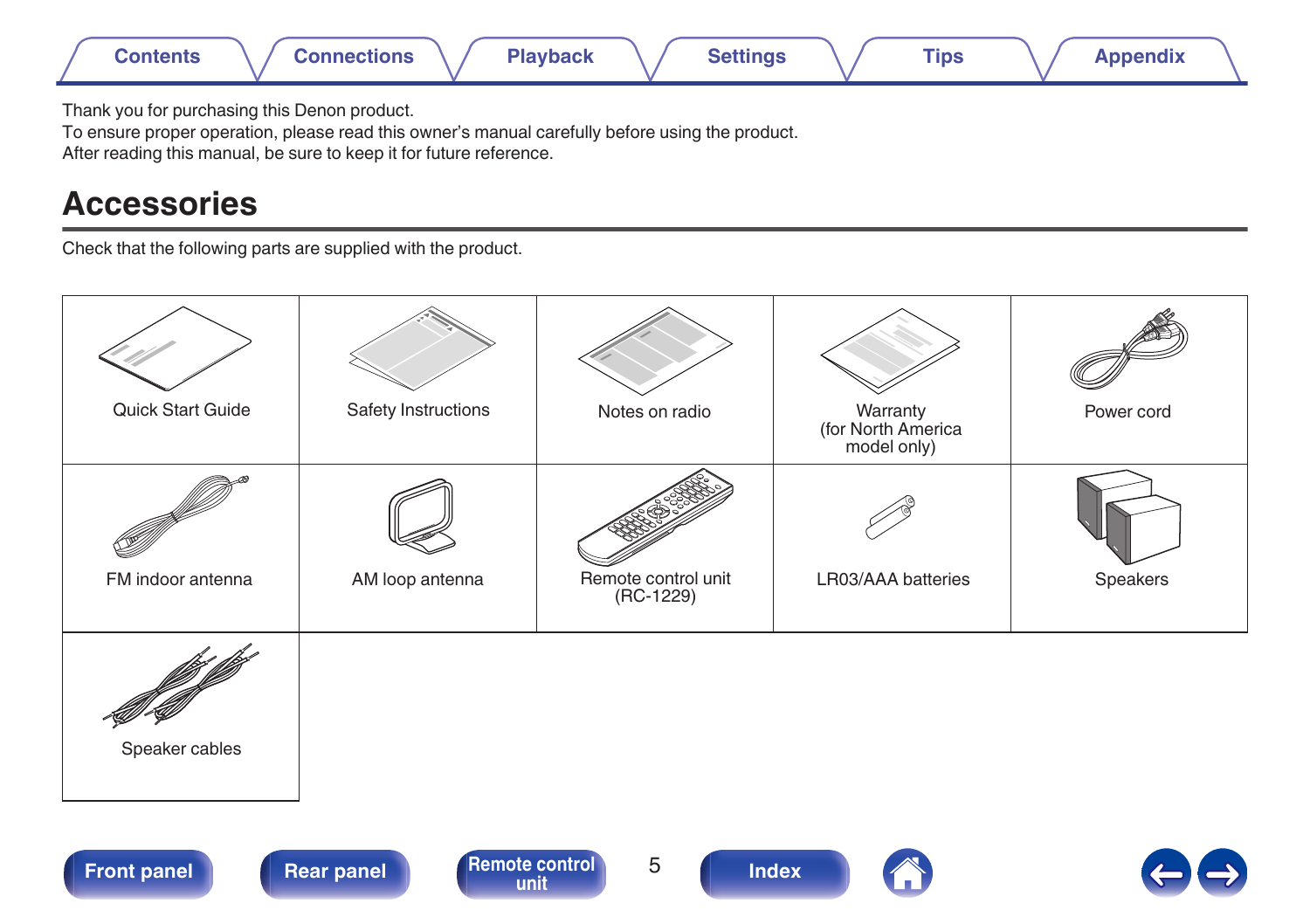# <span id="page-5-0"></span>**Inserting the batteries**

**1 Remove the rear lid in the direction of the arrow and remove it.**



**2 Insert two batteries correctly into the battery compartment as indicated.**



**3 Put the rear cover back on.**

**[Front panel](#page-7-0) [Rear panel](#page-10-0) [Remote control](#page-12-0)** 6

**[unit](#page-12-0) [Index](#page-70-0)**



### **NOTE**

- To prevent damage or leakage of battery fluid:
	- Do not use a new battery together with an old one.
	- Do not use two different types of batteries.
- Remove the batteries from the remote control unit if it will not be in use for long periods.
- 0 If the battery fluid should leak, carefully wipe the fluid off the inside of the battery compartment and insert new batteries.

# **Operating range of the remote control unit**

Point the remote control unit at the remote sensor when operating it.

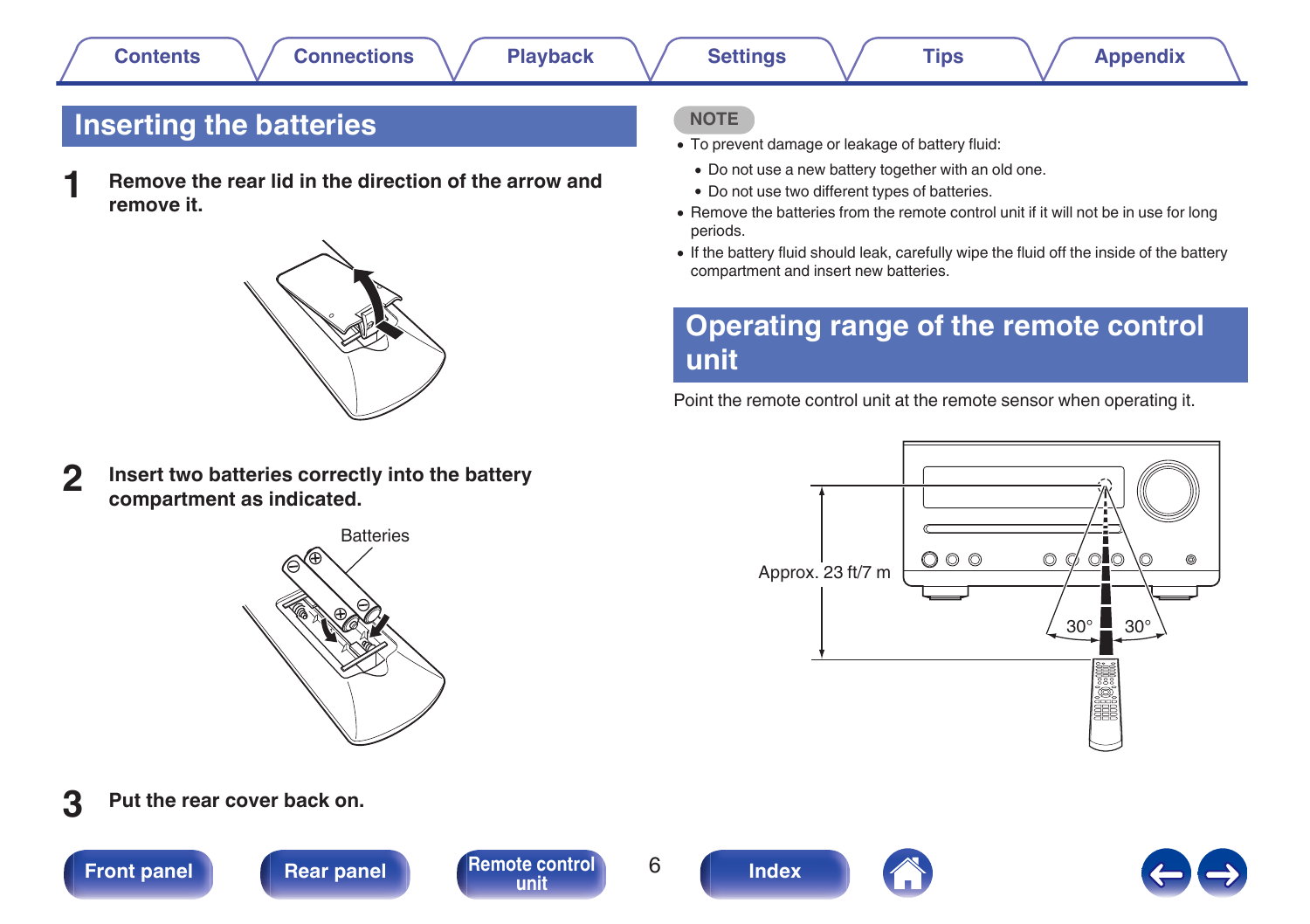# <span id="page-6-0"></span>**Features**

- 0 **High quality amplifier stressing sound quality** Equipped with a 15 W + 15 W (6  $Ω$ /ohms) high-quality amplifier circuits.
- 0 **Simple & Straight circuit design for sound purity and free of coloration**

Gives you high sound quality based on the simple and straight concept. Circuitry is uncomplicated, signal paths are short, and all adverse influences on sound quality have been minimized.

### 0 **Auto standby mode**

This unit also provides the Auto standby mode, where it goes into the standby state when there is no operation for 15 minutes.

### 0 **Low standby power consumption**

Designed with the environment in mind, the unit consumes just 0.3 W while in standby mode.

### 0 **Remote control unit**

This unit is shipped with a remote control unit. The button layout is designed so that the buttons are easy to press for greater operability. 0 **Equipped with optical digital audio input, enabling connection with TV or digital devices**

You can connect audio from a TV or a media player digitally to enjoy impressive, high-quality sound.

### 0 **Wireless connection with Bluetooth enabled devices (**v **[p. 33\)](#page-32-0)**

You can connect Bluetooth enabled devices such as smartphones and tablets with this unit to listen to music while browsing email and Web sites in the Internet away from this unit. In addition, this unit supports high quality audio codecs, AAC, to enjoy music and games with a powerful sound.

### 0 **Compact speakers with high sound quality**

The speakers have a high-resonance soft dome tweeter and responsive 12cm-wide paper cone wafers. Along with the bass reflex duct on the back, these balance a substantial volume with sharp sound for high sound quality.

**[Front panel](#page-7-0) [Rear panel](#page-10-0) [Remote control](#page-12-0)** 7 **[unit](#page-12-0) [Index](#page-70-0)**



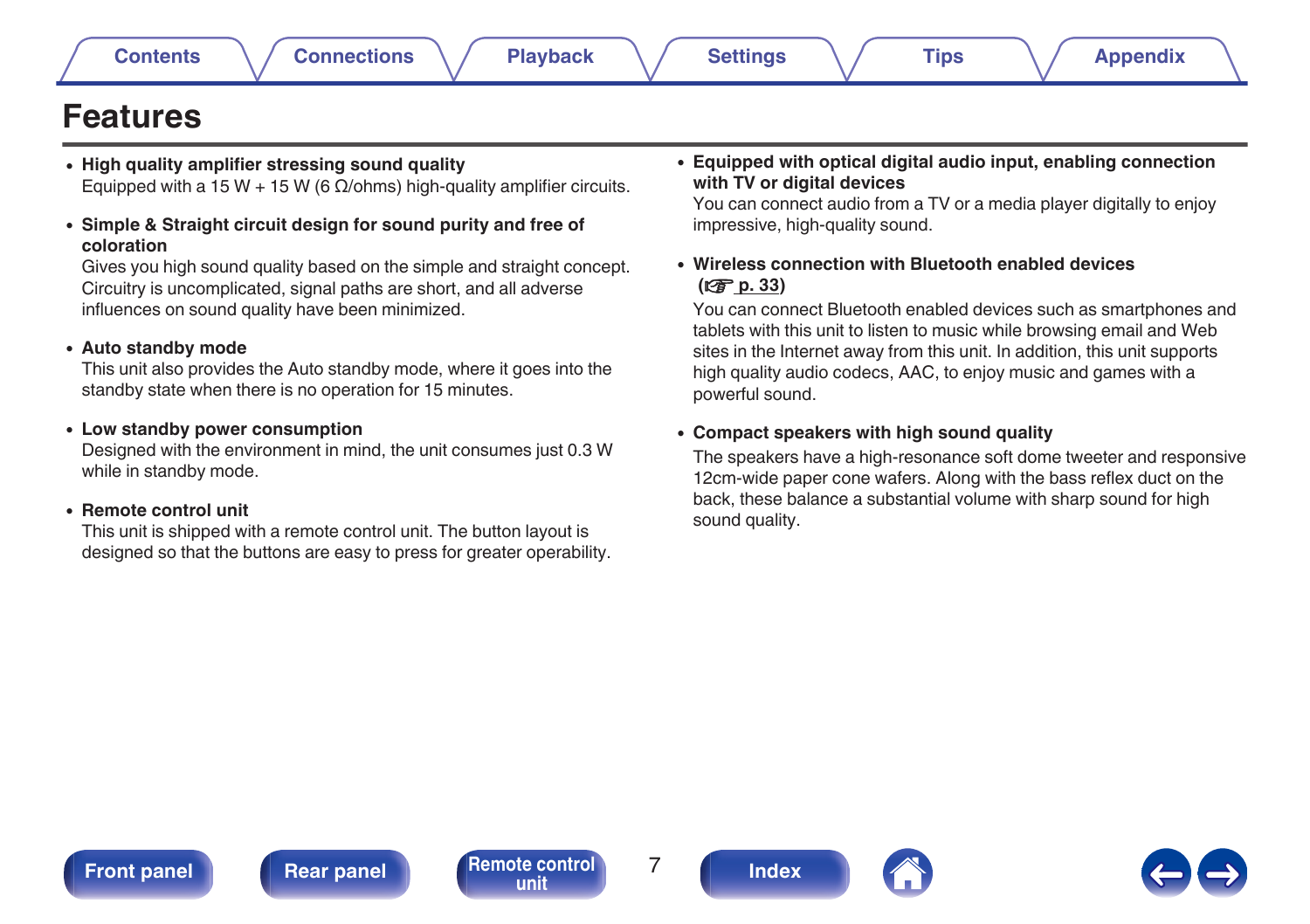<span id="page-7-0"></span>

# **Part names and functions**

**Front panel**



For details, see the next page.



**Front panel [Rear panel](#page-10-0) [Remote control](#page-12-0)** 8



**[unit](#page-12-0) [Index](#page-70-0)**

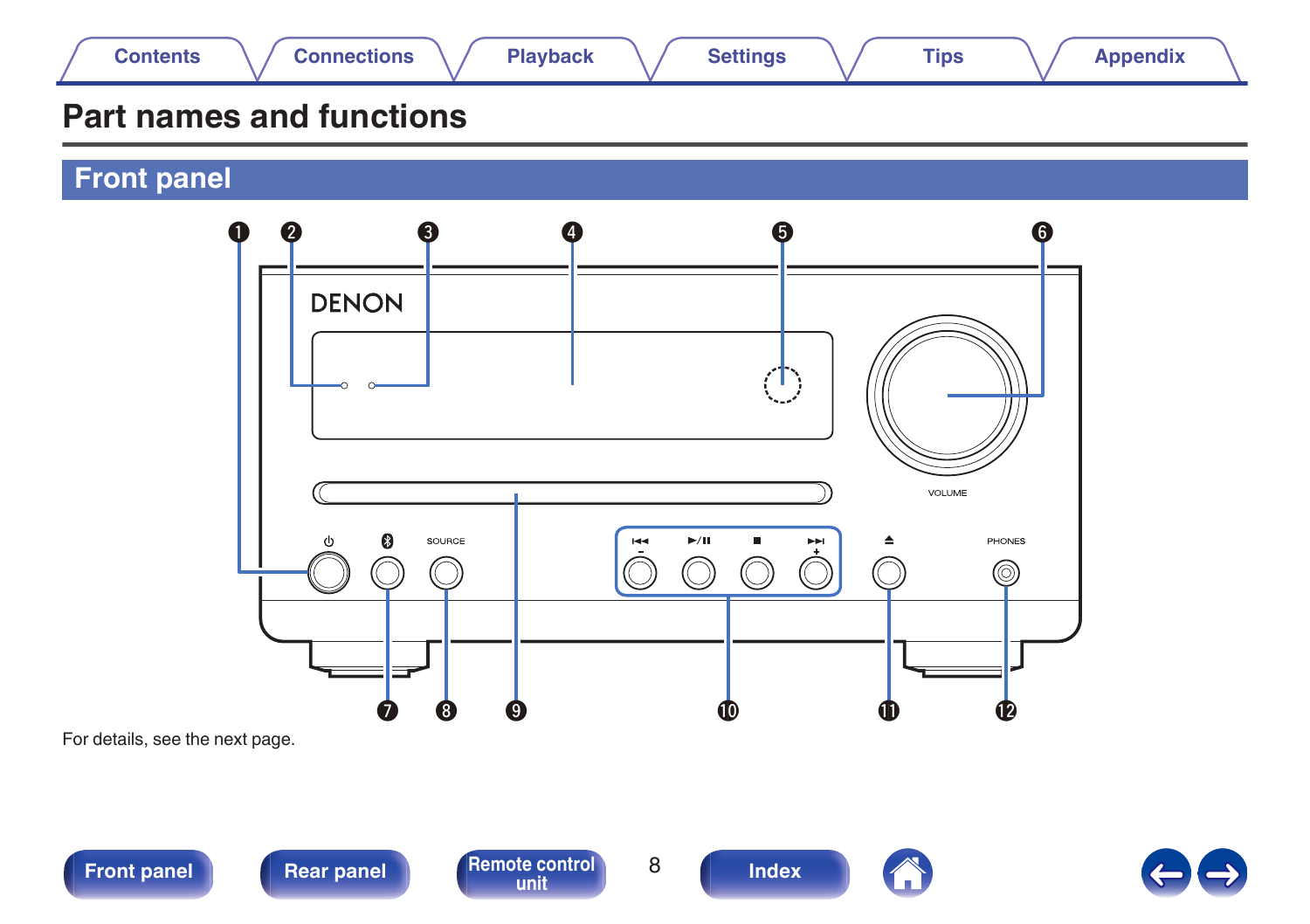| <b>Connections</b><br><b>Playback</b><br><b>Contents</b>                                                                                                                                                                                                                                                                                                                                                                                                                                                                                                                               | <b>Appendix</b><br><b>Settings</b><br><b>Tips</b>                                                                                                                                                                                                                                                                                                                                                                                                                                                                                                                                                                                                                                                                                                                                       |
|----------------------------------------------------------------------------------------------------------------------------------------------------------------------------------------------------------------------------------------------------------------------------------------------------------------------------------------------------------------------------------------------------------------------------------------------------------------------------------------------------------------------------------------------------------------------------------------|-----------------------------------------------------------------------------------------------------------------------------------------------------------------------------------------------------------------------------------------------------------------------------------------------------------------------------------------------------------------------------------------------------------------------------------------------------------------------------------------------------------------------------------------------------------------------------------------------------------------------------------------------------------------------------------------------------------------------------------------------------------------------------------------|
| 00<br>❸<br>6<br>6<br>(4)<br><b>DENON</b><br><b>COLLAGE</b><br>0<br>sounce<br>moves<br>$\ddot{\circ} \ddot{\circ} \circ \ddot{\circ}$<br>$\circledcirc$<br>◉<br>Ŧ.<br>Ø<br>8.<br>(9)<br>Power operation button ( $\phi$ )<br>Turns power to this unit on and off (standby).<br>(CF p. 24)<br>• When "CLK MODE" is turned on, this button switches between normal mode<br>and Clock mode. (L p. 45)<br><b>@</b> Power indicator<br>This is lit as follows according to the power status:<br>• Power on : Green<br>• Normal standby: Off<br>• Alarm standby: Orange $(\sqrt{2\pi} p. 46)$ | <b>Bluetooth indicator</b><br>This lamp is lit or blinks depending on the Bluetooth connection status.<br>• "Listening to music on a Bluetooth device" (CF p. 34)<br>• "Setting the Bluetooth standby mode" ( $\sqrt{2}$ p. 36)<br><b>O</b> Display<br>This displays various pieces of information.<br>Remote control sensor<br>This receives signals from the remote control unit. ( $\mathbb{Q}$ p. 6)<br><b>6</b> VOLUME knob<br>Adjusts the volume. (CF p. 25)<br><b>O</b> Bluetooth button ( <sup>3</sup> )<br>This switches the input to Bluetooth. This is also pressed during the<br>pairing operation. ( $\sqrt{2}$ p. 33)<br><b>6</b> SOURCE button<br>These select the input source. ( $\sqrt{2}$ p. 25)<br><b>O</b> Disc slot<br>Used to insert a disc. $(\sqrt{2})$ p. 26) |
|                                                                                                                                                                                                                                                                                                                                                                                                                                                                                                                                                                                        |                                                                                                                                                                                                                                                                                                                                                                                                                                                                                                                                                                                                                                                                                                                                                                                         |

**[Front panel](#page-7-0) [Rear panel](#page-10-0) [Remote control](#page-12-0)** 9 **and 1 [Index](#page-70-0)** 



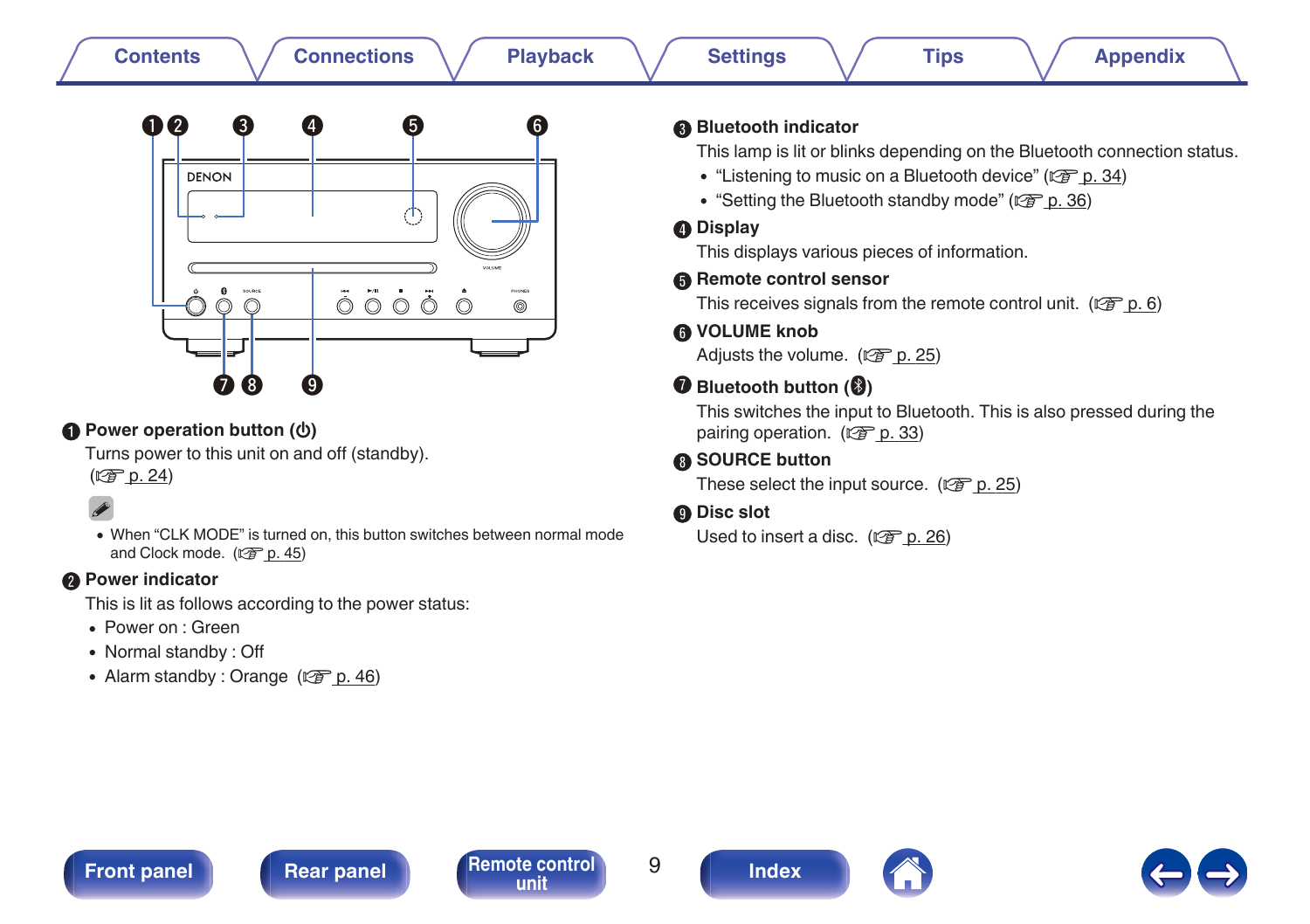| <b>Contents</b><br><b>Settings</b><br><b>Connections</b><br><b>Playback</b><br>Tips | Appendix |
|-------------------------------------------------------------------------------------|----------|
|-------------------------------------------------------------------------------------|----------|



### **<sup>6</sup>** System buttons

These perform playback related operations.

### **Preset/Tuning buttons (–, +)**

These select FM broadcast and AM broadcast. ( $\mathbb{F}$  [p. 30\)](#page-29-0)

### **Disc eject button (** $\triangle$ **)**

Ejects the disc.

### L **Headphones jack (PHONES)**

Used to connect headphones.

When the headphones are plugged into this jack, audio will no longer be output from the connected speakers.

### **NOTE**

• To prevent hearing loss, do not raise the volume level excessively when using headphones.



**[unit](#page-12-0) [Index](#page-70-0)**

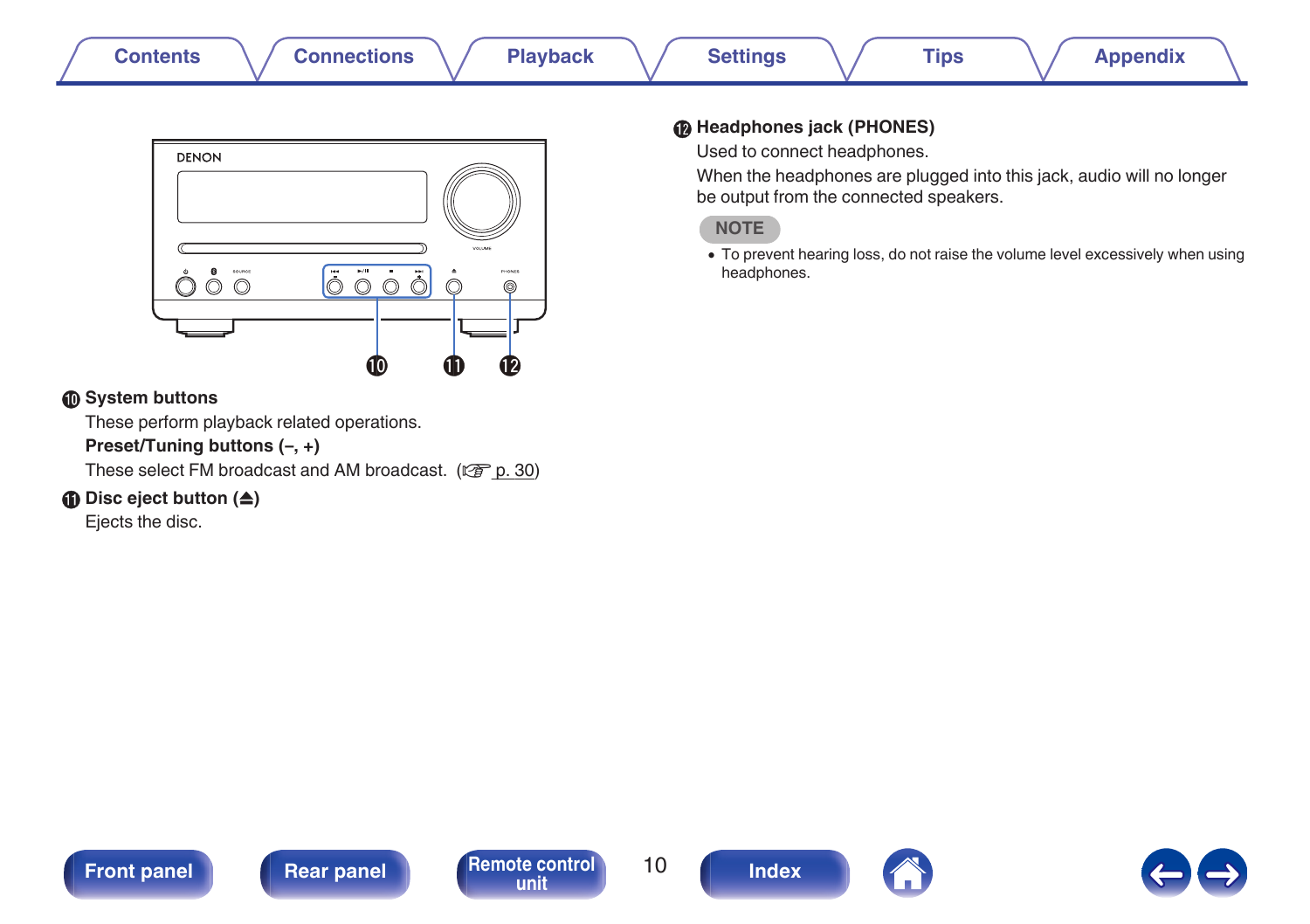<span id="page-10-0"></span>

For details, see the next page.



**[Front panel](#page-7-0) Rear panel [Remote control](#page-12-0)** 11





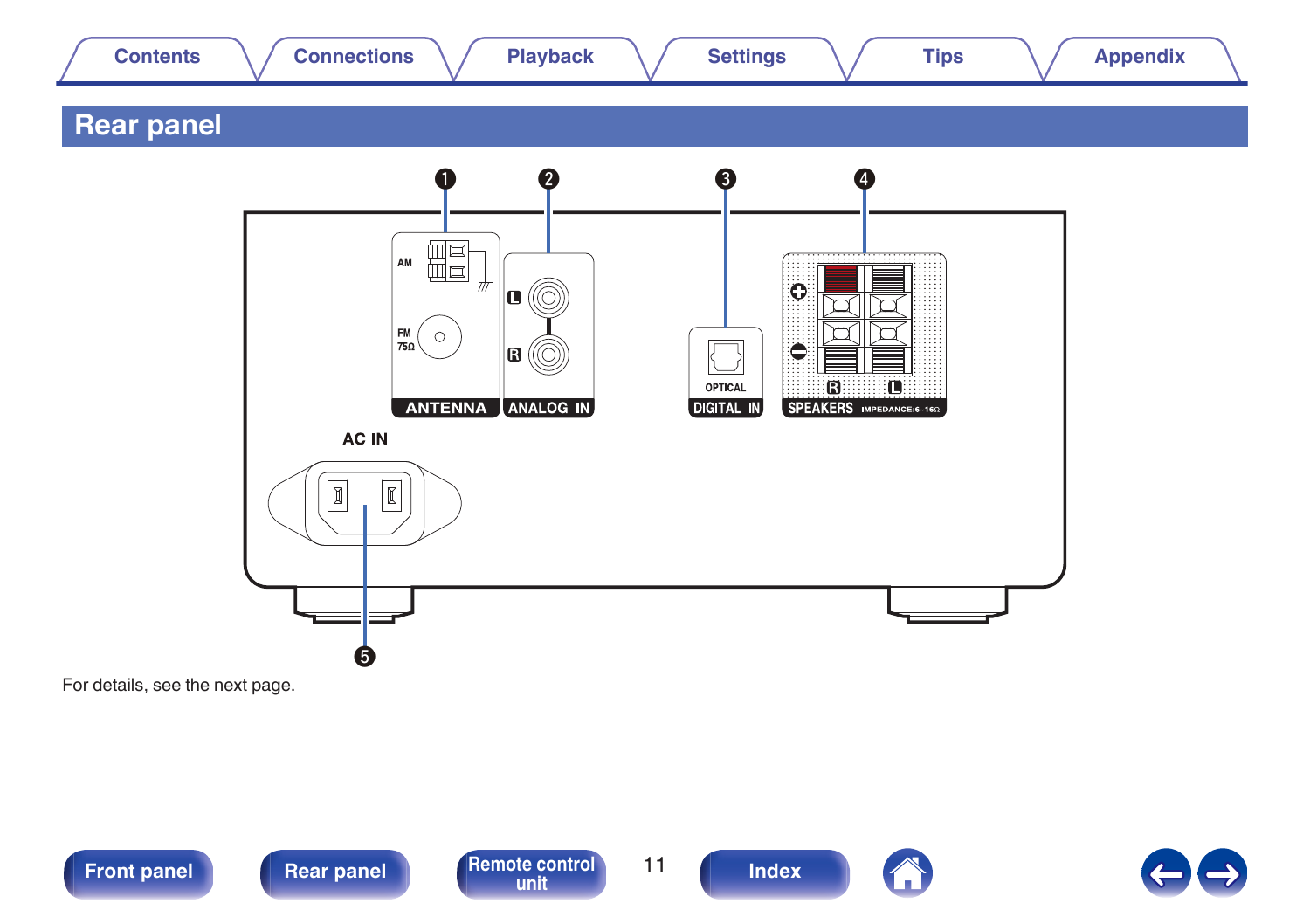| <b>Connections</b><br><b>Playback</b><br><b>Contents</b>                                                                                                                                                       | <b>Settings</b><br><b>Tips</b><br><b>Appendix</b>                                                                                                                                                                                                                                                                                  |
|----------------------------------------------------------------------------------------------------------------------------------------------------------------------------------------------------------------|------------------------------------------------------------------------------------------------------------------------------------------------------------------------------------------------------------------------------------------------------------------------------------------------------------------------------------|
| 3<br>0<br>2<br>$\left( 4 \right)$<br>■]<br>• ⊚<br>iee<br>Jee<br>$\left  \frac{m}{750} \right( \circ \right)$<br>$\overline{\cup}$<br> :©<br>ANTENNA ANALOG N<br>DIGITAL.<br><b>SPEAKERS</b> IMPROVERS<br>AC IN | Antenna terminals (ANTENNA)<br>Used to connect FM antennas and AM loop antennas. ( $\mathbb{Q}^2$ p. 20)<br><b>ANALOG IN connectors</b><br>Connecting to a device with analog audio output connectors.<br>(CF p. 19)<br><b>ODIGITAL IN connector</b><br>Connecting to a device with digital audio output connectors.<br>(CF p. 19) |
| Ø                                                                                                                                                                                                              | Speaker terminals (SPEAKERS)<br>Used to connect speakers. (CF p. 17)<br>AC inlet (AC IN)<br>Used to connect the power cord. $(\sqrt{2^2} p. 22)$                                                                                                                                                                                   |







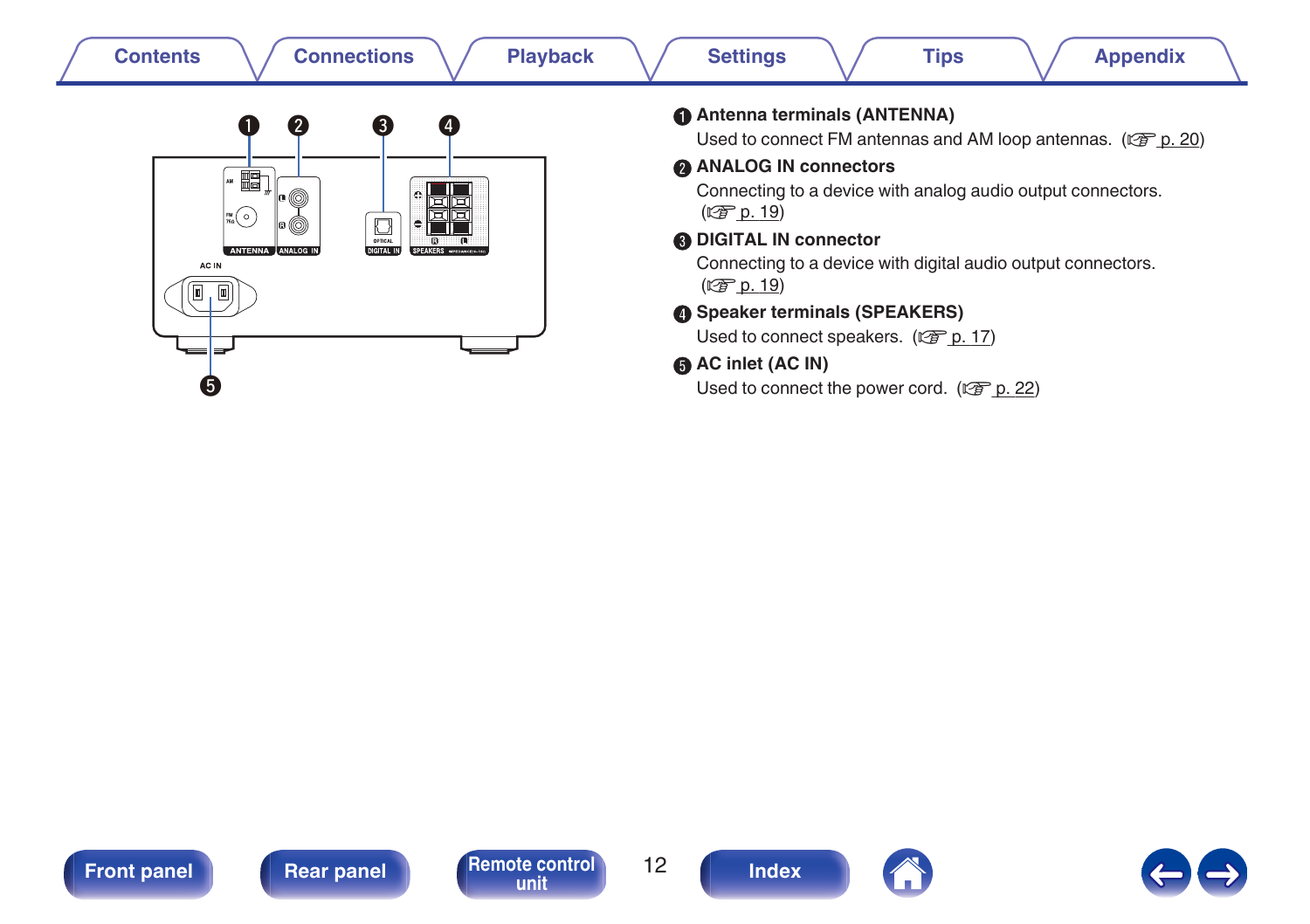# <span id="page-12-0"></span>**Remote control unit**



| <b>Remote control signal transmitter</b><br>This transmits signals from the remote control unit. ( $\mathbb{Q}^n$ p. 6) |
|-------------------------------------------------------------------------------------------------------------------------|
| <b>@</b> POWER button (约)                                                                                               |
| This turns the power on/standby. $(\sqrt{2} \cdot \sqrt{2})$ p. 24)                                                     |
| <b>O</b> Input source select buttons                                                                                    |
| These select the input source. $(\sqrt{2} \cdot \sqrt{2})$                                                              |
| System buttons                                                                                                          |
| These perform playback related operations.                                                                              |
| Tuning buttons (TUNE +, $-$ )                                                                                           |
| These select FM broadcast and AM broadcast. ( $\mathbb{Q}$ p. 30)                                                       |
| <b>6</b> TONE button                                                                                                    |
| Adjusting the tone. $(\sqrt{2\pi} p. 41)$                                                                               |
| $\bigcirc$ Preset buttons (PRESET +, -)                                                                                 |
| These select preset broadcast stations. ( $\mathbb{Q}^{\bullet}$ p. 31)                                                 |





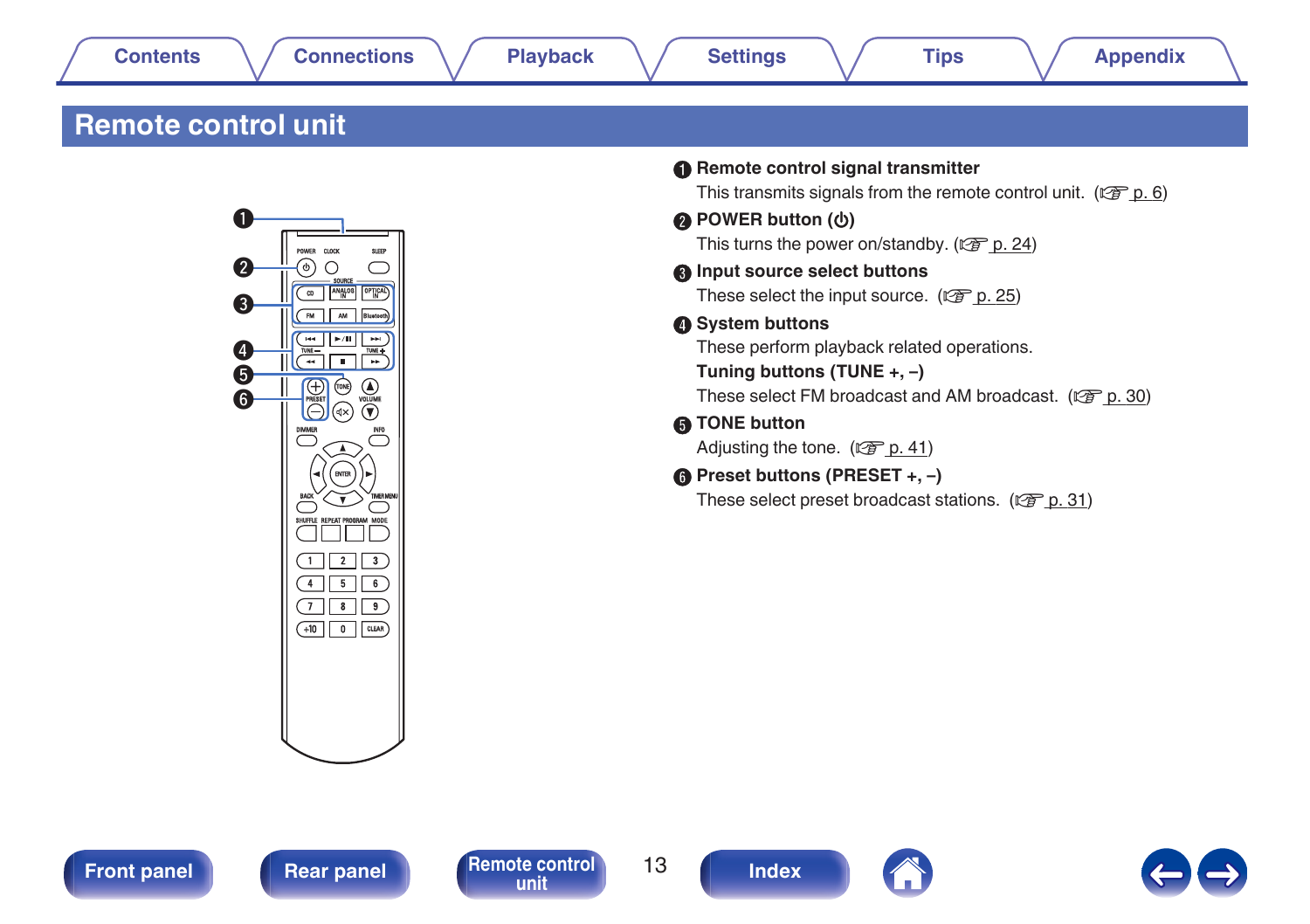



|                        | <b>DIMMER button</b><br>Adjust the display brightness of this unit. ( $\sqrt{2}$ p. 42) |
|------------------------|-----------------------------------------------------------------------------------------|
| <b>A</b> ENTER button  |                                                                                         |
|                        | This determines the selection.                                                          |
|                        | <b>O</b> Cursor buttons ( $\triangle \nabla \triangle \triangleright$ )                 |
|                        | These select items.                                                                     |
| <b>M</b> BACK button   |                                                                                         |
|                        | Returns to the previous item.                                                           |
|                        | <b>6</b> SHUFFLE button                                                                 |
|                        | Shuffle the tracks.                                                                     |
| <b>B</b> REPEAT button |                                                                                         |
|                        | Switches to the repeat playback.                                                        |
|                        | $\circledR$ Number buttons $(0 - 9, +10)$                                               |
|                        | These enter numbers into the unit.                                                      |





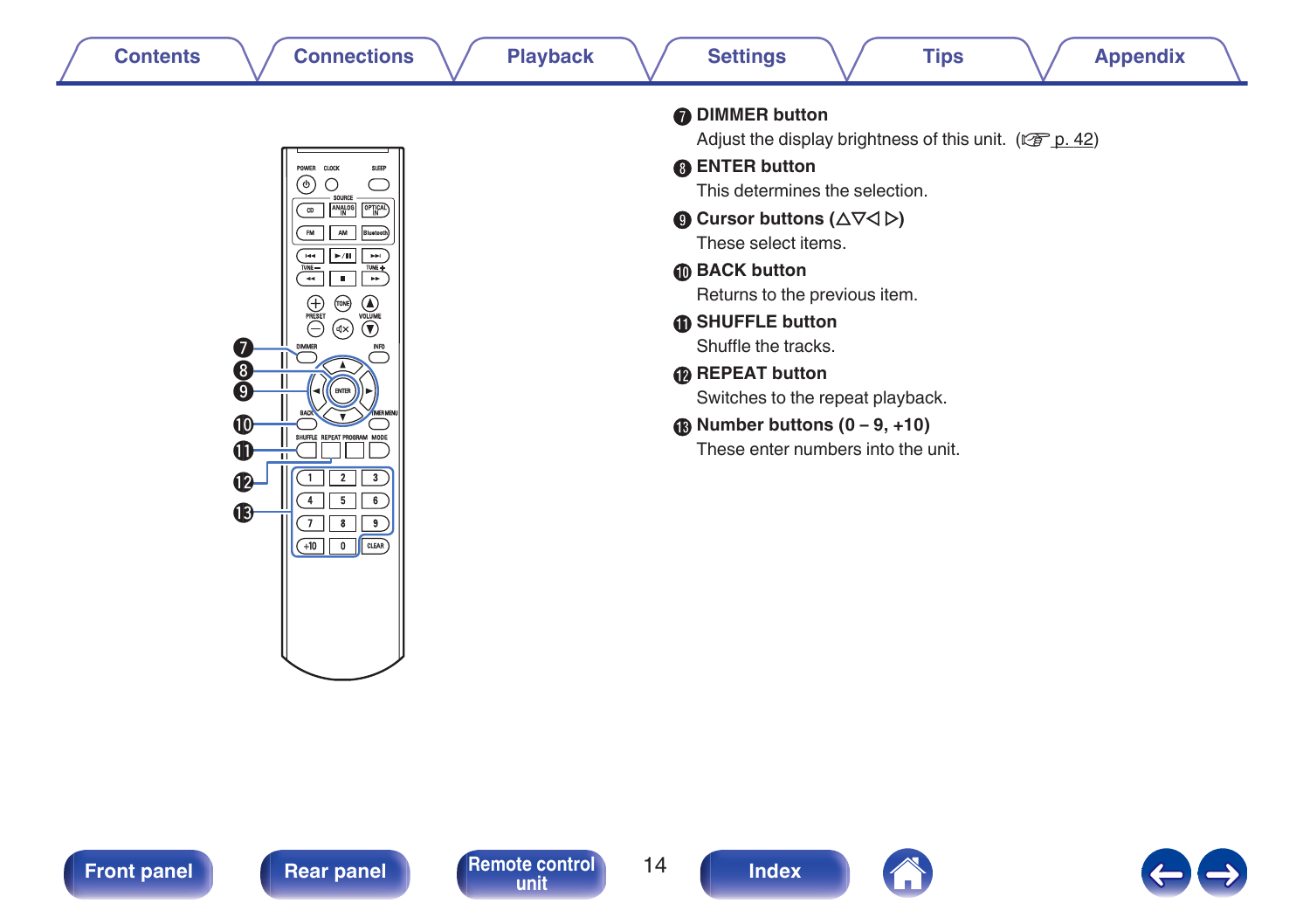| п<br>J<br><b>CLOCK</b><br>POWER<br><b>SLEP</b><br>φ<br><b>SOURCE</b><br><b>ANALOG</b><br><b>OPTICAL</b><br>œ<br>Blustooth<br>FM.<br>AM | 4<br>15  |
|----------------------------------------------------------------------------------------------------------------------------------------|----------|
| -70<br>м<br>÷.<br>TUNE-<br>TUNE+<br>г<br>(TON<br>۰,<br><b>PRESET</b><br>VOLUME<br>dХ                                                   | 16       |
| <b>INFO</b><br><b>DIMMER</b><br><b>BOR</b><br>MО<br><b>TMER MENU</b>                                                                   | 18<br>19 |
| <b>REPEAT PROBRAM MODE</b><br><b>SHUFFLE</b><br>π<br>2<br>3<br>1<br>4<br>5<br>6                                                        |          |

99

### **M** CLOCK button

The current time appear on the unit.  $(\sqrt{p\cdot p} \cdot 44)$ 

### **Conduct SLEEP** button

This sets the sleep timer. ( $\sqrt{p}$  [p. 47\)](#page-46-0)

**C** VOLUME buttons ( $\blacktriangle$ **V**)

Adiusts the volume.  $(\sqrt{p} \cdot \frac{p}{25})$ 

### $\bigcirc$  Mute button ( $\biguplus$ X)

This mutes the output audio.  $(\sqrt{p} \cdot p. 25)$  $(\sqrt{p} \cdot p. 25)$ 

### R **Information button (INFO)**

This switches the track information shown in the display during playback.

### S **TIMER MENU button**

The timer setting menu is displayed on the display of the unit.  $(\sqrt{2} D. 44)$ 

### **n** MODE button

- This switches the operation mode for the FM tuning. ( $\mathbb{Q}$  [p. 30\)](#page-29-0)
- This switches the playback range on a data CD. ( $\mathbb{Q}$  [p. 29\)](#page-28-0)
- 0 Use this to connect, disconnect and pair with Bluetooth devices.  $(\sqrt{2})$  [p. 33\)](#page-32-0)

### **@** PROGRAM button

This sets program playback. ( $\sqrt{\epsilon}$  [p. 27\)](#page-26-0)

### **CLEAR button**

This cancels the settings.

**[unit](#page-12-0) [Index](#page-70-0)**

 $(7) 8 9$  $(+10$  0 CLEAR

DIMMER



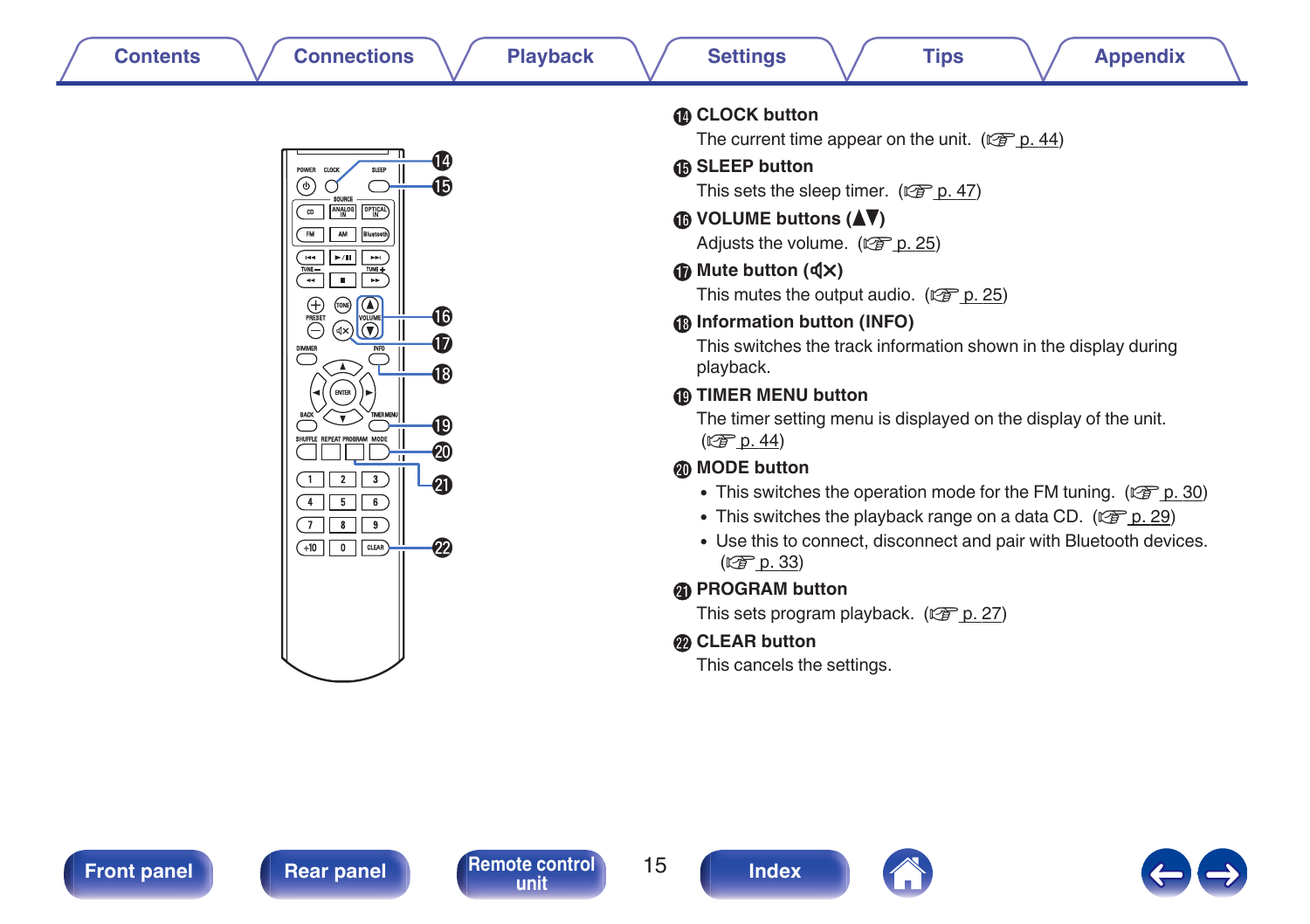# <span id="page-15-0"></span>**Contents**

| Connecting speakers         | 17 |
|-----------------------------|----|
| Connecting an analog device | 19 |
| Connecting a digital device | 19 |
| Connecting an FM/AM antenna | 20 |
| Connecting the power cord   | 22 |

### **NOTE**

• Do not plug in the power cord until all connections have been completed.

0 Do not bundle power cords with connection cables. Doing so can result in noise.

# ■ Cables used for connections

Provide necessary cables according to the devices you want to connect.





**[unit](#page-12-0) [Index](#page-70-0)**

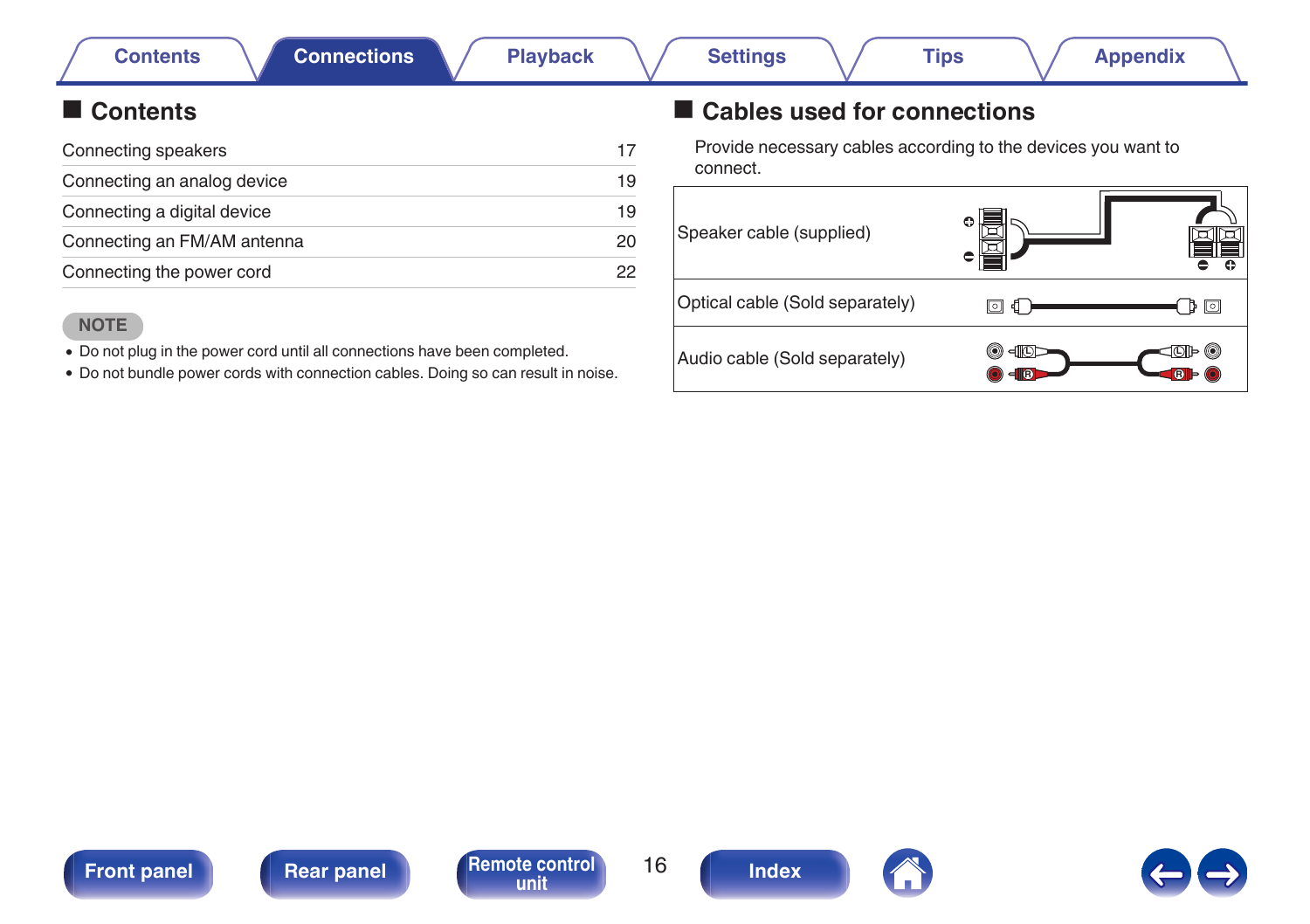# <span id="page-16-0"></span>**Connecting speakers**

Here we connect the speakers in the room to this unit.

This section explains how to connect them using typical examples.

### **NOTE**

- Disconnect this unit's power plug from the power outlet before connecting the speakers.
- 0 Connect so that the speaker cable core wires do not protrude from the speaker terminal. The protection circuit may be activated if the core wires touch the rear panel or if the  $+$  and  $-$  sides touch each other. ["Protection circuit" \(](#page-65-0) $\sqrt{2}$  p. 66)
- 0 Never touch the speaker terminals while the power cord is connected. Doing so could result in electric shock.
- 0 Use speakers with an impedance of 6 16 Ω/ohms.

# **Connecting the speaker cables**

Carefully check the left (L) and right (R) channels and + and – polarities on the speakers being connected to this unit, and be sure to connect the channels and polarities correctly.

**1 Peel off about 3/8 inch (10 mm) of sheathing from the tip of the speaker cable, then twist the core wire tightly.** **2 Push the lever of the speaker terminal and insert the speaker cable into the cable insertion slot.**



- 
- **3 Release your finger from the speaker terminal lever to fix the speaker cable.**











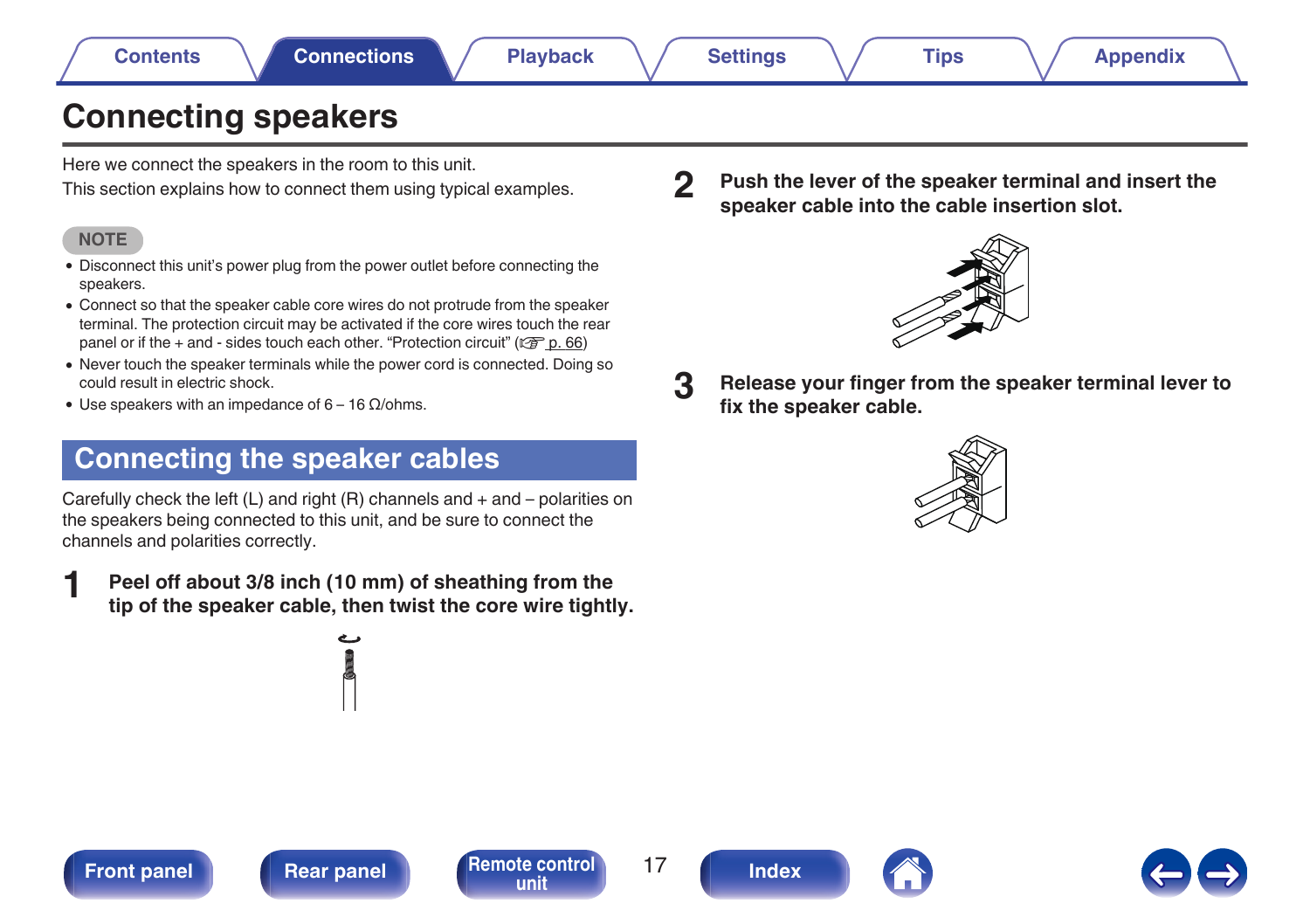<span id="page-17-0"></span>

| <b>Contents</b>                                        | <b>Connections</b>                                                                             | <b>Playback</b>                                          | <b>Settings</b> | <b>Tips</b> | <b>Appendix</b> |  |
|--------------------------------------------------------|------------------------------------------------------------------------------------------------|----------------------------------------------------------|-----------------|-------------|-----------------|--|
| <b>Connecting speakers</b>                             |                                                                                                |                                                          |                 |             |                 |  |
| Speaker<br>(supplied)                                  | $(\mathsf{R})$<br>$\overline{\oplus}$                                                          | $(\mathrel{\mathop{\sqcup}})$<br>$\overline{\text{exp}}$ |                 |             |                 |  |
| $\bullet$ $\circledcirc$<br>$\boxdot$ (O)<br>ANALOG IN | $\boxed{\bigcup_{\text{OPTICAL}}}$<br> ब<br><b>R</b><br>SPEAKERS IMPEDANCE:6-160<br>DIGITAL IN | 匞                                                        |                 |             |                 |  |

**[Front panel](#page-7-0) [Rear panel](#page-10-0) [Remote control](#page-12-0) 18 [Index](#page-70-0)** 



A

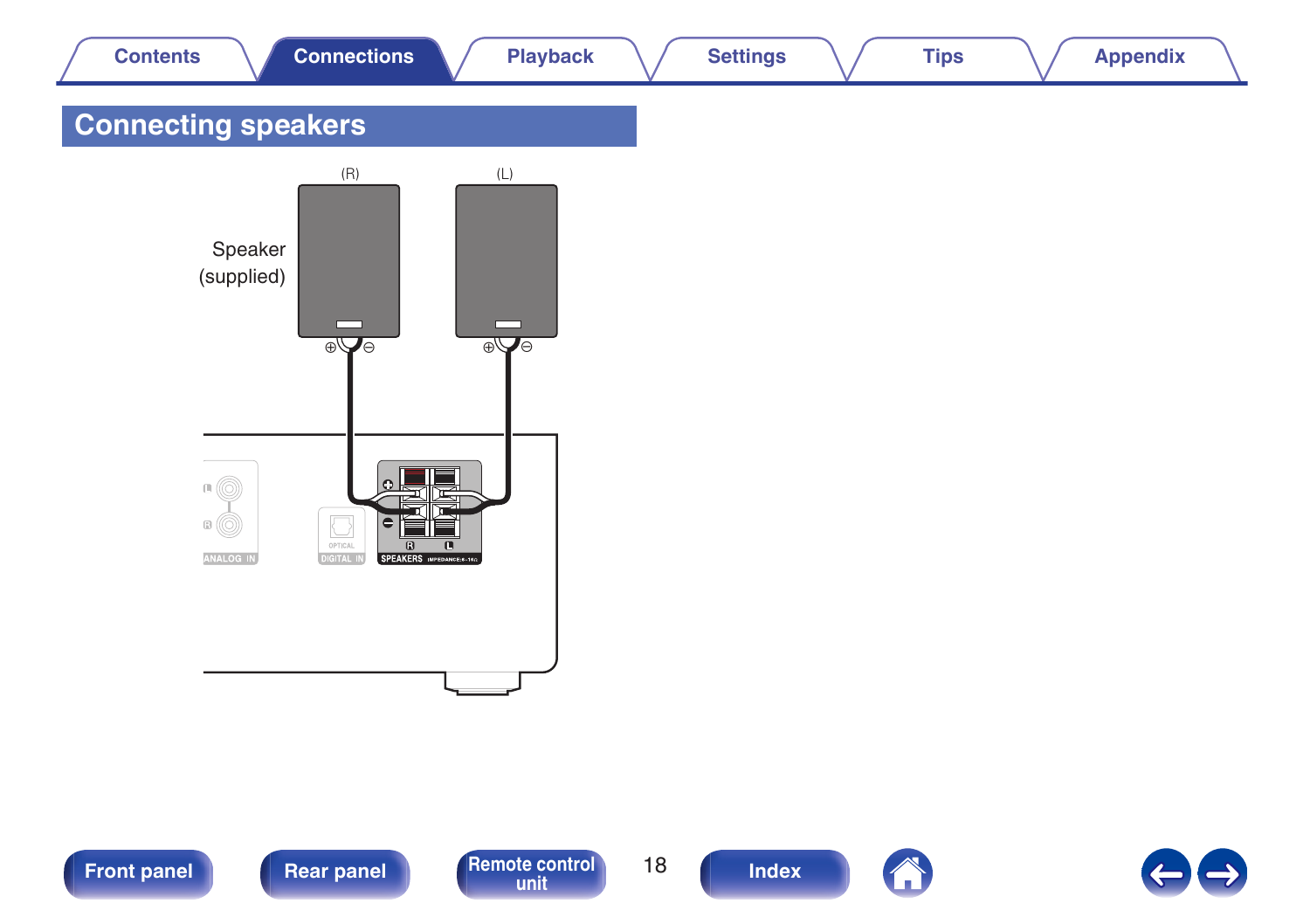<span id="page-18-0"></span>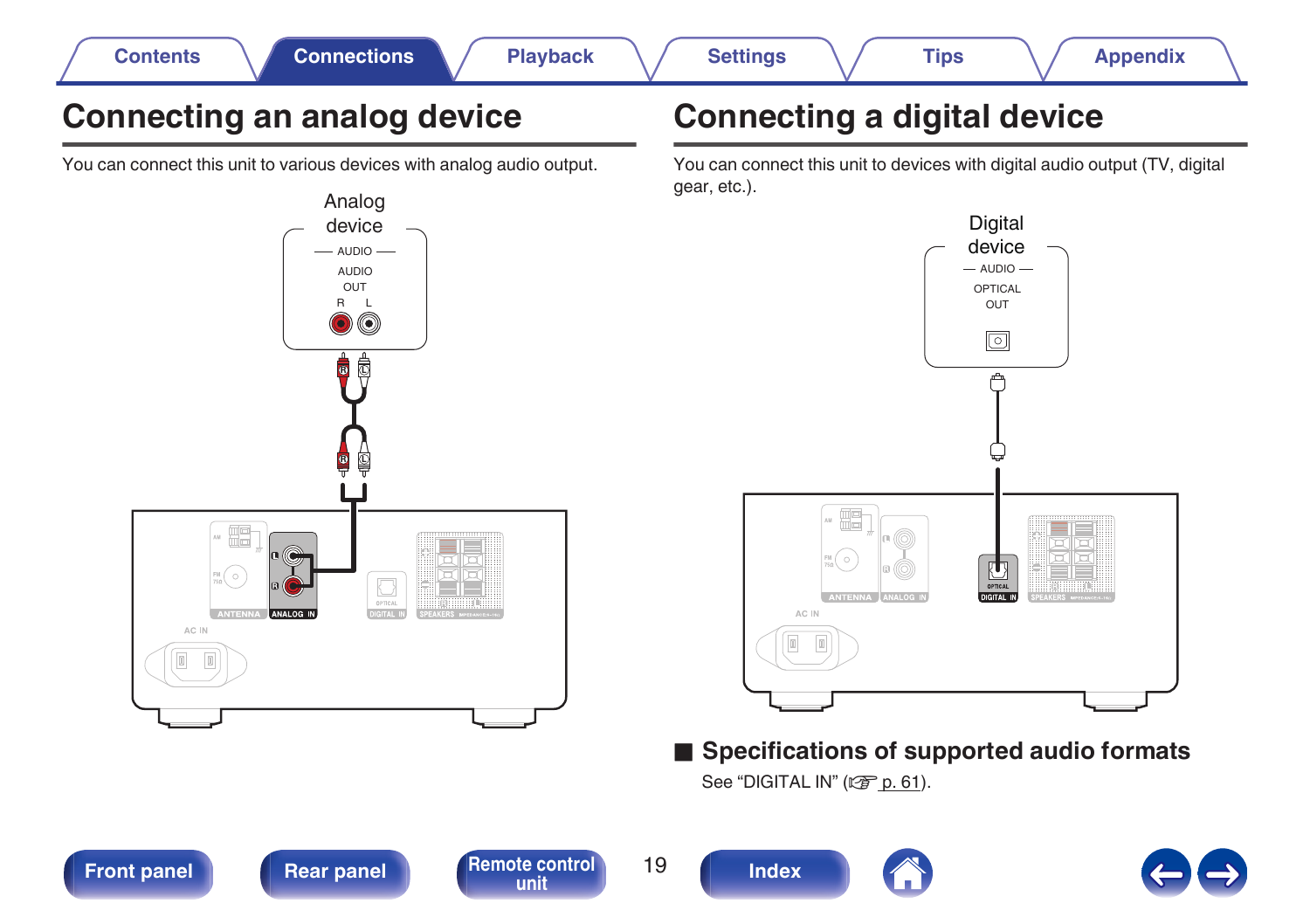# <span id="page-19-0"></span>**Connecting an FM/AM antenna**

Connect the antenna, tune in to a broadcast and then move the antenna to the location where there is least noise. Then use tape, etc. to fix the antenna in this location. ["Listening to FM/AM broadcasts" \(](#page-29-0) $\mathbb{Q}$  p. 30)



# $\overline{\mathscr{L}}$

0 If you are unable to receive a good broadcast signal, we recommend installing an outdoor antenna. For details, inquire at the retail store where you purchased the unit.

### **NOTE**

0 Make sure the AM loop antenna lead terminals do not touch metal parts of the panel.





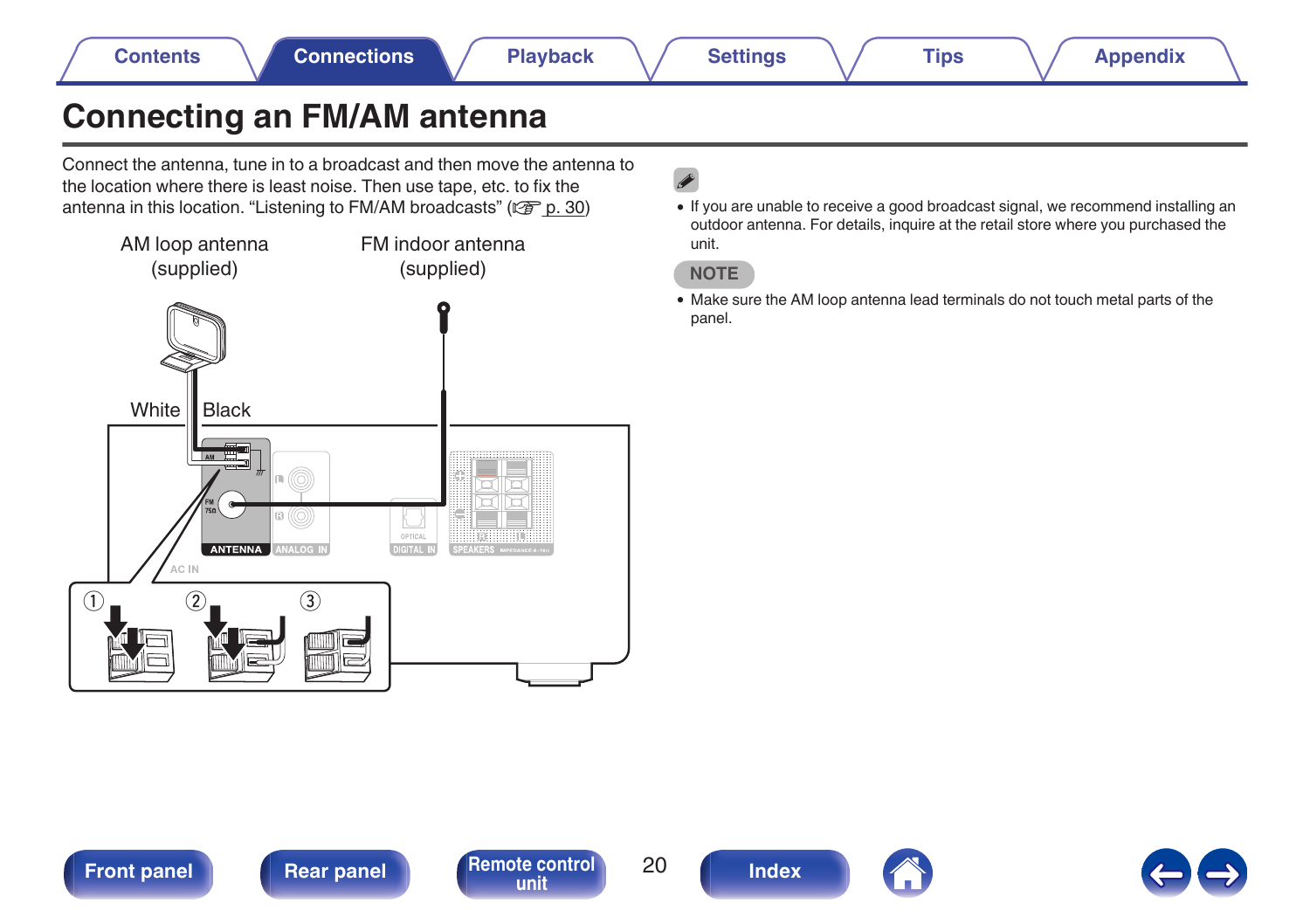## **Using the AM loop antenna**

### **Suspending on a wall**

Suspend directly on a wall without assembling.



Nail, tack, etc.

### **Standing alone**

Use the procedure shown above to assemble. When assembling, refer to "AM loop antenna assembly".



# ■ AM loop antenna assembly

- **1 Put the stand section through the bottom of the loop antenna from the rear and bend it forward.**
- 

**2 Insert the projecting part into the square hole in the stand.**











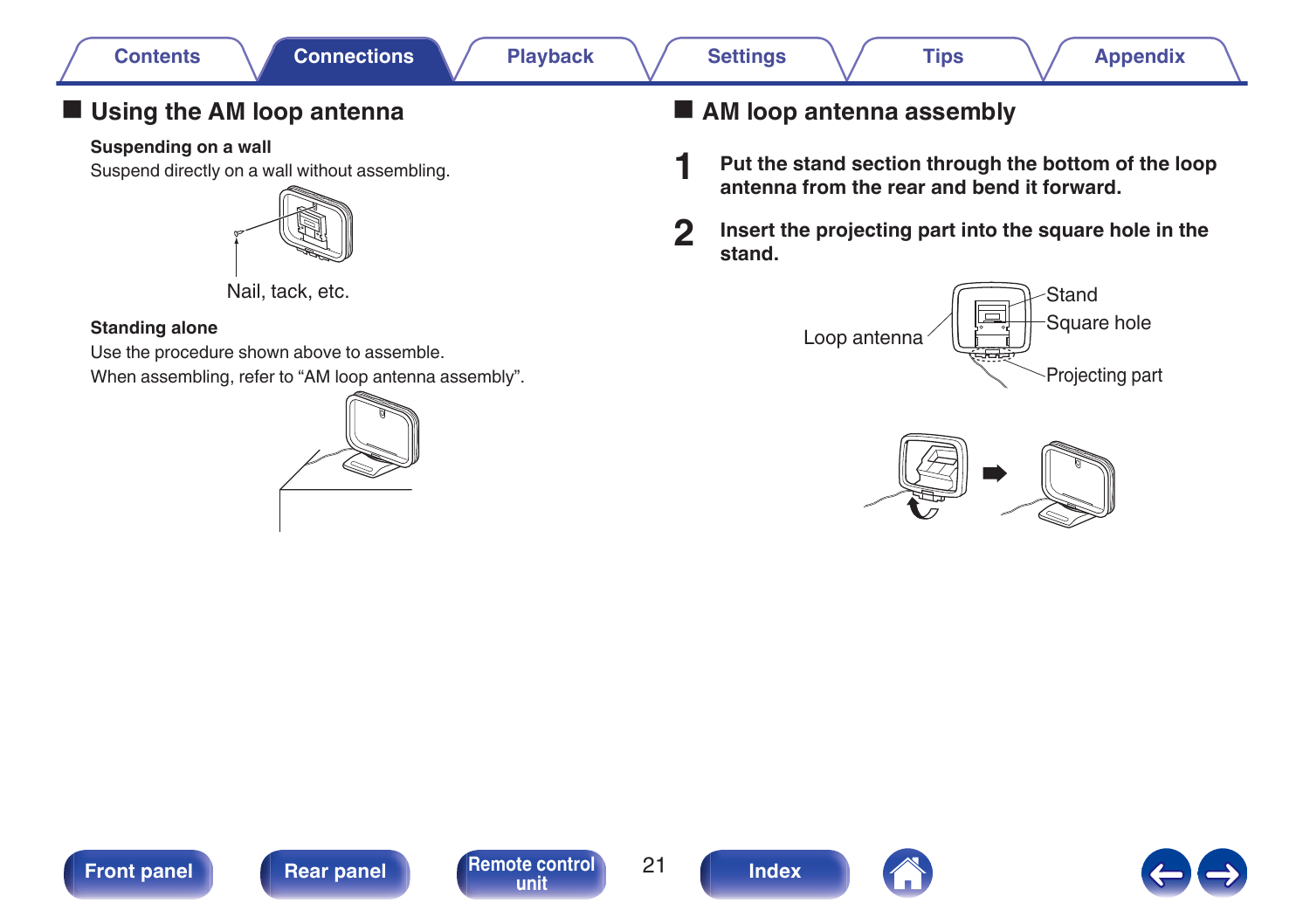<span id="page-21-0"></span>

# **Connecting the power cord**

After completing all the connections, insert the power plug into the power outlet.





**[Front panel](#page-7-0) [Rear panel](#page-10-0) [Remote control](#page-12-0)** 22



**[Index](#page-70-0)** 



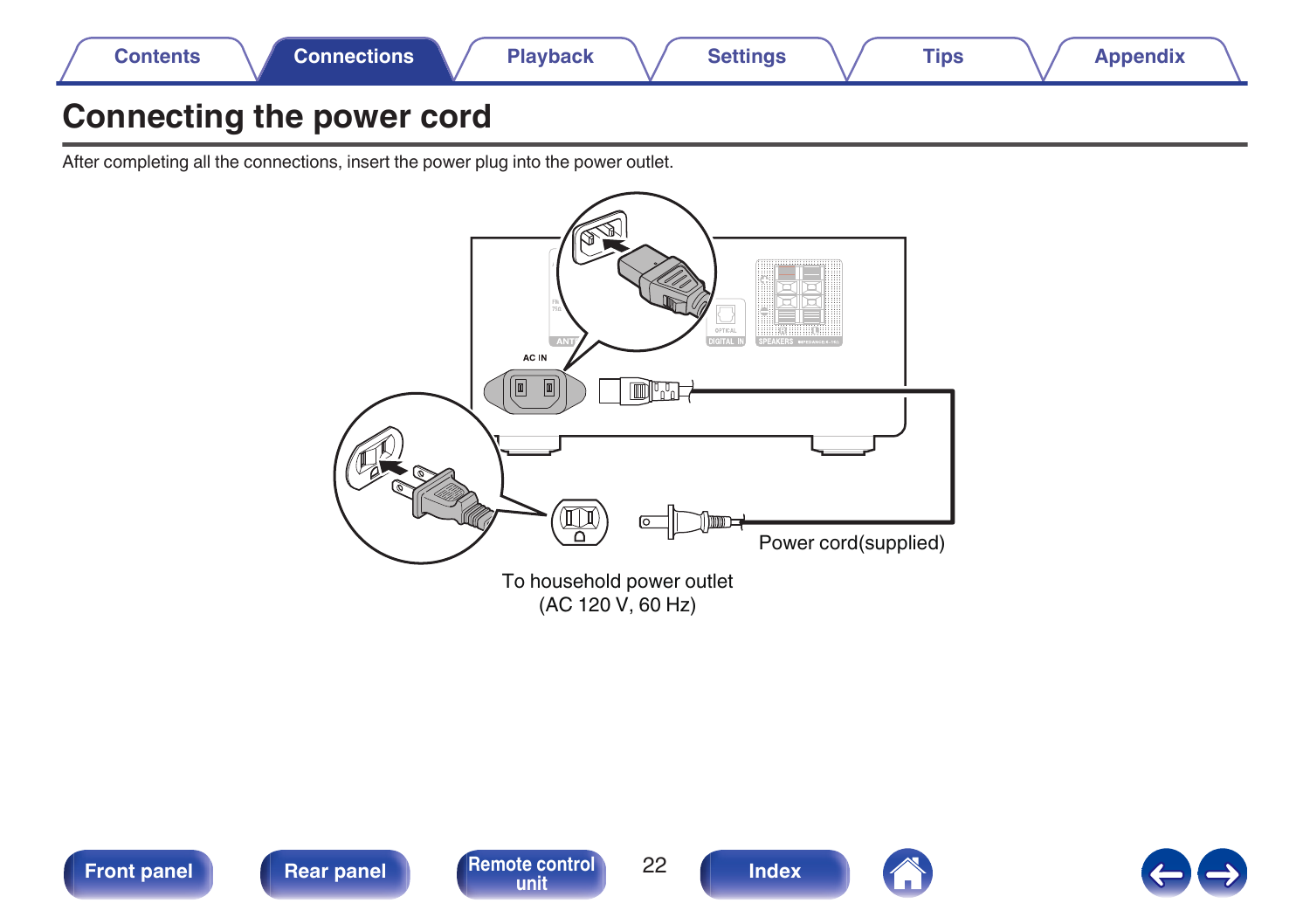# **Basic operation**

<span id="page-22-0"></span>■ Contents

| Turning the power on                       | 24 |
|--------------------------------------------|----|
| Switching the power to standby             | 24 |
| Selecting the input source                 | 25 |
| Adjusting the volume                       | 25 |
| Turning off the sound temporarily (Muting) | 25 |
|                                            |    |

# **Playback a device**

| <b>Playing CDs</b>                       | 26 |
|------------------------------------------|----|
| Playing DATA CDs                         | 28 |
| Listening to FM/AM broadcasts            | 30 |
| Listening to music on a Bluetooth device | 33 |
| Playing digital input                    | 38 |
| Playing analog input                     | 39 |
|                                          |    |

# **Other functions**

Convenience functions [40](#page-39-0)



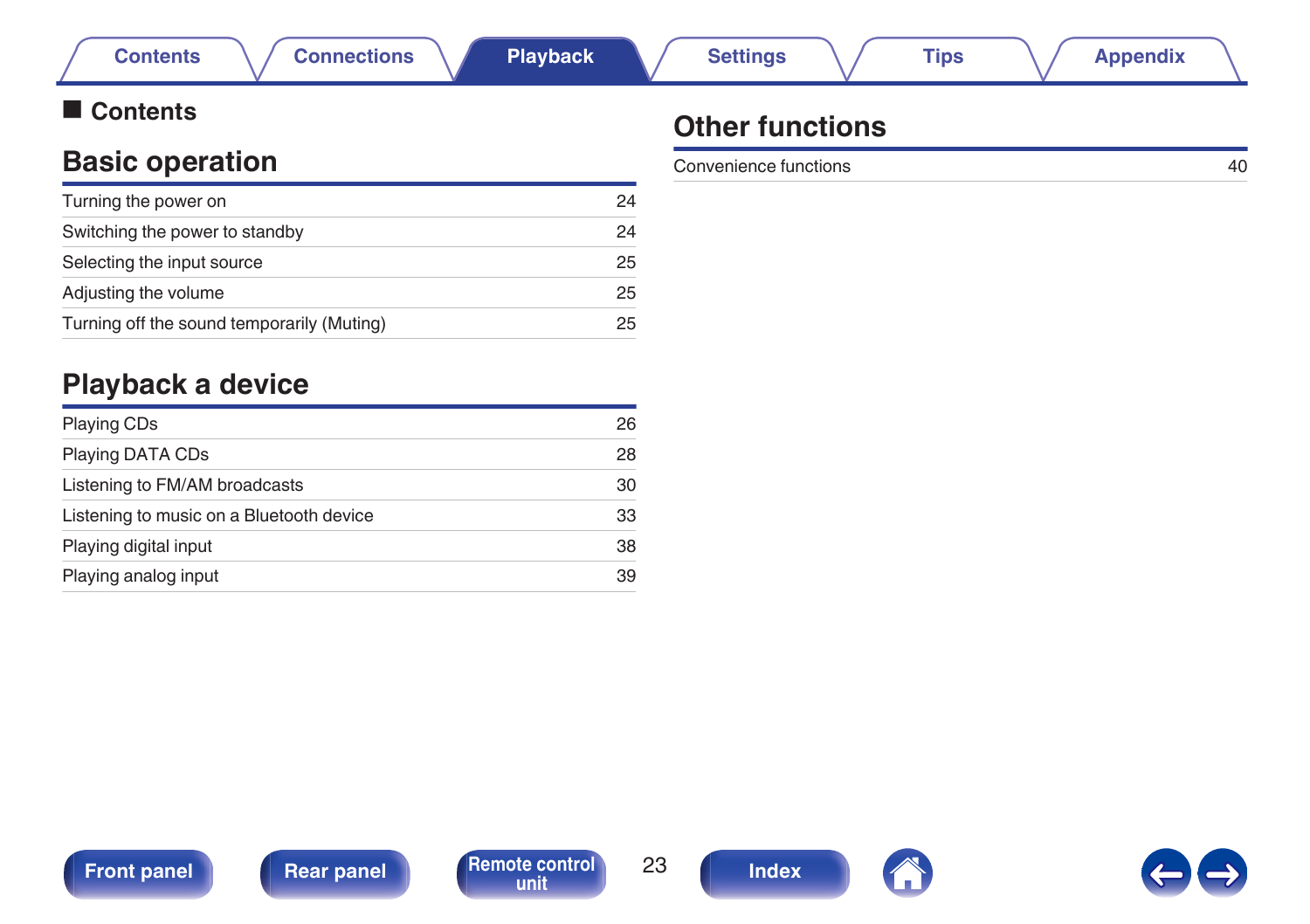<span id="page-23-0"></span>

# **Basic operation**



# **Turning the power on**

**Press POWER**  $\Phi$  to turn on power to the unit. The power indicator lights green.

• You can also press  $\phi$  on the main unit to turn on power from standby mode.

# **Switching the power to standby**

### **Press POWER (b).**

**[unit](#page-12-0) [Index](#page-70-0)**

The unit switches to standby mode.

• You can also switch the power to standby by pressing  $\Phi$  on the main unit.

### **NOTE**

• Power continues to be supplied to some of the circuitry even when the power is in the standby mode. When leaving home for long periods of time or when going on vacation, unplug the power cord from the power outlet.



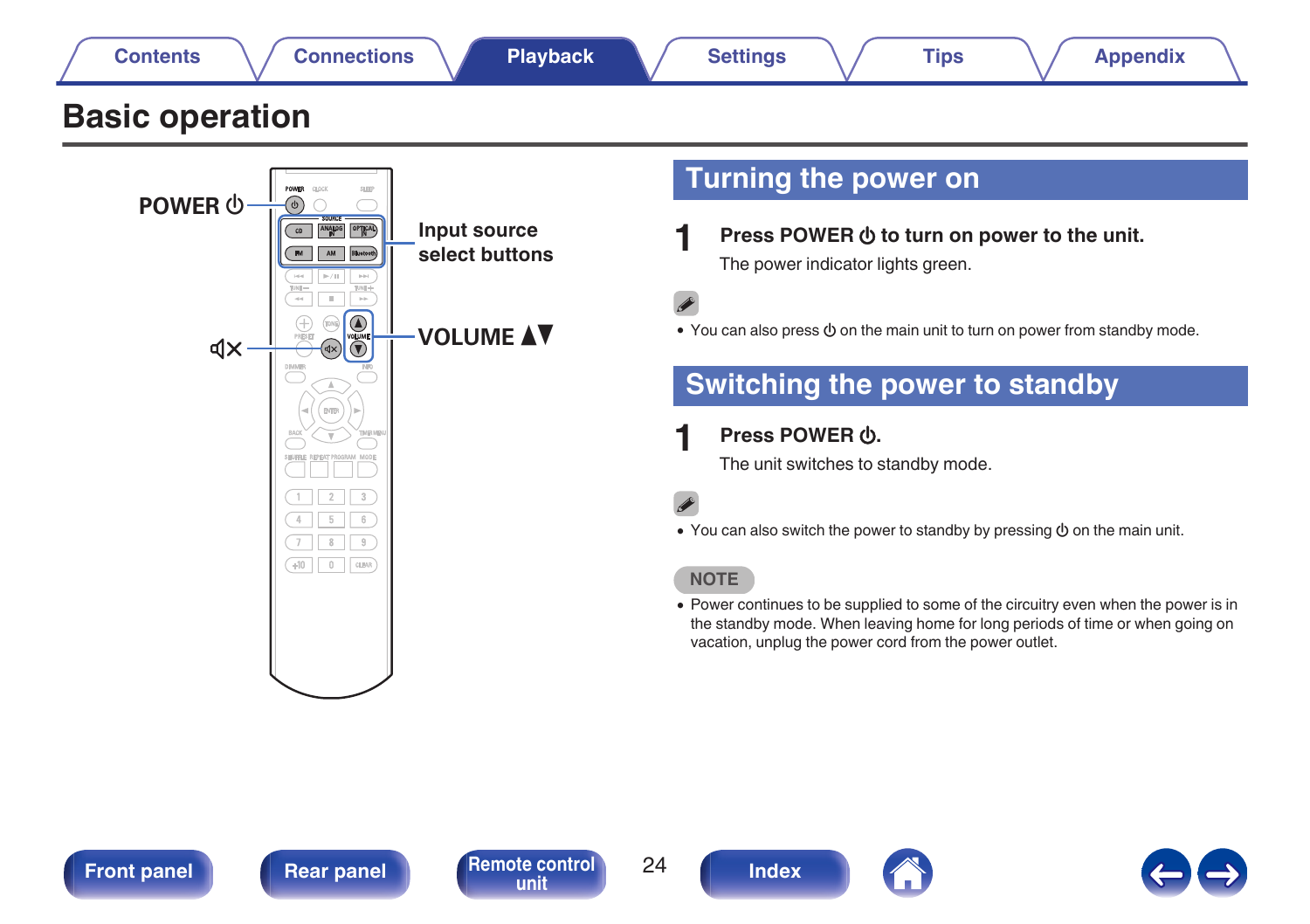# <span id="page-24-0"></span>**Selecting the input source**

**1 Press the input source select button to be played back.** The selected input source appears on the display.

 $\overline{\rightarrow}$ 

• You can also select the input source by pressing SOURCE on the main unit.

# **Adjusting the volume**

### **Use VOLUME ▲▼** to adjust the volume.

The volume level appears on the display.

• You can also adjust the volume by turning VOLUME on the main unit.

# **Turning off the sound temporarily (Muting)**

### **Press**  $d$ **X.**

"MUTE" is displayed on the display.

 $\bullet$  To cancel mute, either adjust the sound volume or press  $\mathbb{d}X$  again.





**[unit](#page-12-0) [Index](#page-70-0)**

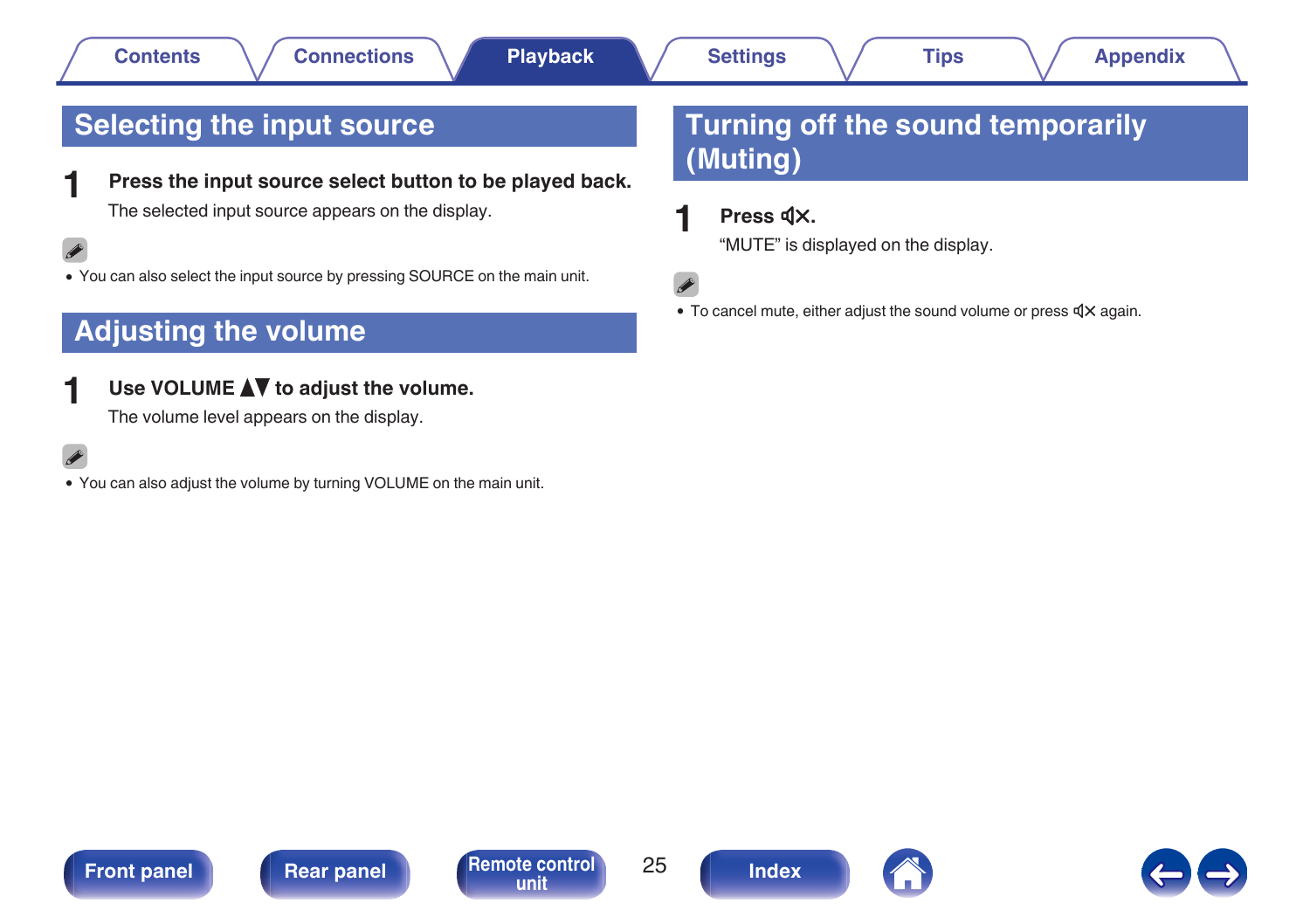<span id="page-25-0"></span>

# **Playing CDs**



# **Playing CDs**

- **1 Press CD to switch the input source to "CD".**
- **2 Insert a disc.** ( $\sqrt{2}$  [p. 62\)](#page-61-0)

# **3 Press** 1**/**3**.**

Playback starts.

### **NOTE**

- 0 3 inch/8 cm discs cannot be used on this unit. Do not insert 3 inch/8 cm discs into the disc slot.
- Do not put anything other than a CD to disc slot. Doing so could result in damage.





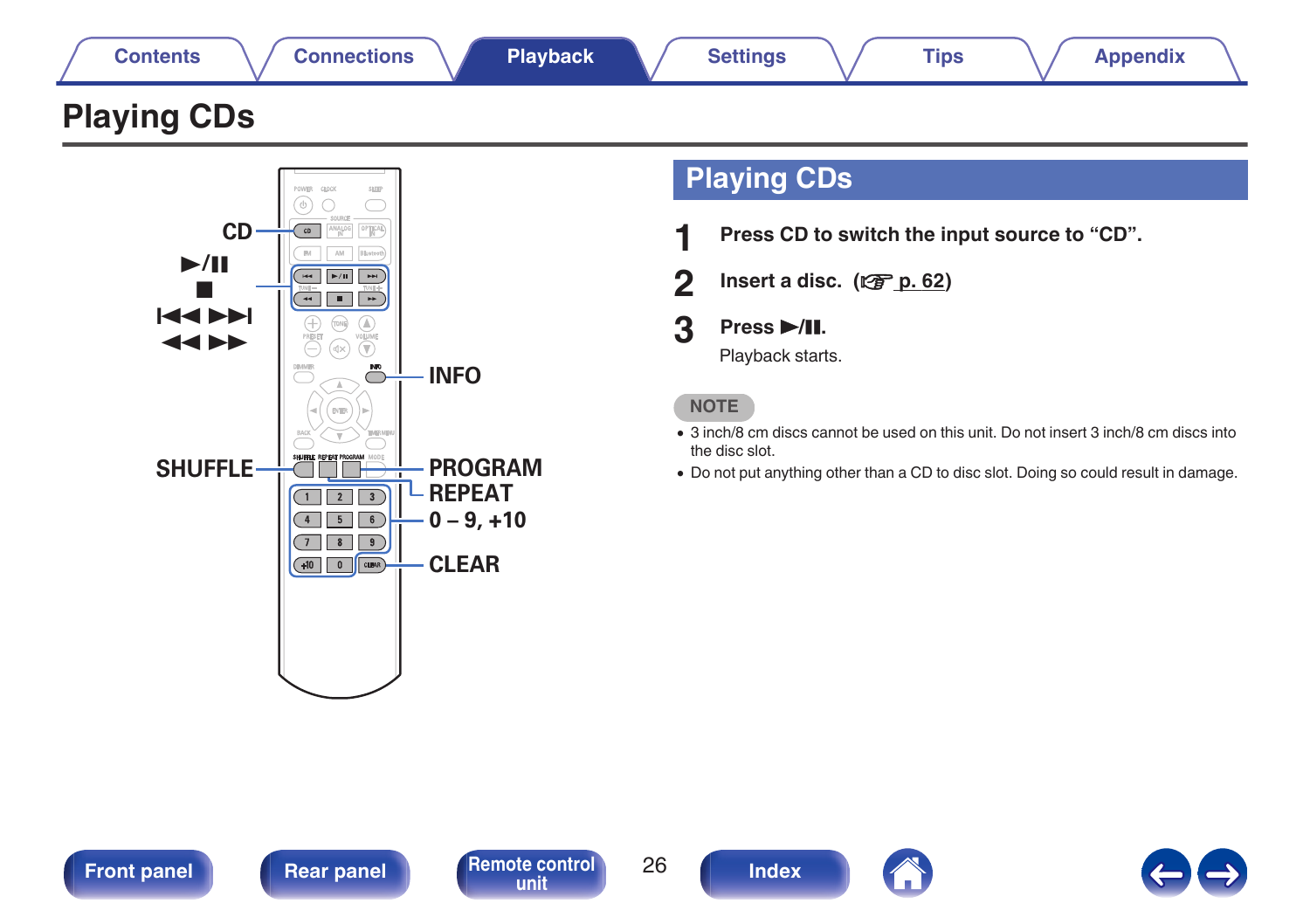<span id="page-26-0"></span>

| <b>Function</b>                                                                     |
|-------------------------------------------------------------------------------------|
| Playback / Pause                                                                    |
| Stop                                                                                |
| Skip to previous track / Skip to next track                                         |
| (Press and hold)<br>Fast-reverse / Fast-forward                                     |
| Select the track                                                                    |
| Shuffle playback                                                                    |
| Repeat playback<br>• Switching between Single-track repeat<br>and All-track repeat. |
| Switching the elapsed time display                                                  |
|                                                                                     |

# **E** Eject CDs

- 
- **Press**  $\triangle$  **on the main unit while playback is stopped.**

# **Playing tracks in a specific order (Program playback)**

Up to 64 tracks can be programmed.

### **1 In the stop mode, press PROGRAM.**

"PROGRAM" is displayed on the display.

### **2 Use 0 – 9, +10 to select the tracks.**

### **[Example]**

To program tracks 3, 12 to play in that order: Press 3, +10 and 2 one after the other.

### **3 Press** 1**/**3**.**

Playback starts in the programmed order.

### $\overline{a}$

- The program is cleared when the disc is ejected or the power is turned off.
- In the stop mode, press CLEAR, the last track programmed is cleared.

**[Front panel](#page-7-0) [Rear panel](#page-10-0) [Remote control](#page-12-0)** 27





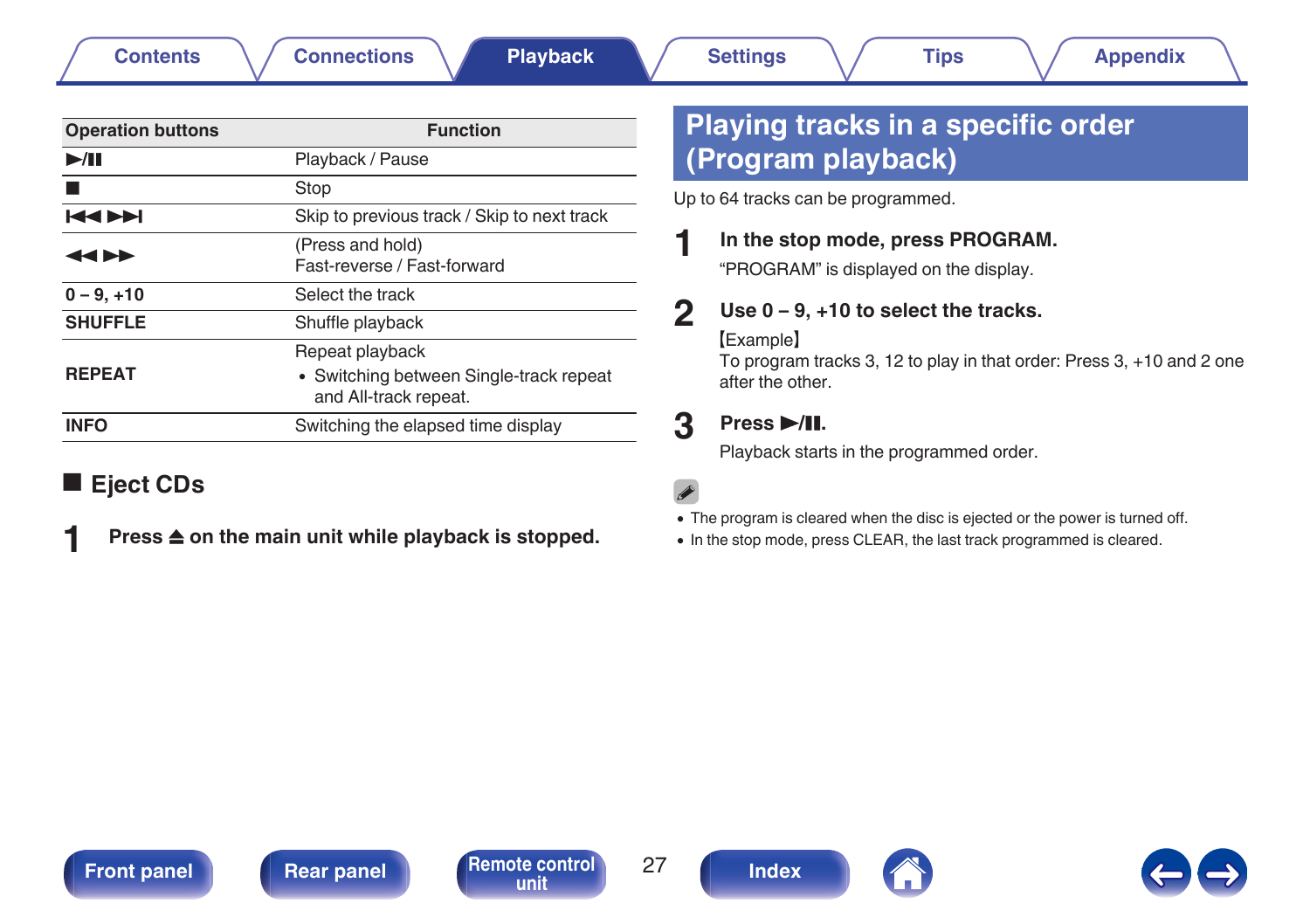<span id="page-27-0"></span>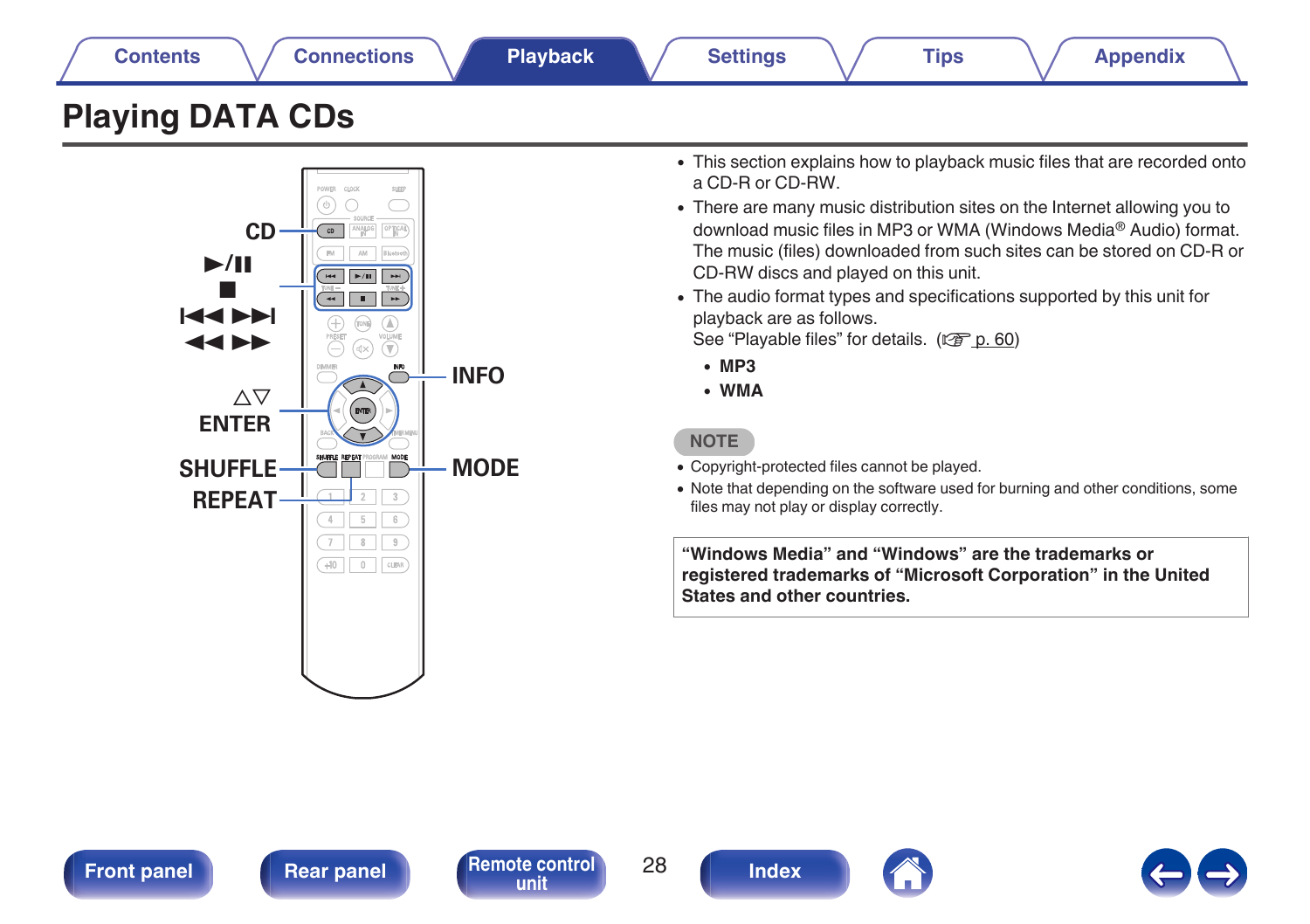# <span id="page-28-0"></span>**Playing files**

- **1 Press CD to switch the input source to "CD".**
- **2 Insert a CD-R or CD-RW containing music files into the disc slot.** ( $\sqrt{r}$  [p. 62\)](#page-61-0)
- **3** Use  $\Delta \nabla$  to select the folder to be played, then press **ENTER.**
- **4** Use **898 1 b** to select the file to be played, then press **ENTER.**

Playback starts.

| <b>Operation buttons</b>  | <b>Function</b>                                                                                                                |
|---------------------------|--------------------------------------------------------------------------------------------------------------------------------|
| $\blacktriangleright$ /II | Playback / Pause                                                                                                               |
|                           | Stop                                                                                                                           |
| МРИ                       | File select, Skip to previous track / Skip to<br>next track                                                                    |
| ◀◀▶▶                      | (Press and hold) Fast-reverse / Fast-<br>forward                                                                               |
| ∆∇                        | Folder select                                                                                                                  |
| <b>MODE</b>               | Switch playback mode<br>• Switching between playing back all files<br>within the selected folder or all tracks on<br>the disc. |
| <b>SHUFFLE</b>            | Shuffle playback                                                                                                               |
| <b>REPEAT</b>             | Repeat playback<br>• Switching between Single-track repeat<br>and All-track repeat.                                            |
| <b>INFO</b>               | Switching the Title name, Artist name,<br>Album name, elapsed time display                                                     |
| <b>ENTER</b>              | Enter the selected item                                                                                                        |

0 English letters, numbers and certain symbols are displayed. Incompatible characters are displayed as " ".

## **Files that can be played back**

See ["Playing back DATA CDs" \(](#page-59-0)v p. 60).



**[unit](#page-12-0) [Index](#page-70-0)**

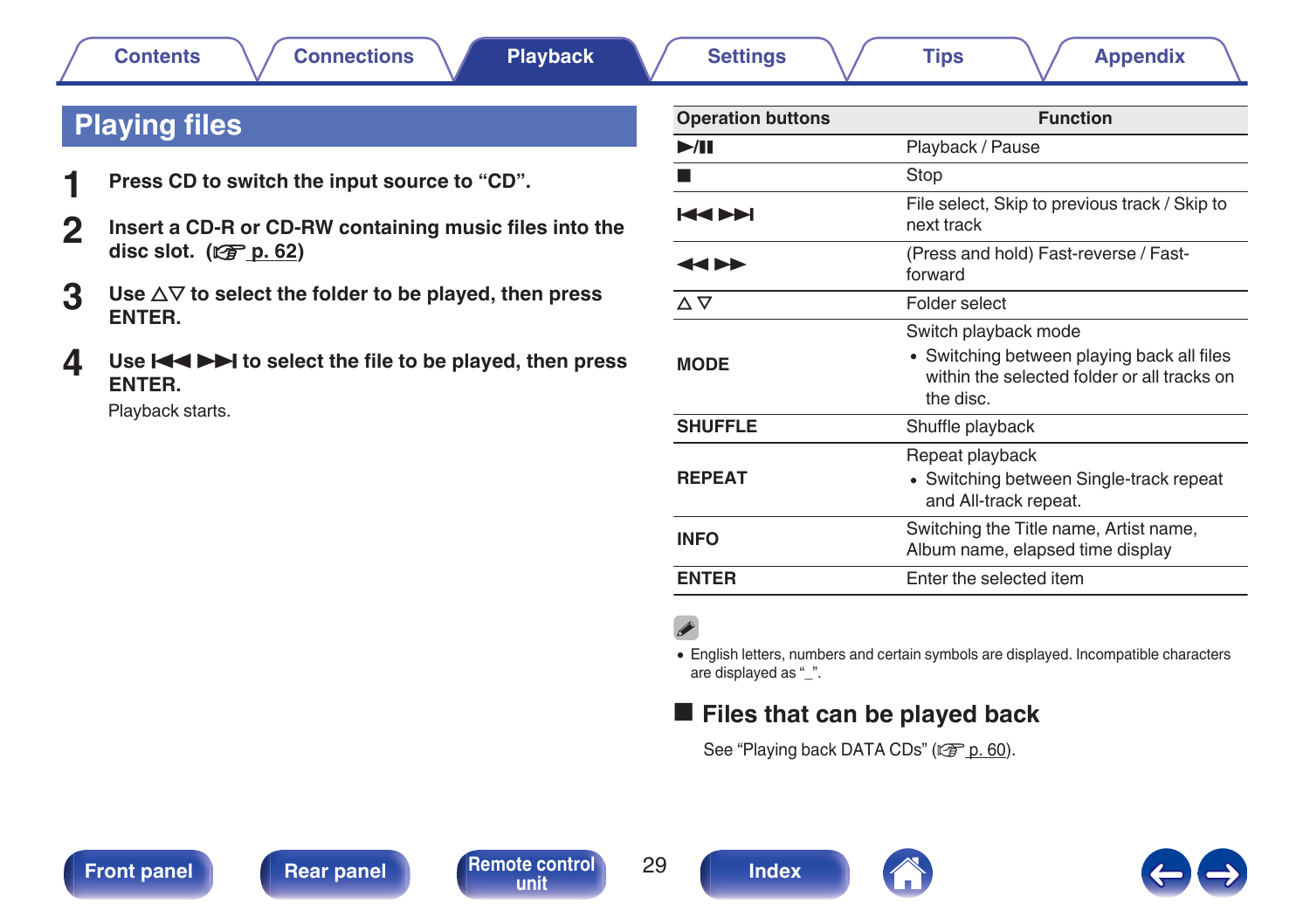# <span id="page-29-0"></span>**Listening to FM/AM broadcasts**



For details about how to connect the antenna, see ["Connecting an FM/AM](#page-19-0) [antenna" \(](#page-19-0) $\sqrt{\epsilon}$  p. 20).

# **Listening to FM/AM broadcasts**

- **1 Press FM or AM to select the reception band.**
- **2 Press and hold TUNE + or TUNE to select the station you want listen to.**

Scanning is performed until it finds an available radio station. When it finds a radio station, it stops the scan automatically and tunes in.

- Press and release TUNE + or TUNE button to change the frequency one step at a time.
- 
- Press MODE repeatedly while receiving an FM station to switch the FM reception mode between stereo reception mode (STEREO) and monaural reception mode (MONO). If the signal is weak and stable stereo reception is not possible, set "MONO". "STEREO" Is set at the time of purchase.

**[Front panel](#page-7-0) [Rear panel](#page-10-0) [Remote control](#page-12-0)** 30





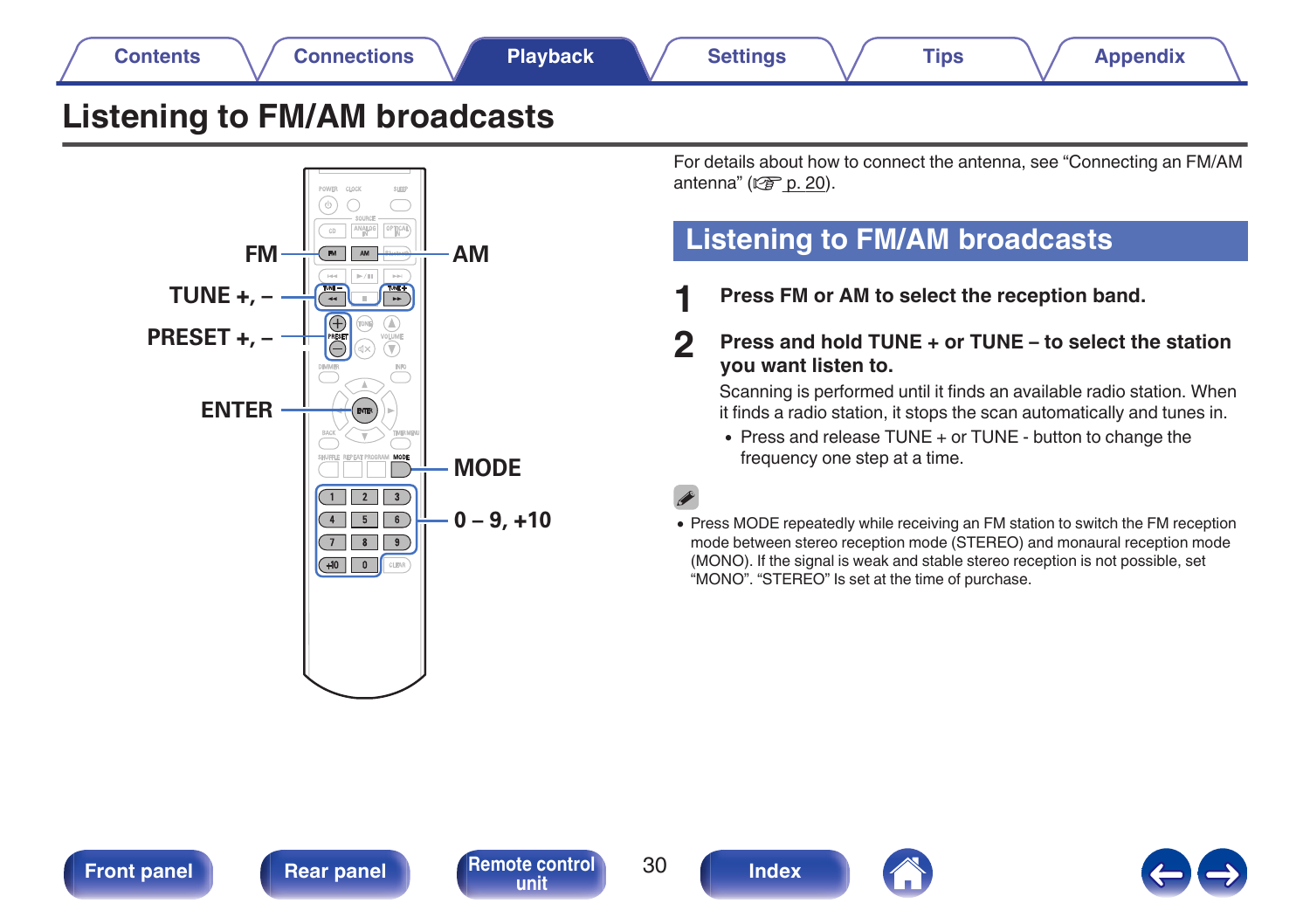# <span id="page-30-0"></span>**Presetting FM/AM stations**

This unit can be preset with a total of 40 broadcast stations (30 FM stations and 10 AM stations).

- **1 Tune in the station you want to preset.**
- **2 Press ENTER.**

The preset number flashes.

**3 Use 0 – 9, +10 or PRESET +, – to select the number to be preset, then press ENTER.**

The reception frequency and reception mode are preset.

• Select a number preset in step 3 to overwrite that number with the station currently being received.

# **Listening to preset stations**

**1 Use 0 – 9, +10 or PRESET +, – to select the preset number.**





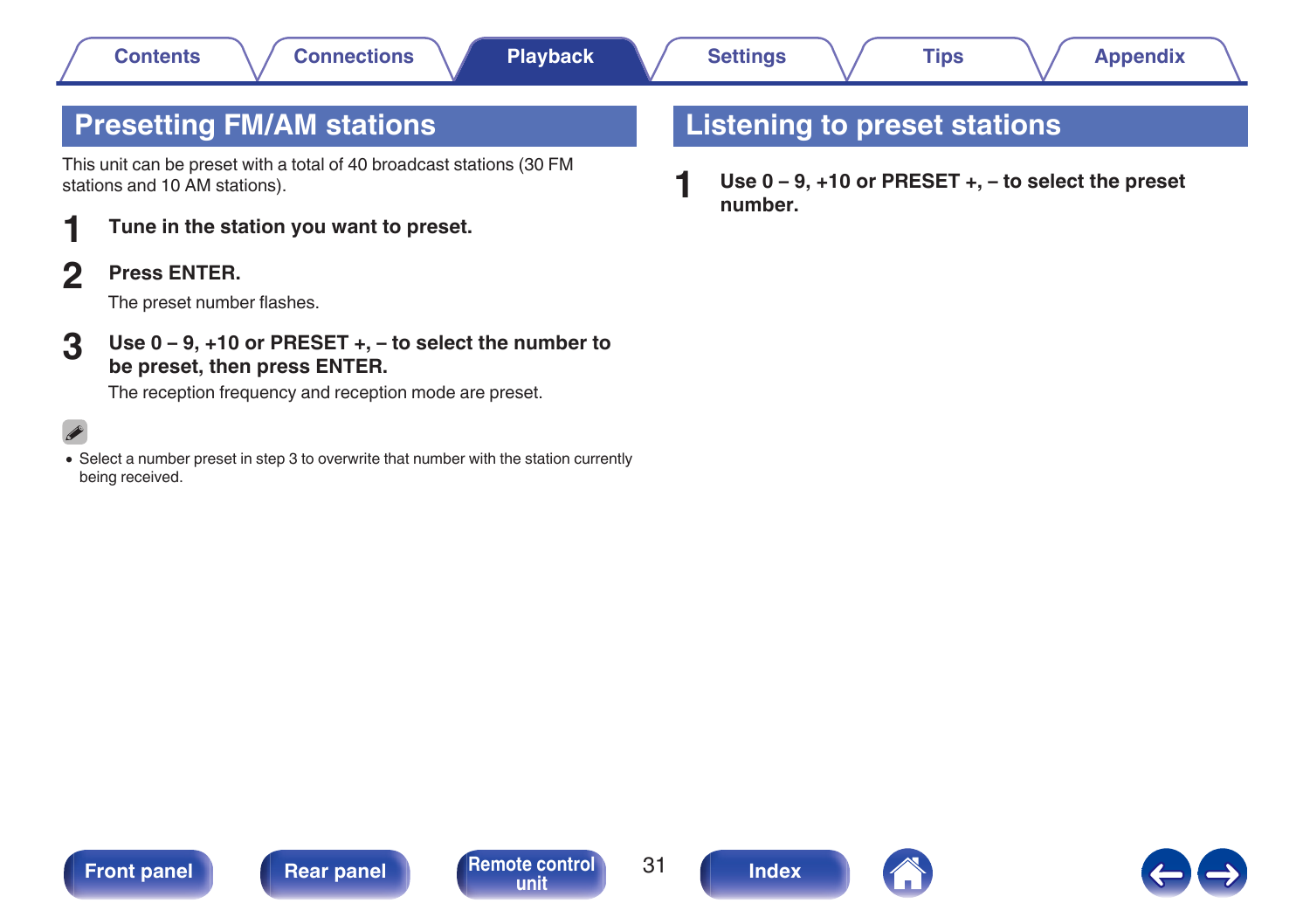# <span id="page-31-0"></span>**Setting the preset channels and changing the received frequency on the main unit**

Preset/Tuning buttons (–, +) on the main unit can be used both for switching the preset channel and for tuning. The button functions can be changed by setting the unit to "PRESET" mode or "MANUAL" mode. Follow the steps below to set as desired.

### **Press <b>2** on the main unit during reception of a station.

The current setting appears on the display.

### **2 While the current setting is shown on the display, press**  $\blacksquare$  on the main unit again.

The setting changes each time the button is pressed.

| "PRESET" mode: | Use Preset/Tuning buttons $(-, +)$ on the<br>main unit to switch preset channels.<br>• This is the same operation as<br>$PRFSFT - or PRFSFT + on the$<br>remote control unit.         |
|----------------|---------------------------------------------------------------------------------------------------------------------------------------------------------------------------------------|
| "MANUAL" mode: | Use Preset/Tuning buttons $(-, +)$ on the<br>main unit to change the received<br>frequency.<br>• This is the same operation as TUNE<br>$-$ or TUNE $+$ on the remote control<br>unit. |

**[unit](#page-12-0) [Index](#page-70-0)**



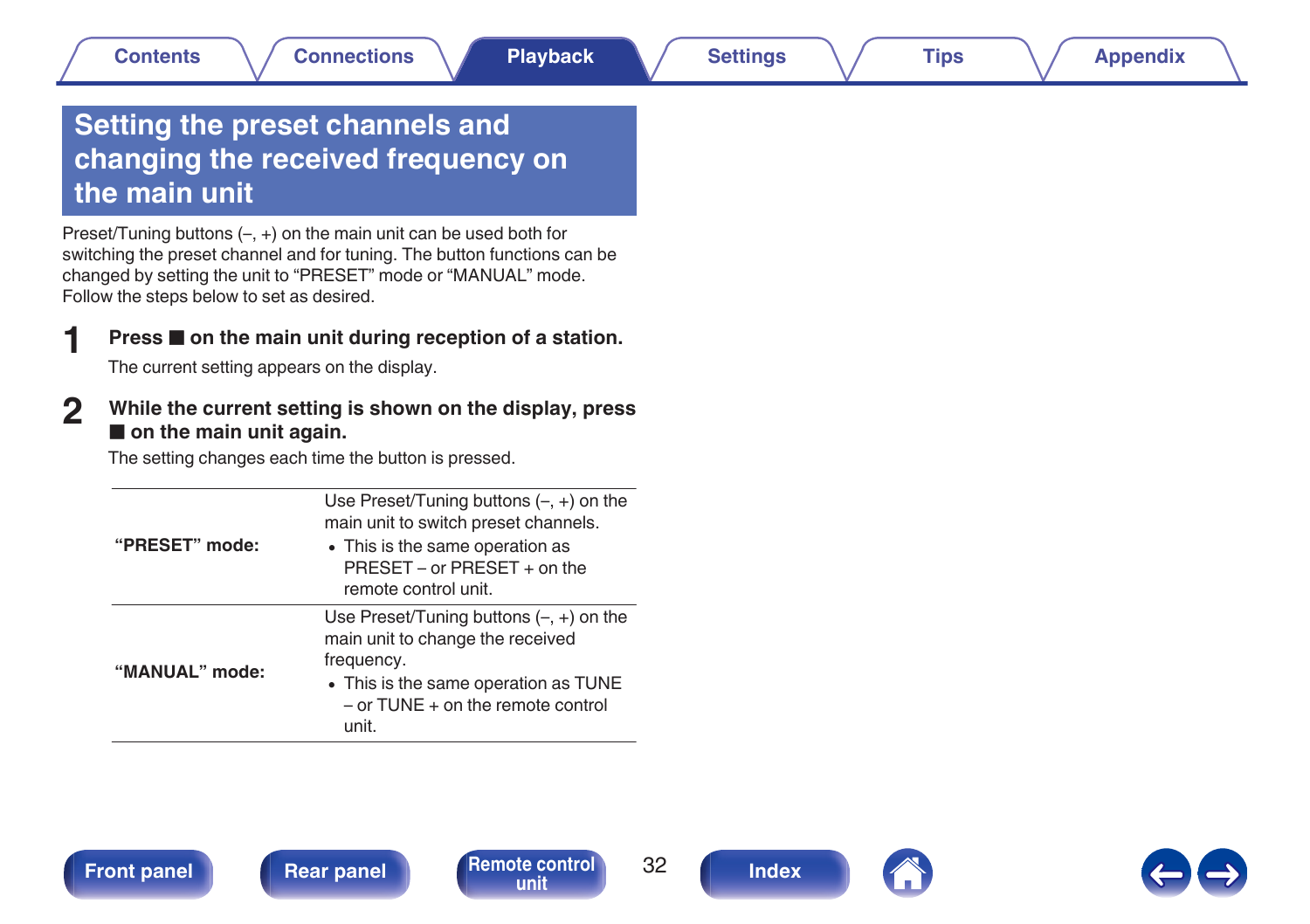<span id="page-32-0"></span>

# **Listening to music on a Bluetooth device**



Music files stored on Bluetooth devices such as smartphones, digital music players, etc. can be enjoyed on this unit by pairing and connecting this unit with the Bluetooth device.

Communication is possible up to a range of about 32.8 ft/10 m.



0 To play back music from a Bluetooth device, the Bluetooth device needs to support the A2DP profile.





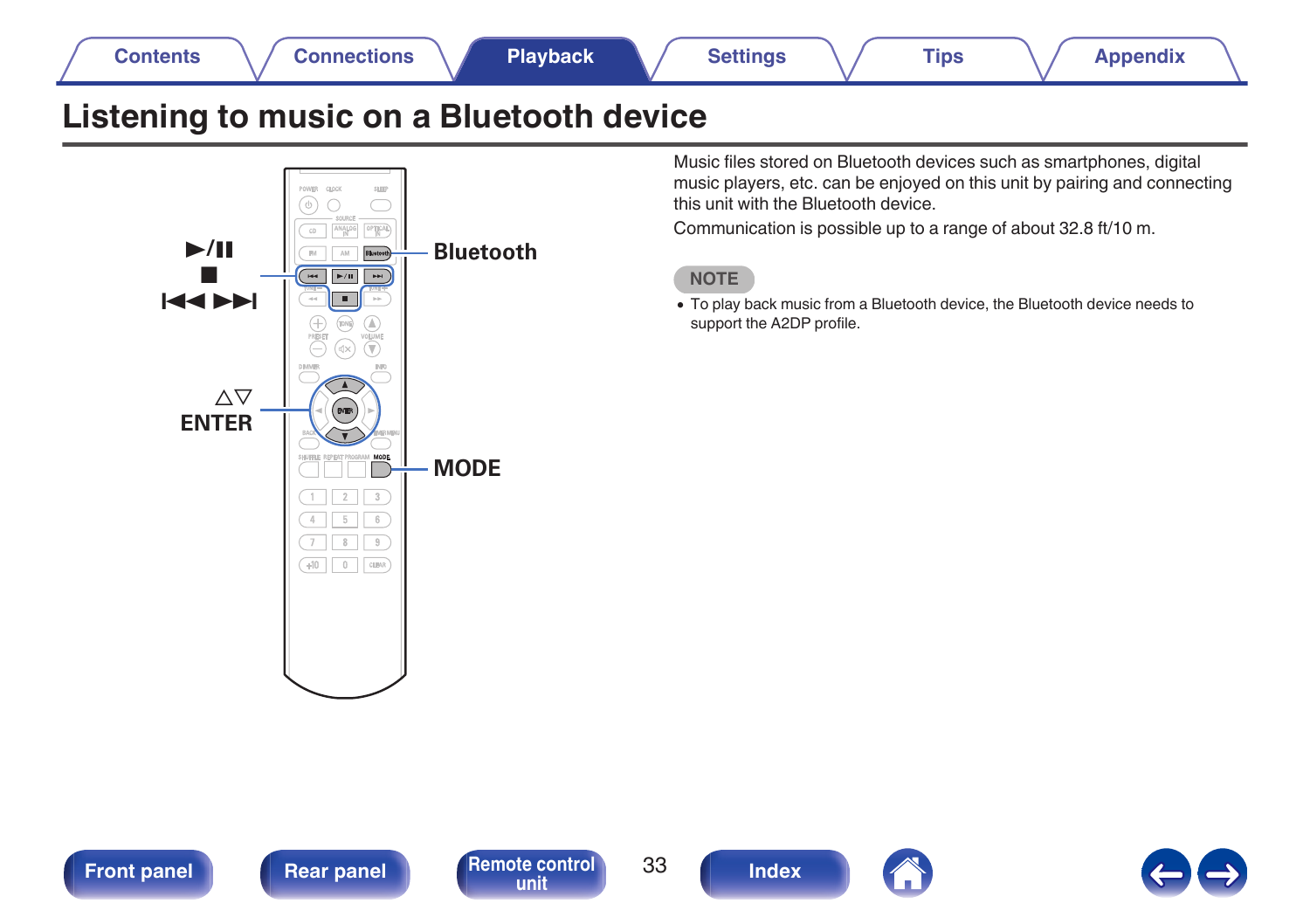# <span id="page-33-0"></span>**Listening to music on a Bluetooth device**

In order to enjoy music from a Bluetooth device on this unit, the Bluetooth device must first be paired with this unit.

Once the Bluetooth device has been paired, it does not need to be paired again.

**1 Press Bluetooth to switch the input source to "BT AUDIO".**

When using for the first time, the unit will go into the pairing mode automatically and "PAIRING" will appear on the display of the unit.

- **2 Activate the Bluetooth settings on your mobile device.**
- **3 Select this unit when its name appears in the list of devices displayed on the screen of the Bluetooth device.**

The Bluetooth indicator lights when pairing is complete.

• Connect to the Bluetooth device while "PAIRING" is being displayed on the display of the unit. Perform the connection with the Bluetooth device close to the unit (about 3.3 ft/1 m).

- **4 Play music using any app on your Bluetooth device.**
	- The Bluetooth device can also be operated with the remote control of this unit.
	- The next time the input source is switched to "BT AUDIO", this unit automatically connects to the last Bluetooth device that was connected.

- 0 When this unit's name is not displayed in the screen on the Bluetooth device, search for devices on the Bluetooth device.
- 0 Enter "0000" when the password is requested on the screen of the Bluetooth device.

**NOTE**

- The pairing mode on this unit lasts for approx. 5 minutes. When the pairing mode on this unit is canceled before the pairing is completed, retry from step 1.
- 0 This unit cannot perform pairing against a Bluetooth device with a pass key other than "0000".

**[Front panel](#page-7-0) [Rear panel](#page-10-0) [Remote control](#page-12-0)** 34 **[unit](#page-12-0) [Index](#page-70-0)**



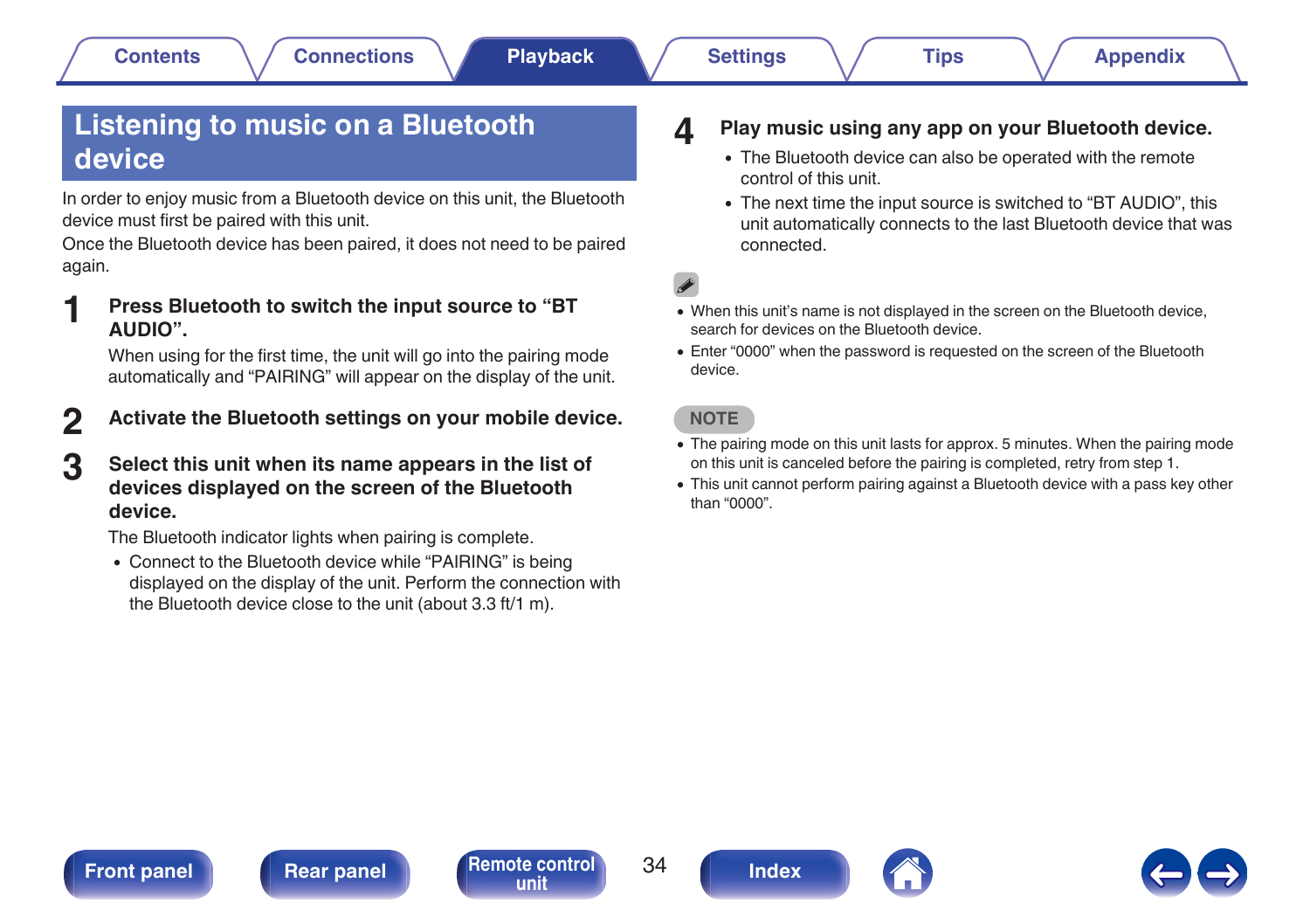**[Contents](#page-1-0)**  $\setminus$  / [Connections](#page-15-0)  $\setminus$  **[Playback](#page-22-0)**  $\setminus$  [Settings](#page-42-0)  $\setminus$  [Tips](#page-48-0)  $\setminus$  [Appendix](#page-59-0)

<span id="page-34-0"></span>

| <b>Operation buttons</b> | <b>Function</b>                             |  |  |
|--------------------------|---------------------------------------------|--|--|
| >1                       | Playback / Pause                            |  |  |
|                          | Stop                                        |  |  |
| <b>KKIN</b>              | Skip to previous track / Skip to next track |  |  |

### **NOTE**

- To operate the Bluetooth device with the remote control of this unit, the Bluetooth device needs to support the AVRCP profile.
- The remote control of this unit is not guaranteed to work with all Bluetooth devices.
- Depending on the type of Bluetooth device, this unit outputs audio that is coupled to the volume setting on the Bluetooth device.

# **Pairing with other Bluetooth devices**

Pair a Bluetooth device with this unit.

### **1 Activate the Bluetooth settings on your mobile device.**

### **2 Press MODE.**

The Bluetooth menu is displayed on the display.

### **3** Use  $\Delta \nabla$  to select "PAIRING", then press ENTER.

The Bluetooth indicator blinks and the device will go into the pairing mode.

### **4 Select this unit when its name appears in the list of devices displayed on the screen of the Bluetooth device.**

The Bluetooth indicator lights when pairing is complete.

- This unit can be paired with a maximum of 8 Bluetooth devices. When a 9th Bluetooth device is paired, it will be registered in place of the oldest registered device.
- 0 Enter "0000" when the password is requested on the screen of the Bluetooth device.

**[Front panel](#page-7-0) [Rear panel](#page-10-0) [Remote control](#page-12-0)** 35





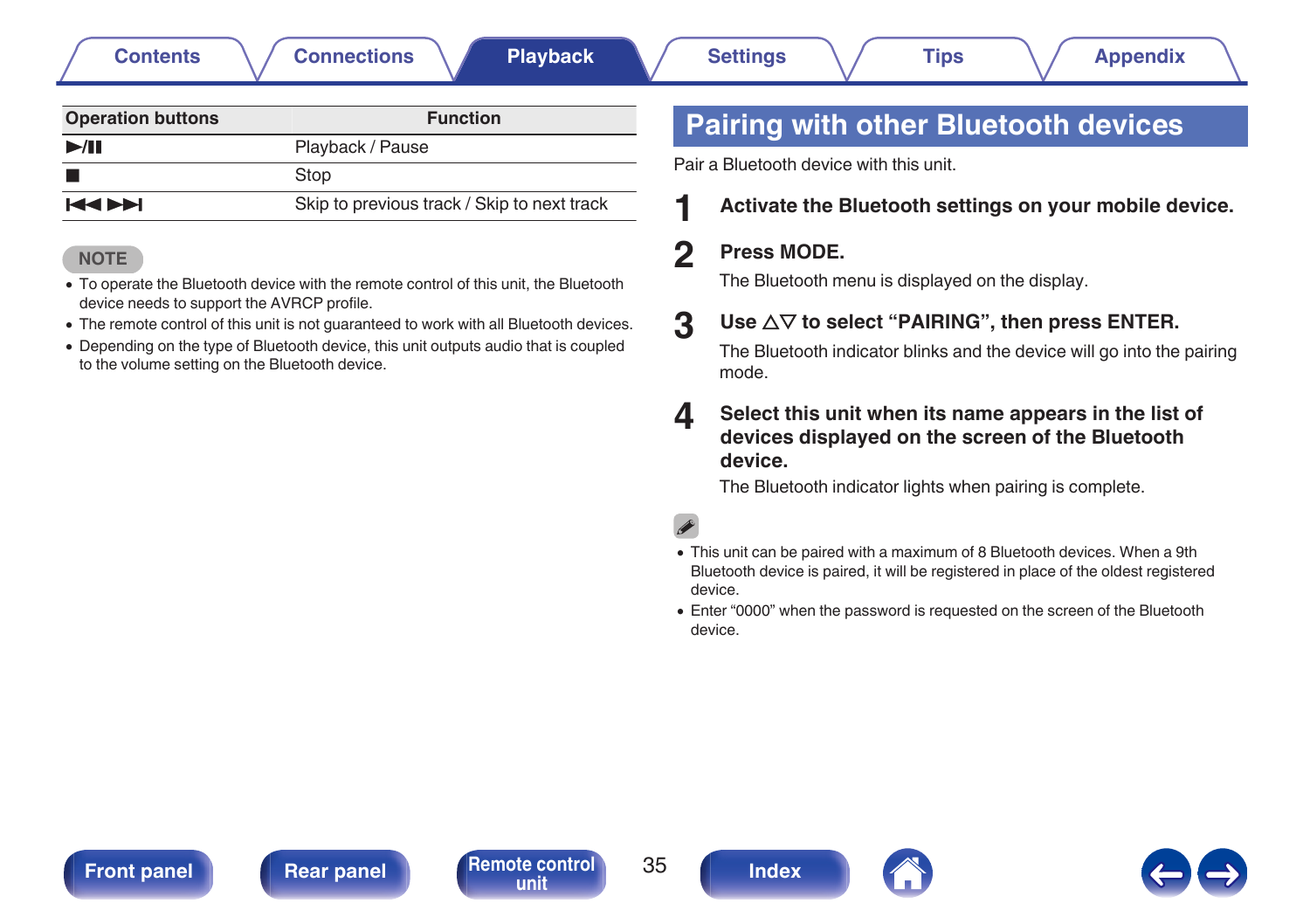# <span id="page-35-0"></span>**Disconnecting from Bluetooth**

**1 Press MODE while connected to Bluetooth.**

The Bluetooth menu is displayed on the display.

**2** Use  $\Delta \nabla$  to select "DISCONNECT", then press ENTER. Disconnect the Bluetooth connection with the connected device.

# **Setting the Bluetooth standby mode**

When Bluetooth standby mode is turned on, the power of this unit automatically turns on when a Bluetooth device connects to this unit while the power of this unit is on standby, enabling you to listen to music via Bluetooth.

**1 Press Bluetooth to switch the input source to "BT AUDIO".**

### **2 Press MODE.**

The Bluetooth menu is displayed on the display.

### **3** Use  $\Delta \nabla$  to select "BT STBY", then press ENTER.

The Bluetooth standby settings menu is displayed on the display.

**4 Use**  $\Delta \nabla$  to select the "ON" or "OFF", then press **ENTER.**

- Set "BT STBY" to "ON" and then set this unit to standby. The Bluetooth indicator blinks.
- The Bluetooth standby function cannot be used if there is no pairing information in this unit. To use this function, connect this unit to a paired Bluetooth device.

**[Front panel](#page-7-0) [Rear panel](#page-10-0) [Remote control](#page-12-0)** 36





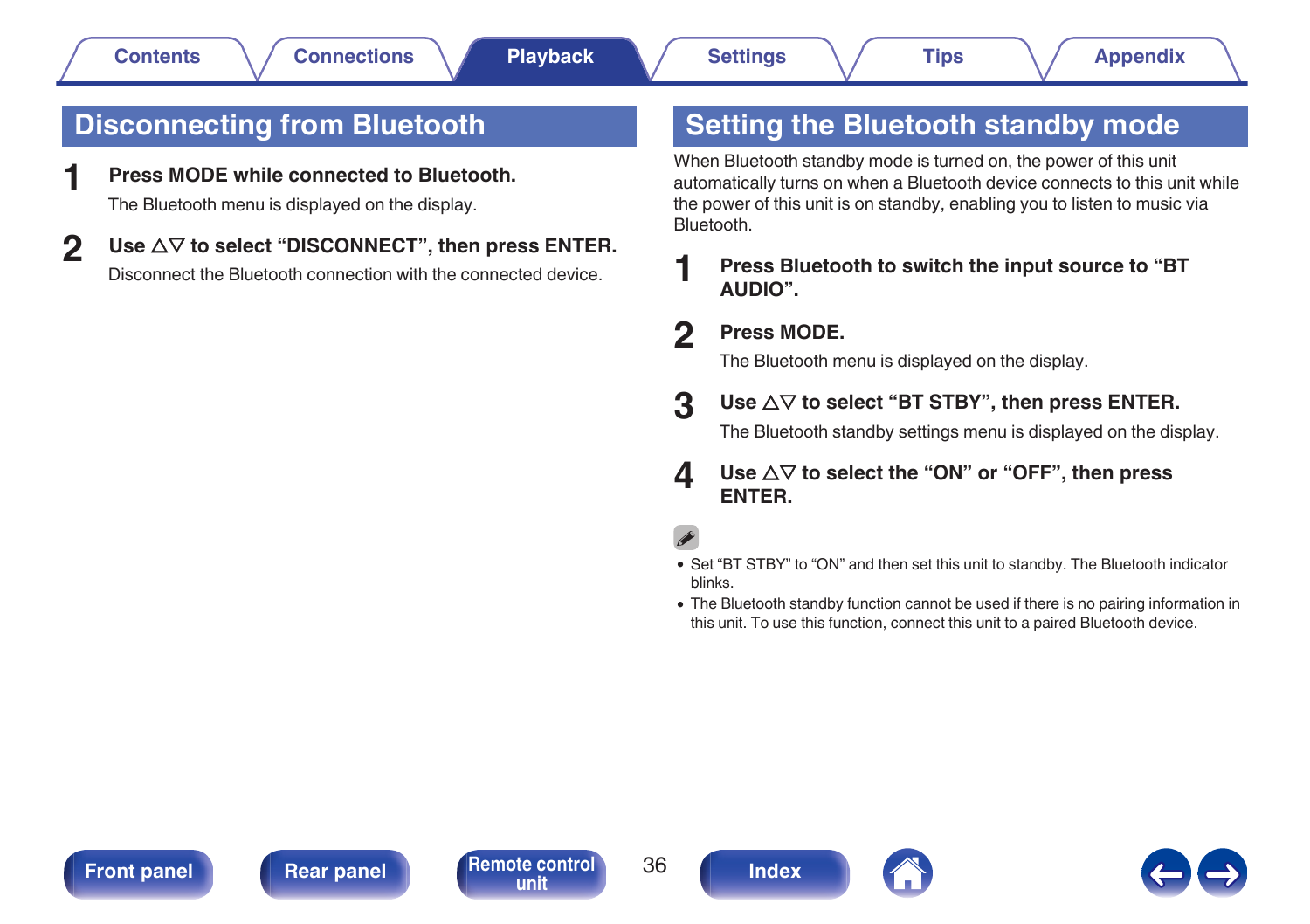# <span id="page-36-0"></span>**Reconnecting to this unit from a Bluetooth device**

After pairing is completed, the Bluetooth device can be connected without performing any operations on this unit.

This operation also needs to be performed when switching the Bluetooth device for playback.

- **1 If a Bluetooth device is currently connected, deactivate the Bluetooth setting of that device to disconnect it.**
- **2 Activate the Bluetooth setting of the Bluetooth device to be connected.**
- **3 Select this unit from the Bluetooth device list on your Bluetooth device.**
- **4 Play music using any app on your Bluetooth device.**

## $\overline{\rightarrow}$

0 When a Bluetooth device is connected with the unit in the Bluetooth standby state (the Bluetooth indicator blinks), the power of the unit will be turned on automatically.





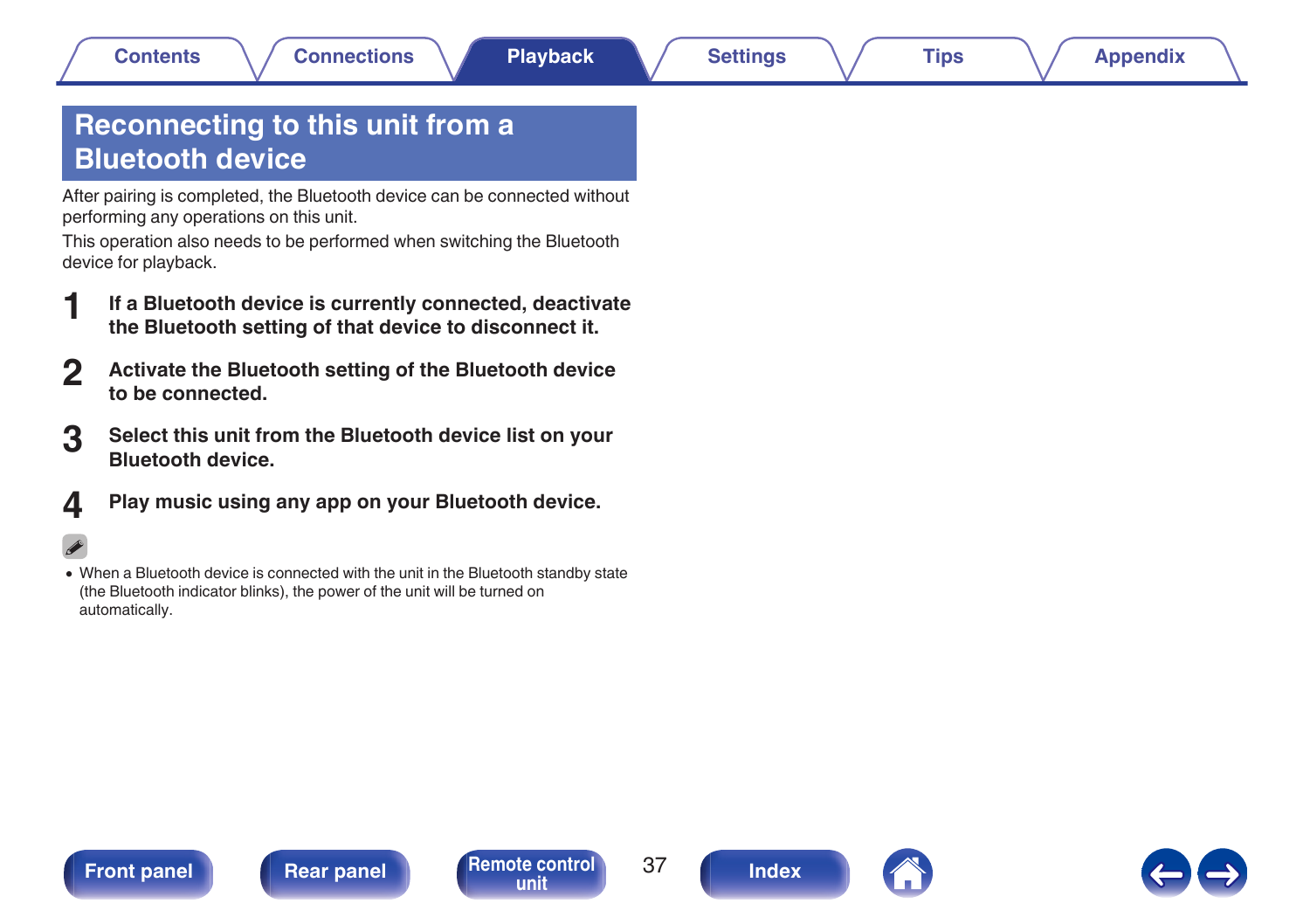<span id="page-37-0"></span>

**ANALOG IN <del>WE FIND</del> OPTICAL IN** 

 $\overline{2}$  $\sqrt{3}$ 

 $5$   $6$  $7$  8 9  $+10$  0  $\sqrt{C}$ 

 $\overline{4}$ 

 $_{\rm EM}$  $\lambda\mathrm{M}$  $\gg 7\,\mathrm{Hz}$ T.

# **Playing digital input**

**1 Prepare for playback.**

Check the connection, then turn on this units. ["Connecting a digital](#page-18-0) device"  $(\sqrt{p} \cdot p. 19)$ 

- **2 Press OPTICAL IN to switch the input source to "OPTICAL".**
- **3 Play the component connected to this unit.**

## **NOTE**

- 0 Do not input non-PCM signals, such as Dolby Digital and DTS. This causes noise and could damage the speakers.
- 0 "UNLOCK" is displayed when audio signals that are not supported by this unit are input, or the sampling frequency cannot be detected.

## ■ Specifications of supported audio formats

See ["DIGITAL IN" \(](#page-60-0) $\sqrt{\mathscr{D}}$  p. 61).



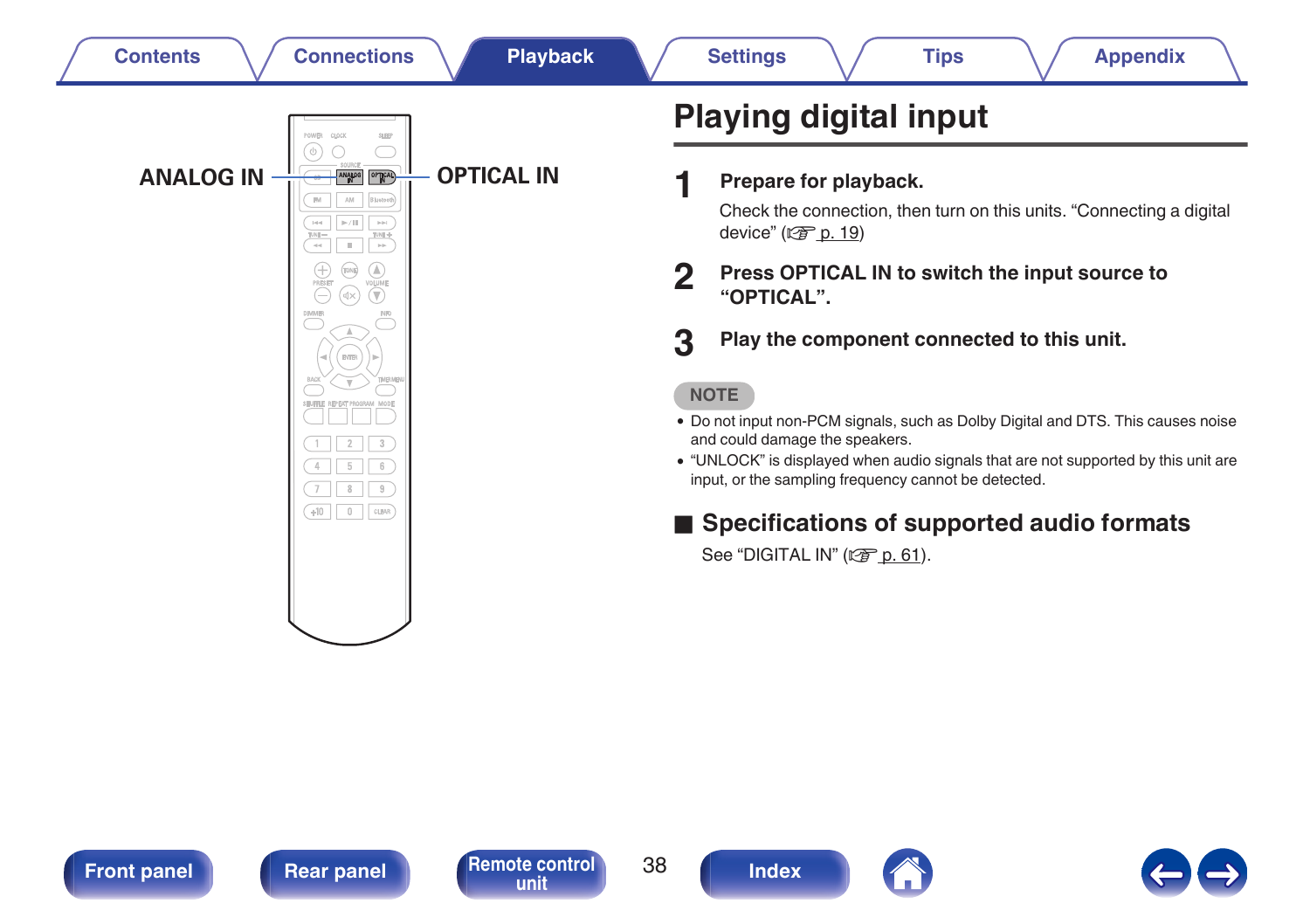# **Playing analog input**

**1 Prepare for playback.**

Check the connection, then turn on this units.

- **2 Press ANALOG IN to switch the input source to "ANALOG".**
- **3 Play the component connected to this unit.**







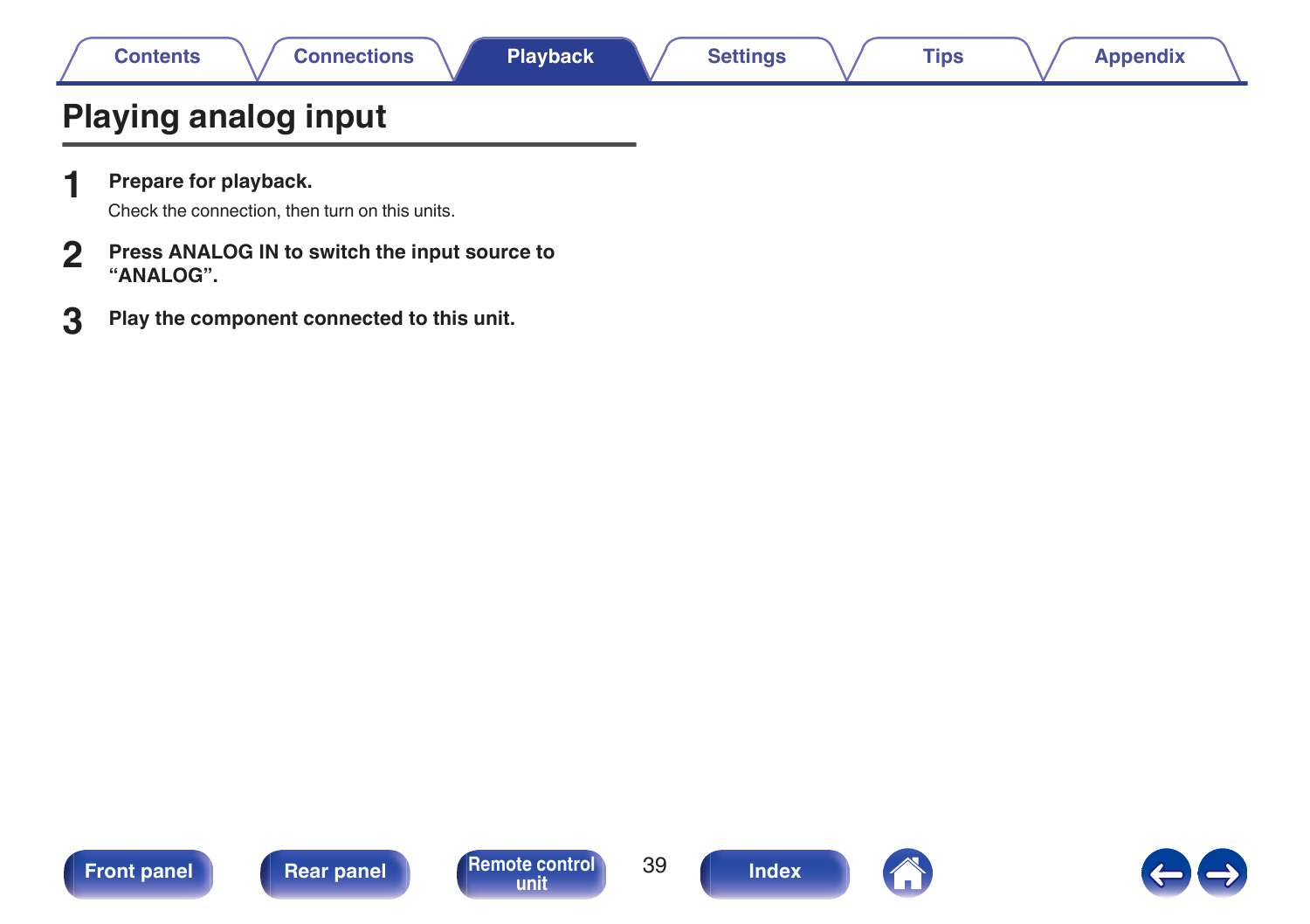





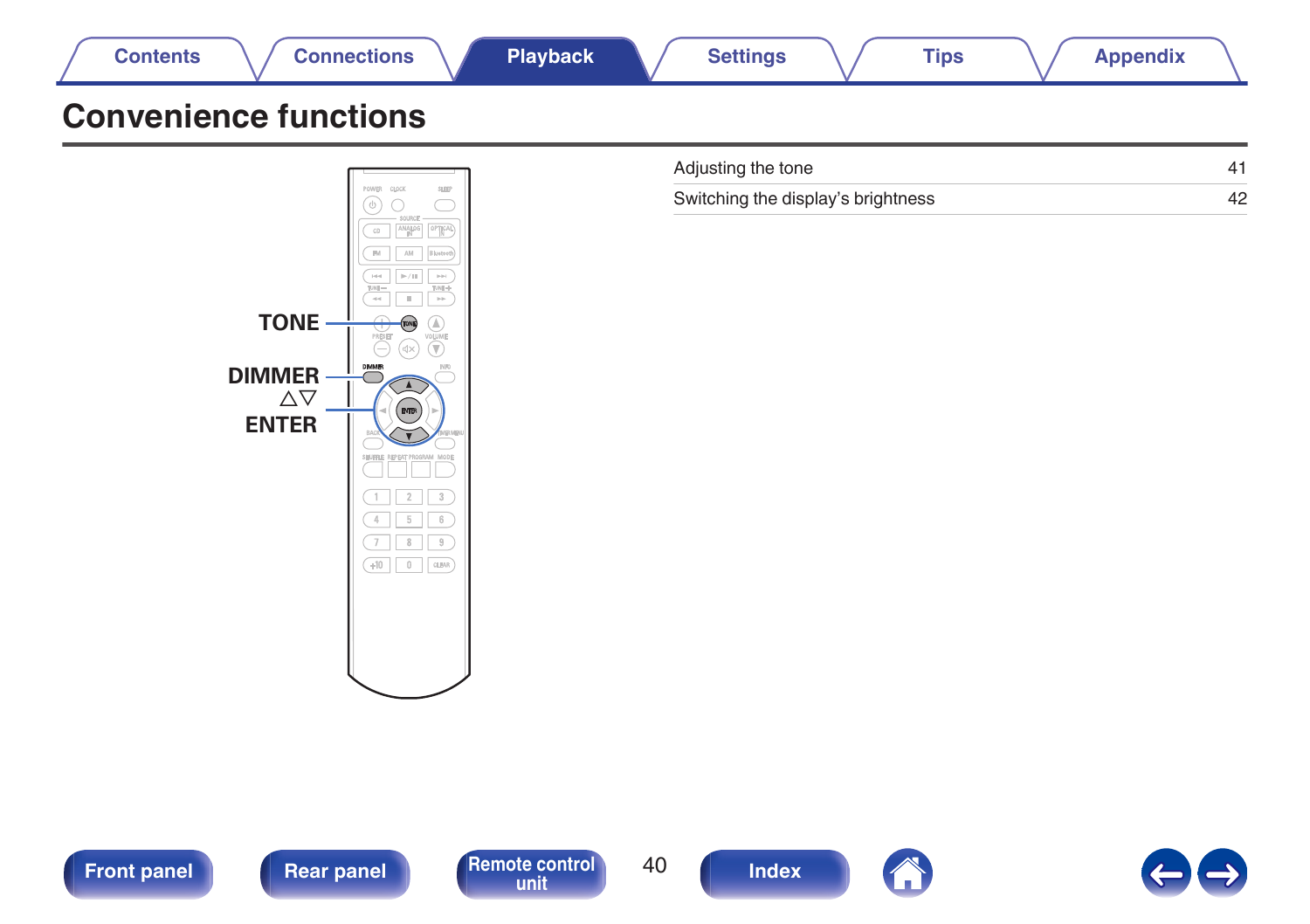# <span id="page-40-0"></span>**Adjusting the tone**

**1 Press TONE.**

This displays the sound quality adjustment menu.

- **2** Use  $\Delta \nabla$  to select the tone parameter to be adjusted.
- **3** Use  $\Delta \nabla$  to adjust the "BASS", "TREBLE", "BALANCE" **or "S-DIRECT".**
- **4 Press ENTER.**

## **u** BASS

Adjusts the bass sound.

**-10 – +10** (Default : 0)

## n **TREBLE**

Adjusts the treble sound.

**-10 – +10** (Default : 0)

## **D** BALANCE

Adjust the left/right volume balance.

**L1 – L6, CENTER, R1 – R6**(Default : CENTER)

# P

0 "BALANCE" settings are not reflected when using headphones.

## n **S-DIRECT (Source Direct)**

| ON:        | Playback sound is closer to the source<br>sound. |
|------------|--------------------------------------------------|
| <b>OFF</b> | Disable S-DIRECT (Source Direct)                 |
| (Default): | function.                                        |

0 Set "S-DIRECT" to "ON" to restore "BASS", "TREBLE" and "BALANCE" to the factory settings.

**[Front panel](#page-7-0) [Rear panel](#page-10-0) [Remote control](#page-12-0)** 41



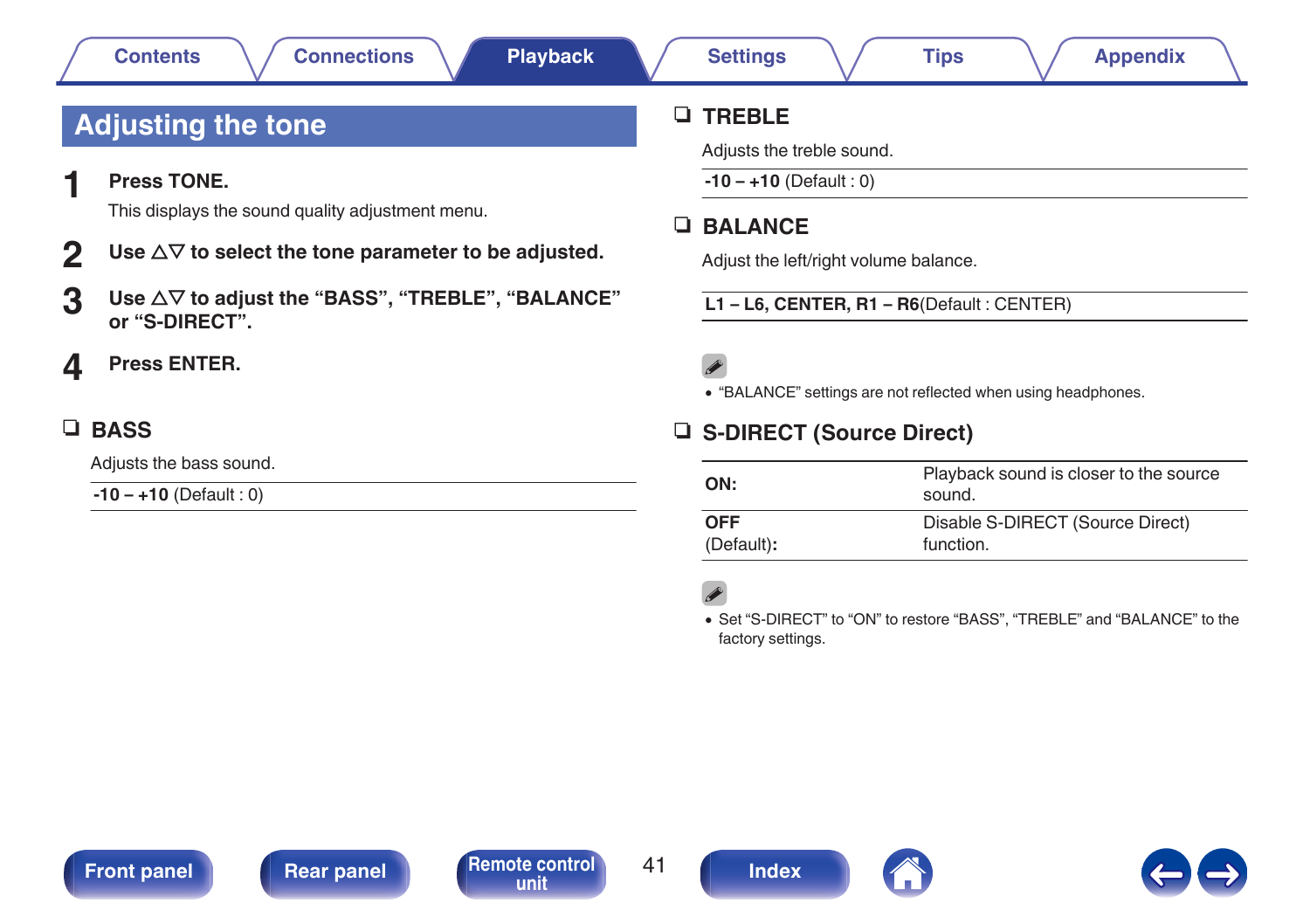# <span id="page-41-0"></span>**Switching the display's brightness**

The brightness of the display can be adjusted to one of three levels.

## **1 Press DIMMER.**

• The brightness of the display switches each time the button is pressed.

## $\overline{\mathscr{L}}$

• The display brightness is set to most brightly by default.







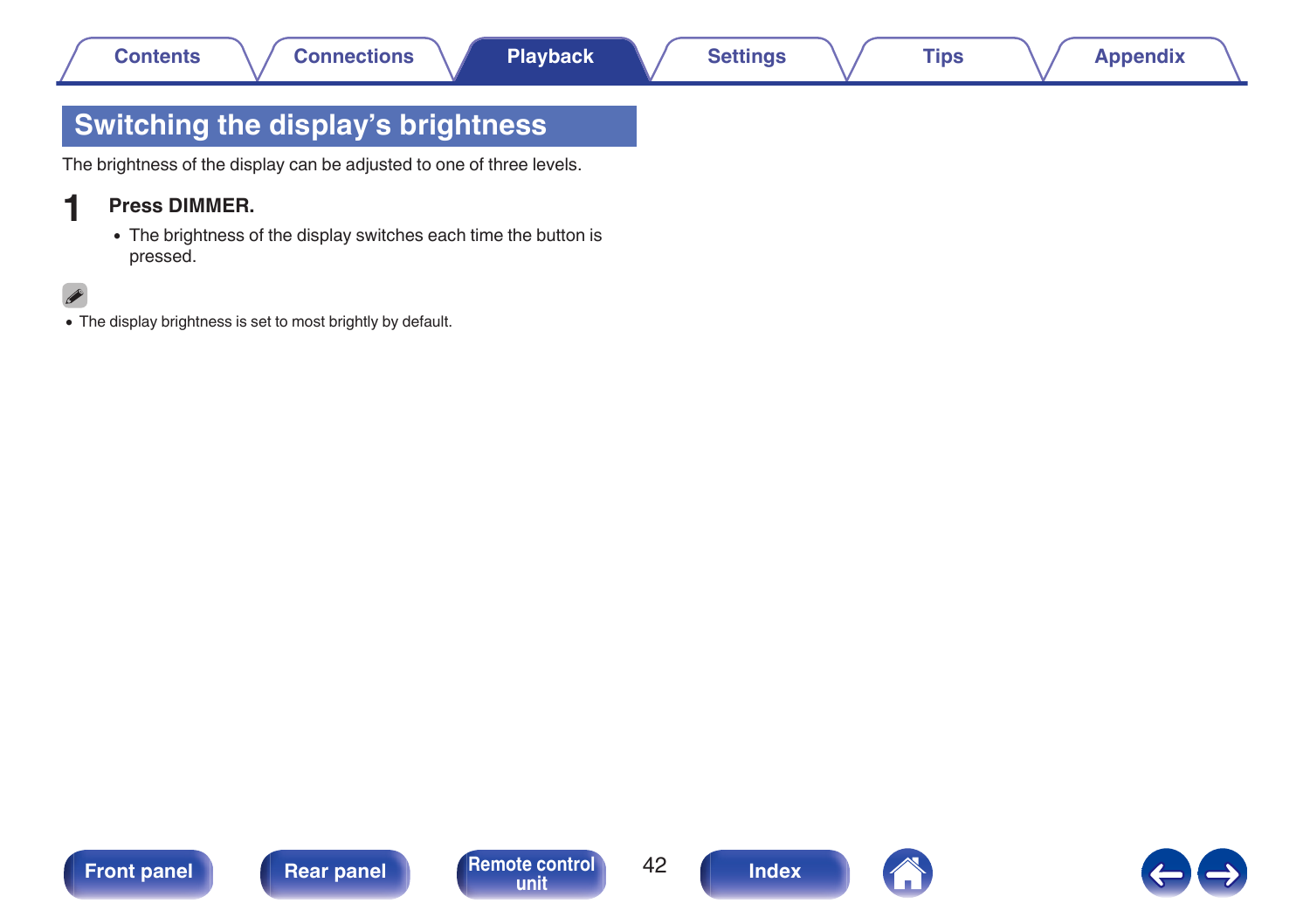## <span id="page-42-0"></span>■ Contents

# **Setting the clock, timer playback and sleep timer**

| Setting the current time        | 44 |
|---------------------------------|----|
| Displaying the clock constantly | 45 |
| Setting the timer playback      | 46 |
| Setting the timer playback mode | 47 |
| Sleep timer function            |    |

# **Setting the Auto Standby mode**

| Turning Auto Standby mode on  |  |
|-------------------------------|--|
| Turning Auto Standby mode off |  |







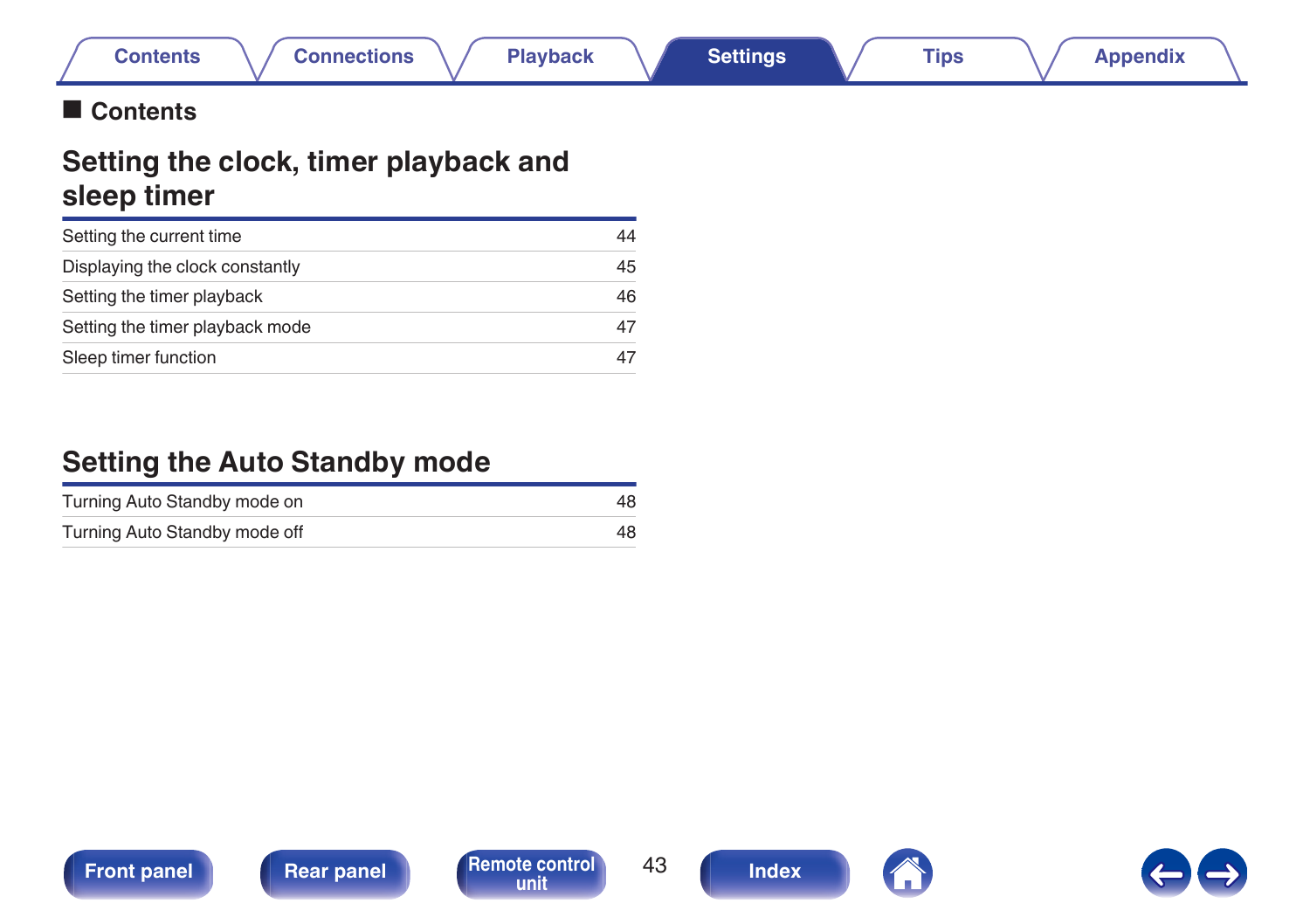# <span id="page-43-0"></span>**Setting the clock, timer playback and sleep timer**



# **Setting the current time**

- **1 Press TIMER MENU.** The timer setting menu is displayed.
- **2** Use  $\Delta \nabla$  to select "CLOCK", then press ENTER. The clock setting menu is displayed.
- **3** Use  $\Delta \nabla$  to set the "hours".
- **4 Press ENTER.** The "minutes" display flashes.
- **5** Use  $\Delta \nabla$  to set the "minutes".
- **6 Press ENTER.**

**[unit](#page-12-0) [Index](#page-70-0)**

The current time is set, and the menu display disappears.

**[Front panel](#page-7-0) [Rear panel](#page-10-0) [Remote control](#page-12-0)** 44



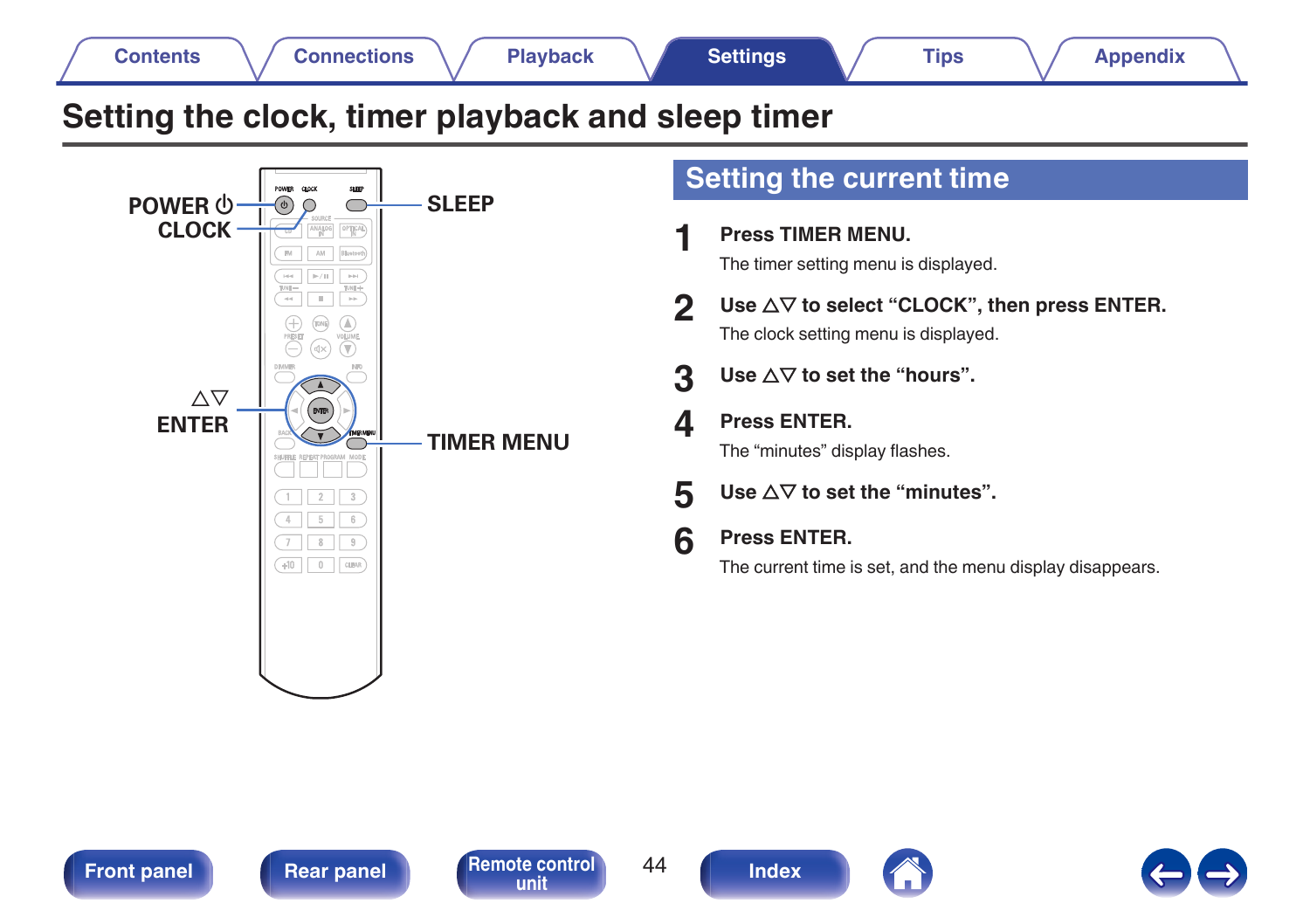## <span id="page-44-0"></span>□ Checking the current time when the power is on

Press CLOCK

Press CLOCK once more and the display returns to its original condition.

## □ Checking the current time when the power is set to **standby**

Press CLOCK

The current time is displayed for 10 seconds.

- The time cannot be set when in the standby mode. Turn on the power first.
- When the "CLK MODE" of the timer setting menu is "ON", the current time is continually displayed even when the power is set to standby.

# **Displaying the clock constantly**

Set the clock mode to constantly show the clock in the display even when this unit is on standby.

## **1 Press TIMER MENU.**

The timer setting menu is displayed.

## **2** Use  $\Delta \nabla$  to select "CLK MODE", then press ENTER.

The clock mode setting menu is displayed.

## **3** Use  $\Delta \nabla$  to select the "ON" or "OFF", then press **ENTER.**

0 When "CLK MODE" is set to "ON", this unit consumes the same amount of power as when it is turned on.

**[Front panel](#page-7-0) [Rear panel](#page-10-0) [Remote control](#page-12-0)** 45





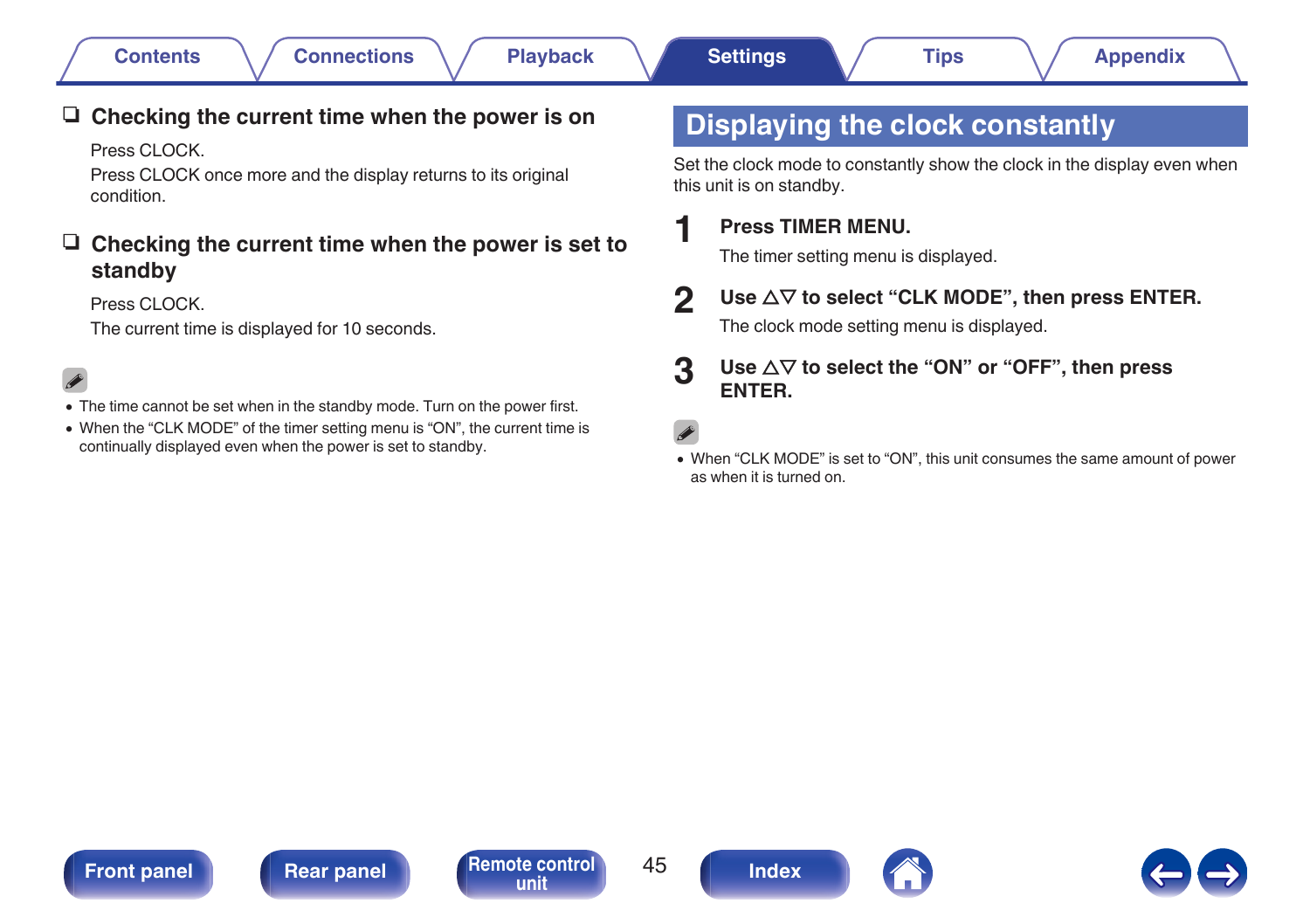# <span id="page-45-0"></span>**Setting the timer playback**

Audio from the set input source can be played back at a specified time. Audio can also be played at the same time every day.

## **1 Press TIMER MENU.**

The timer setting menu is displayed.

**2 Use**  $\Delta \nabla$  to select "ALARM", then press ENTER.

The timer playback setting menu is displayed.

- **3** Use  $\Delta \nabla$  to change to desired setting, then press **ENTER to enter the setting.**
	- A ON TIME

Use  $\Delta \nabla$  to select "hours" for the alarm start time, then press ENTER.

Use  $\Delta \nabla$  to select "minutes" for the alarm start time, then press ENTER.

 $(2)$  OFF TIME

Use  $\Delta \nabla$  to select "hours" for the alarm stop time, then press ENTER.

Use  $\Delta \nabla$  to select "minutes" for the alarm stop time, then press ENTER.

## **3 SOURCE SELECT**

Use  $\triangle \nabla$  to select the source, then press ENTER.

**CD / FM / AM**

(4) MODE SELECT

Use  $\Delta \nabla$  to select the alarm mode, then press ENTER.

| ONCE:  | Playback starts and stops (the power<br>turns off) once only at the set times. |
|--------|--------------------------------------------------------------------------------|
| EVERY: | Playback starts and stops (the power<br>turns off) at the set times each day.  |

## **4** Press POWER  $\phi$  to set the power to standby.

Alarm standby mode is set, and the power indicator lights orange.





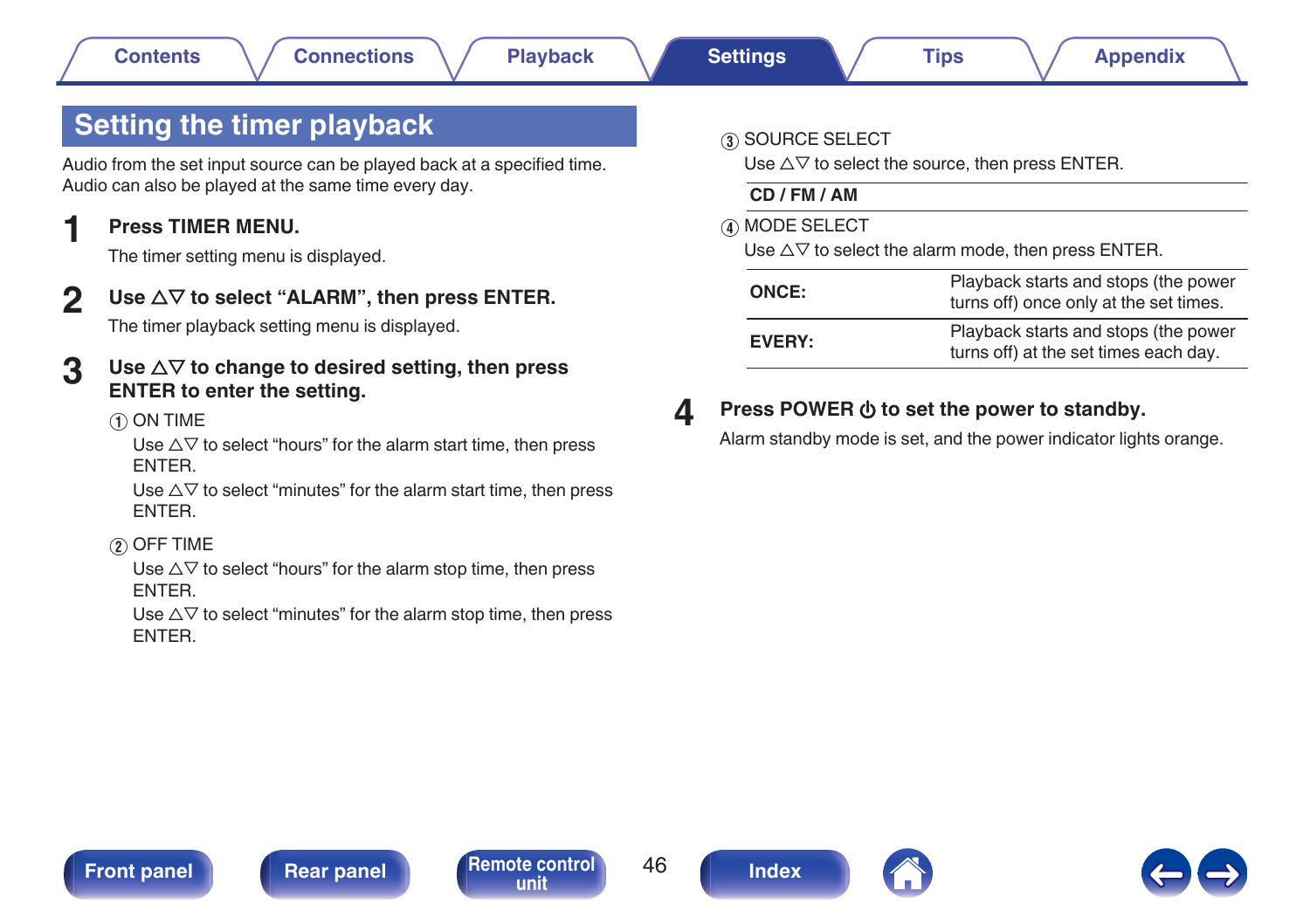# <span id="page-46-0"></span>**Setting the timer playback mode**

Turn the timer playback set in "ALARM" in the timer settings menu on (once or daily) or off.

## **1 Press TIMER MENU.**

The timer setting menu is displayed.

**2** Use  $\Delta \nabla$  to select "ON/OFF", then press ENTER.

The timer playback mode setting menu is displayed.

- **3** Use  $\Delta \nabla$  to select the "ONCE", "EVERY" or "OFF", then **press ENTER.**
	- When set to "OFF", time operation is disabled, but the alarm settings remain unchanged.

# **Sleep timer function**

You can have the power automatically switched to standby once a set time has elapsed. This is convenient for listening while going to sleep.

## **1 Press SLEEP during playback and select the setting time.**

• You can set the sleep timer in the range from 10 to 90 minutes in steps of 10 minutes.

## ■ To cancel the sleep timer

Press SLEEP to set "OFF".

 $\overline{\mathscr{L}}$ 

- The sleep timer setting is canceled when the unit switches to standby mode.
- 0 To check the time remaining until the sleep timer is activated, press SLEEP.

**[Front panel](#page-7-0) [Rear panel](#page-10-0) [Remote control](#page-12-0)** 47





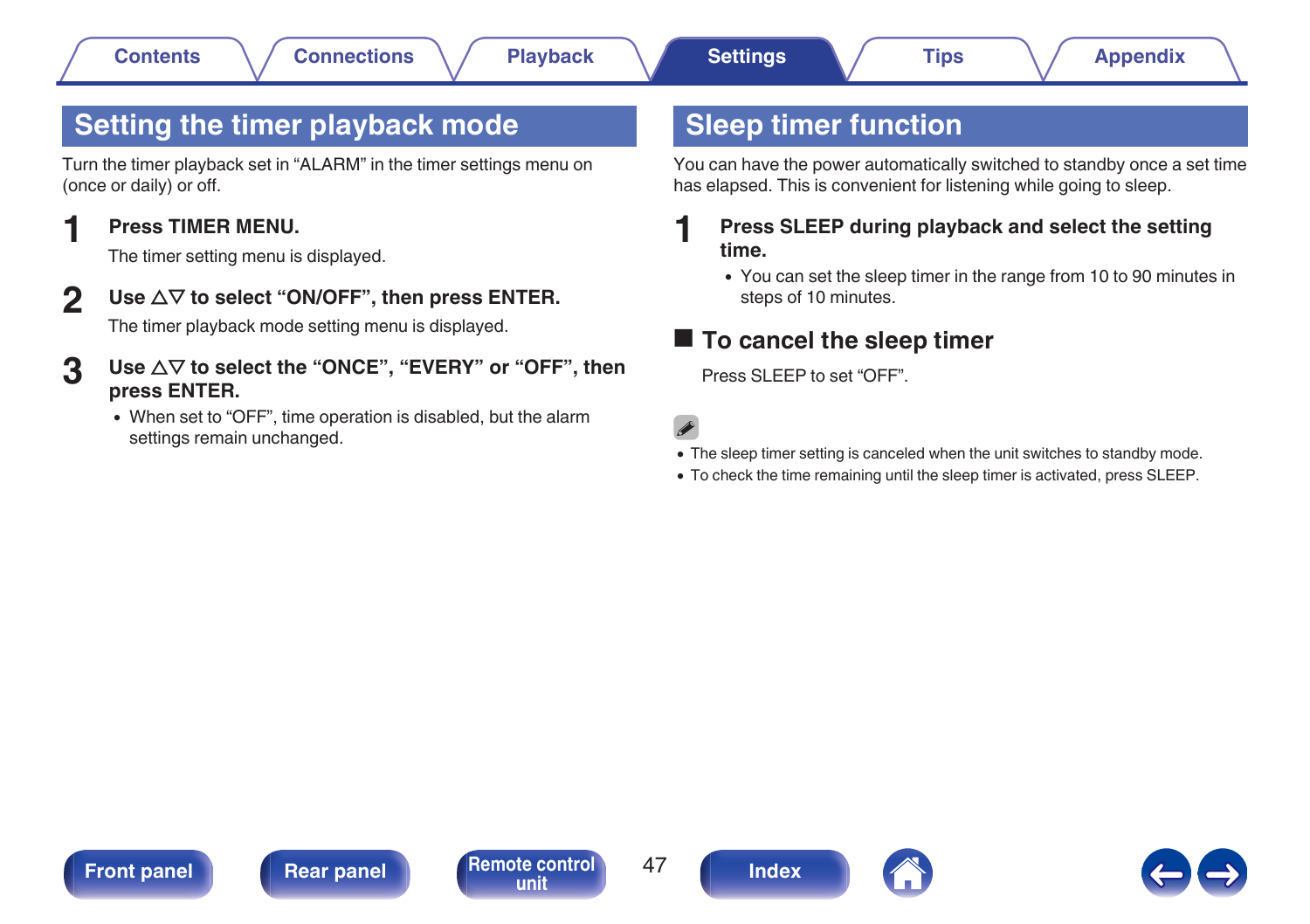# <span id="page-47-0"></span>**Setting the Auto Standby mode**

When Auto standby mode is set to On, if there is no input signal and operation for 15 minutes, this unit automatically enters standby mode. At time of purchase, this mode is set to Off.



# **Turning Auto Standby mode on**

**Press and hold POWER**  $\phi$  **for more than 3 seconds to turn the Auto Standby mode on.**

"AUTO STANDBY ON" is displayed on the display.

0 The Auto standby function does not operate when the input source is "FM" or "AM".

# **Turning Auto Standby mode off**

**Press and hold POWER**  $\phi$  **for more than 3 seconds to turn the Auto Standby mode off.**

"AUTO STANDBY OFF" is displayed on the display.







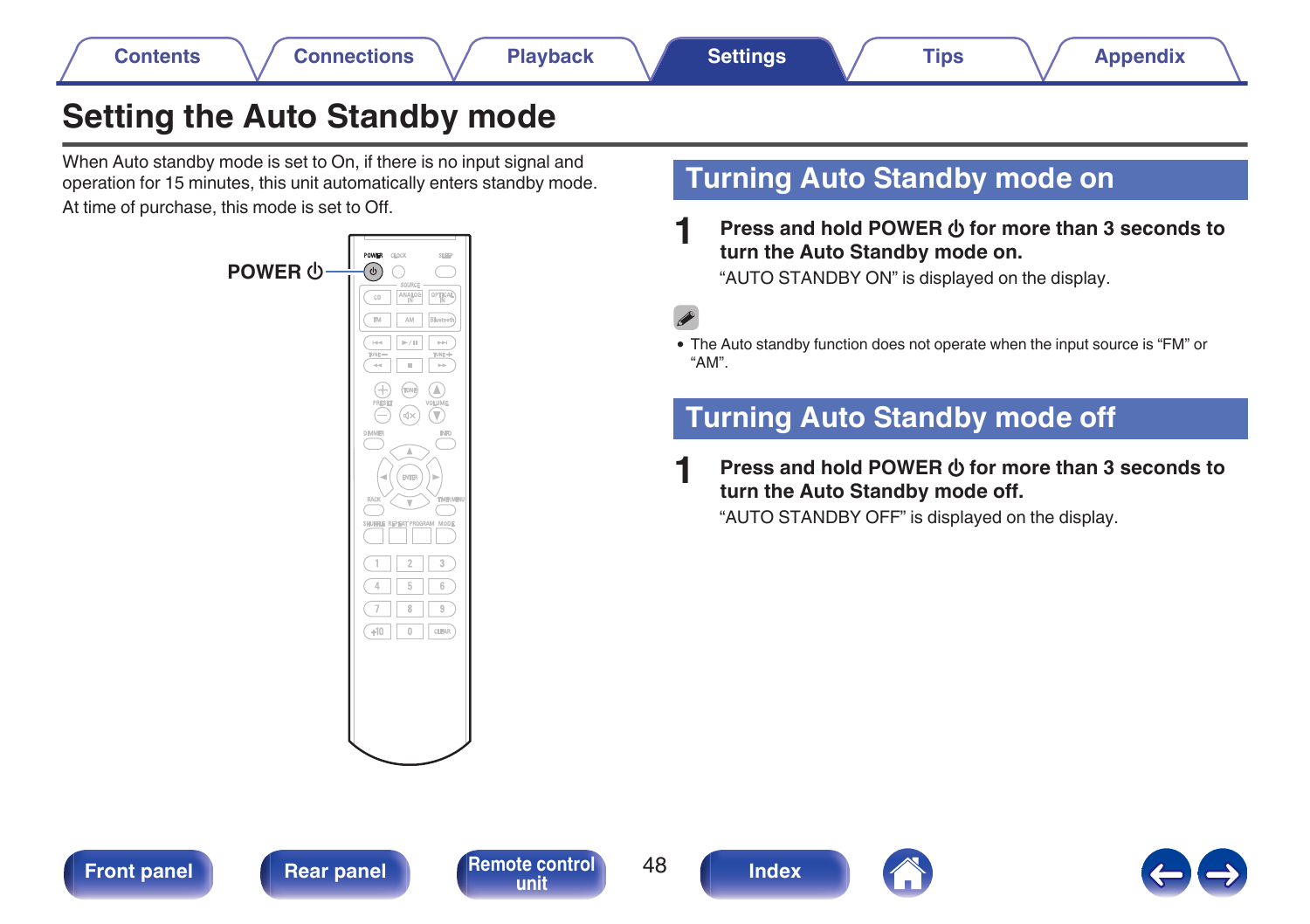## <span id="page-48-0"></span>■ Contents

# **Tips**

| I want to turn on power to this unit from a Bluetooth device | 50 |
|--------------------------------------------------------------|----|
| I want to adjust the tone myself                             | 50 |
| I want sound playback that is faithful to the original sound | 50 |
| I want to display the clock constantly                       | 50 |

# **Troubleshooting**

| Power does not turn on / Power is turned off                   | 51 |
|----------------------------------------------------------------|----|
| LED is flashing                                                | 52 |
| Operations cannot be performed through the remote control unit | 53 |
| No sound comes out                                             | 54 |
| Desired sound does not come out                                | 55 |
| Audio from digital devices cannot be played back (Optical)     | 55 |
| Sound is interrupted or noise occurs                           | 56 |
| Cannot playback Discs                                          | 57 |
| Bluetooth cannot be played back                                | 58 |



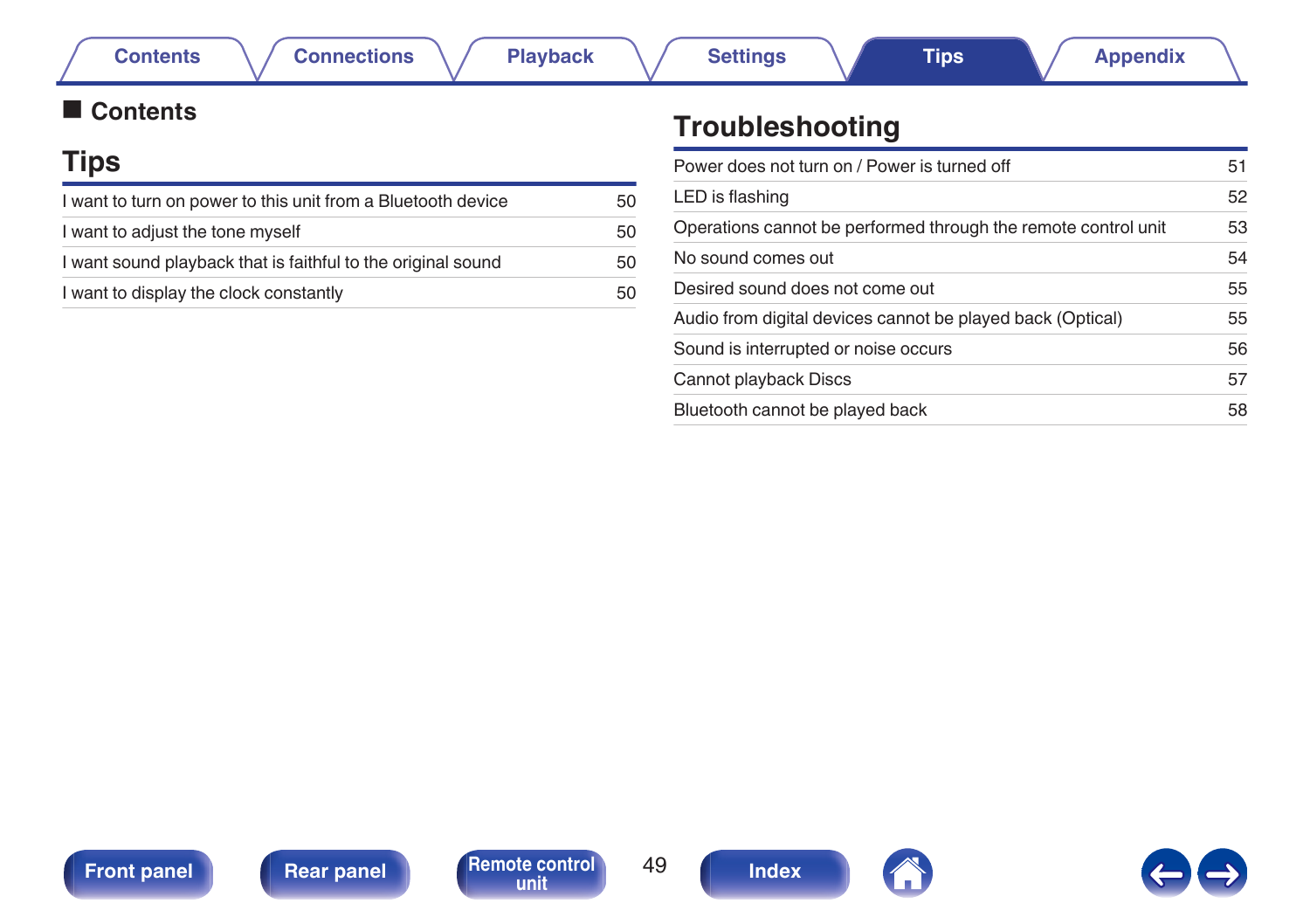<span id="page-49-0"></span>

| <b>Contents</b> | <b>Connections</b> | <b>Playback</b> | <b>Settings</b> | Tips | <b>Appendix</b> |
|-----------------|--------------------|-----------------|-----------------|------|-----------------|
| $ {\sf Tips} $  |                    |                 |                 |      |                 |

### **I want to turn on power to this unit from a Bluetooth device**

• Once you perform pairing between this unit and a Bluetooth device, you can turn on power to this unit by operating the Bluetooth device. When Bluetooth standby mode is turned on, the power of this unit turns on when this unit is selected in the device list of a Bluetooth device.

#### **I want to adjust the tone myself**

• Press the TONE button and set "BASS", "TREBLE" and "BALANCE". ( $\sqrt{p}$  [p. 41\)](#page-40-0)

#### **I want sound playback that is faithful to the original sound**

• Press the TONE button and set "S-DIRECT" to "ON".  $(\sqrt[p]{P} p. 41)$  $(\sqrt[p]{P} p. 41)$ 

### **I want to display the clock constantly**

• The clock can be constantly displayed by pressing the TIMER MENU button and setting "CLK MODE" to "ON". ( $\mathbb{Z}$  [p. 45\)](#page-44-0)





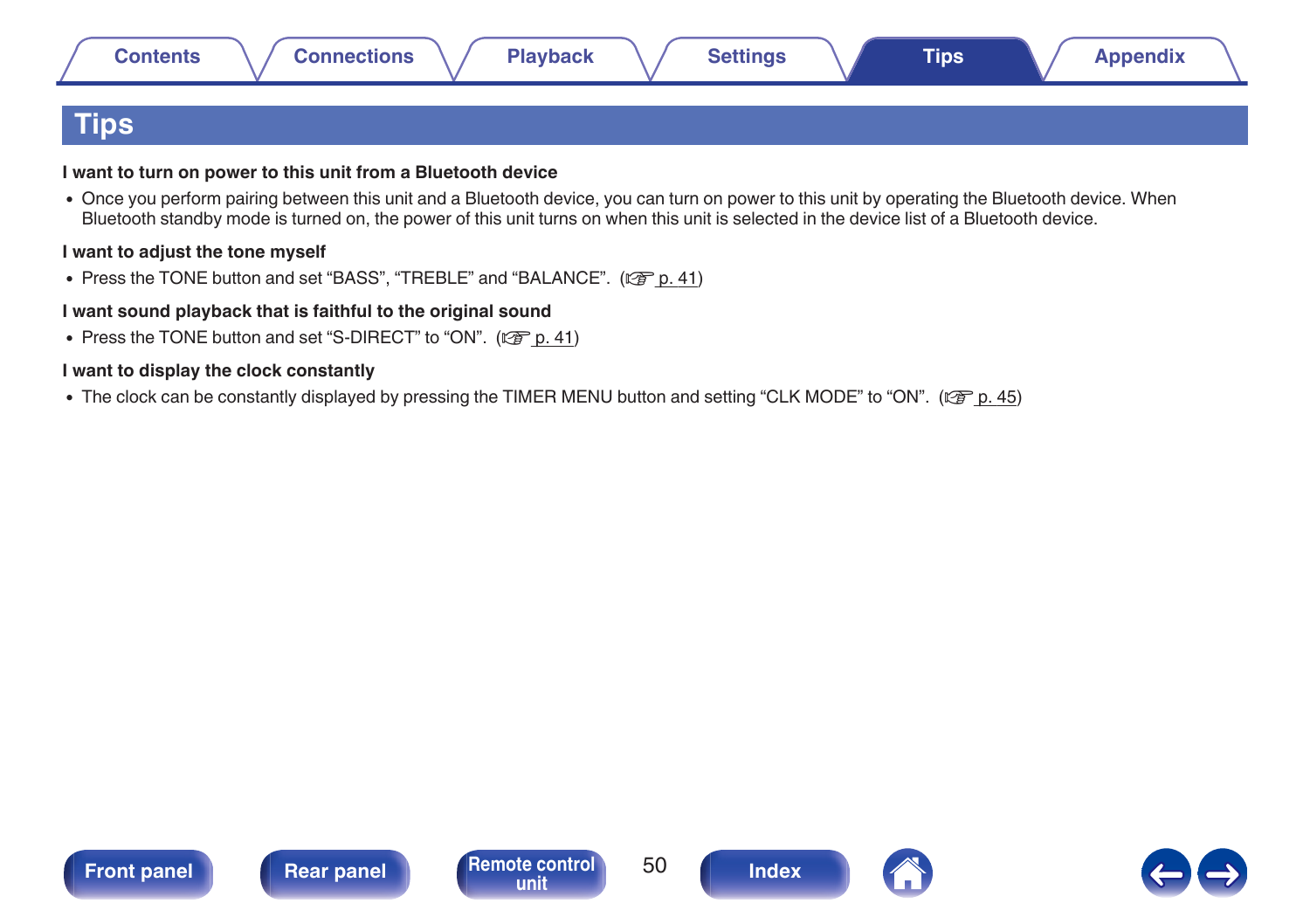# <span id="page-50-0"></span>**Troubleshooting**

If a problem should arise, first check the following.

- **1. Are the connections correct?**
- **2. Is the set being operated as described in the owner's manual?**
- **3. Are the other devices operating properly?**

If this unit does not operate properly, check the items listed in the table below.

Should the problem persist, there may be a malfunction. In this case, disconnect the power immediately and contact your store of purchase.

## ■ Power does not turn on / Power is turned off

| <b>Symptom</b>            | <b>Cause / Solution</b>                                                                                                                                                                                                                                                                                                                                     | Page      |
|---------------------------|-------------------------------------------------------------------------------------------------------------------------------------------------------------------------------------------------------------------------------------------------------------------------------------------------------------------------------------------------------------|-----------|
| Power does not turn on.   | • Check whether the power plug is correctly inserted into the power outlet.                                                                                                                                                                                                                                                                                 | $_{22}$   |
|                           | • This unit is in standby mode. Press $\Phi$ on the unit or POWER $\Phi$ on the remote control.                                                                                                                                                                                                                                                             | <u>24</u> |
| Power automatically turns | The sleep timer is set. Turn on the power again.                                                                                                                                                                                                                                                                                                            | 47        |
| loff.                     | • The unit is set to Auto standby mode. The Auto standby mode automatically switches the unit to standby<br>if there is no signal and no operations are performed for more than 15 minutes. To disable Auto standby<br>mode, press and hold the POWER $\Phi$ button on the remote control for more than 3 seconds when the<br>Auto standby mode is enabled. | 48        |





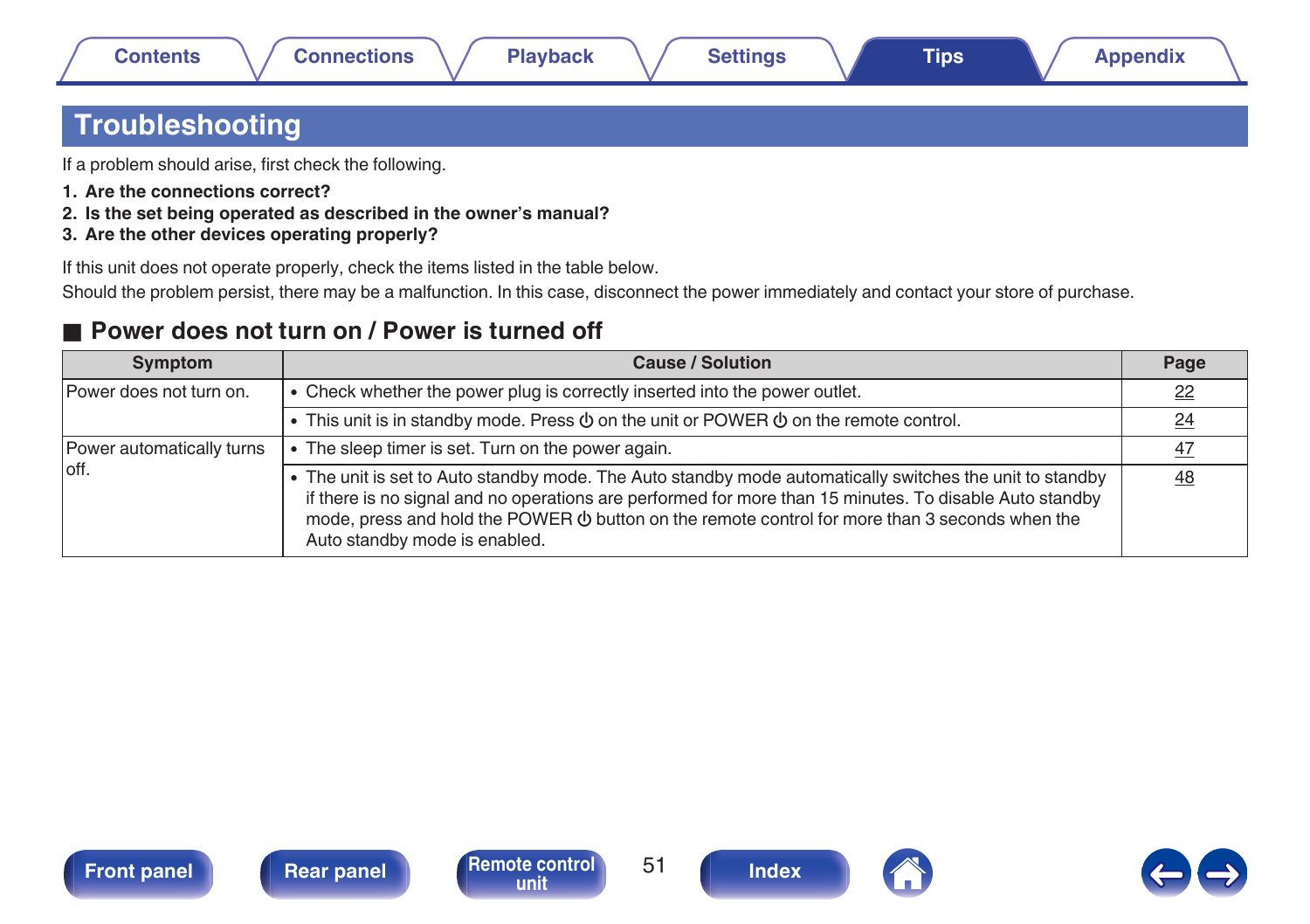<span id="page-51-0"></span>

| <b>Contents</b>                                                                    | <b>Connections</b><br><b>Playback</b><br><b>Settings</b><br><b>Tips</b>                                                                                                                                                                                                                                                                                                                                                      | <b>Appendix</b> |
|------------------------------------------------------------------------------------|------------------------------------------------------------------------------------------------------------------------------------------------------------------------------------------------------------------------------------------------------------------------------------------------------------------------------------------------------------------------------------------------------------------------------|-----------------|
| <b>LED</b> is flashing                                                             |                                                                                                                                                                                                                                                                                                                                                                                                                              |                 |
| Symptom                                                                            | <b>Cause / Solution</b>                                                                                                                                                                                                                                                                                                                                                                                                      | Page            |
| The lamp blinks in red in<br>0.25-second intervals and<br>"PROTECT" appears in the | • Protection circuit activated due to a rise in internal temperature. Turn off the power, wait for the set to fully<br>cool down, then turn the power back on. If the issue is not resolved after trying this solution, disconnect<br>the power of this unit and contact the repair center.                                                                                                                                  | 66              |
| display.                                                                           | • Core wires of two speakers are touching each other or a core wire is sticking out of the terminal and<br>touching the set's rear panel, activating the protection circuit. First unplug the power cord, then twist the<br>core wires tightly or terminate the speaker cables, then reconnect. If the issue is not resolved after trying<br>this solution, disconnect the power of this unit and contact the repair center. | 66              |







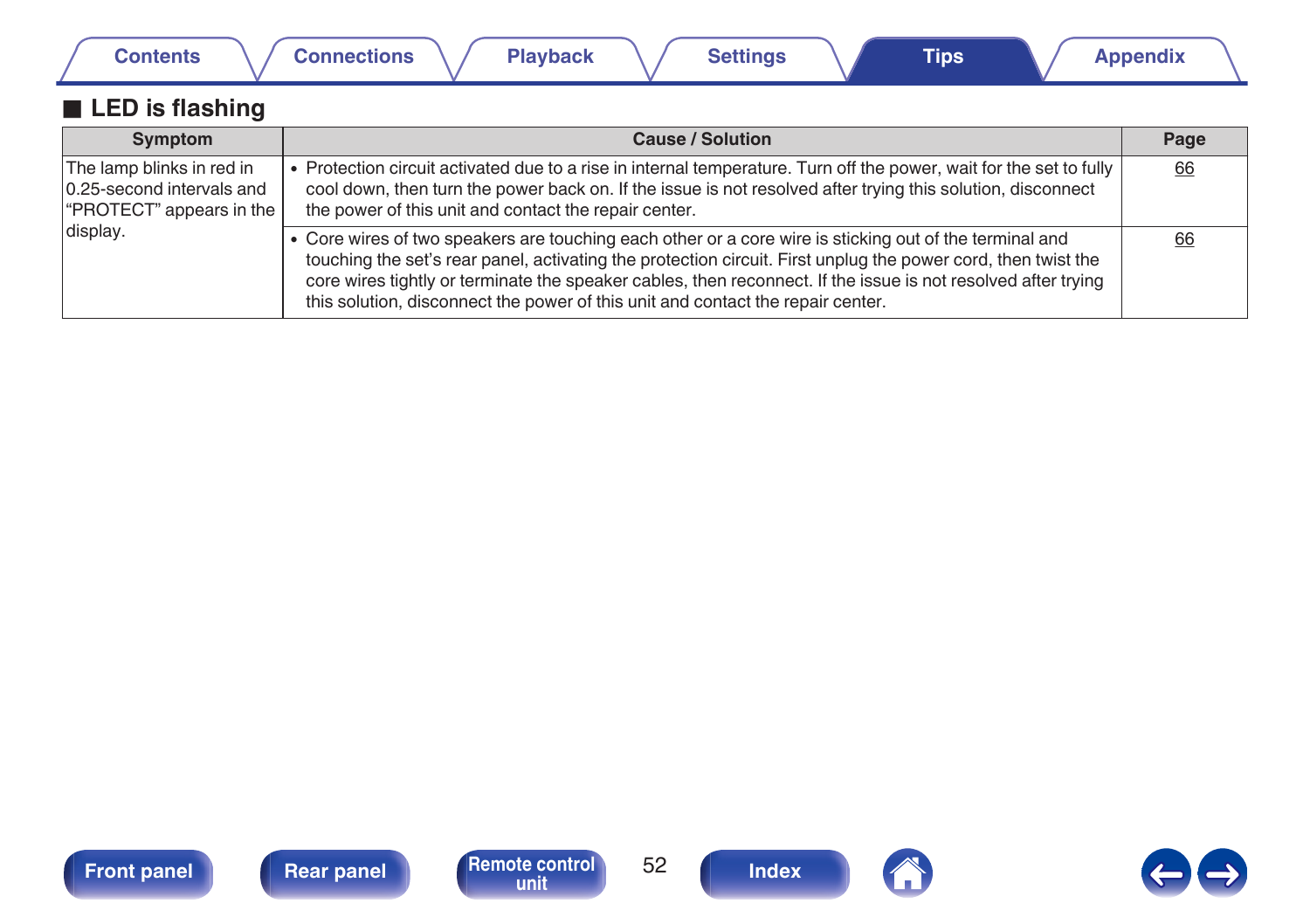## <span id="page-52-0"></span>■ Operations cannot be performed through the remote control unit

| Symptom                                       | <b>Cause / Solution</b>                                                                                                                                                                                                                                                                                                                                                               | Page |
|-----------------------------------------------|---------------------------------------------------------------------------------------------------------------------------------------------------------------------------------------------------------------------------------------------------------------------------------------------------------------------------------------------------------------------------------------|------|
| Operations cannot be                          | • Batteries are worn out. Replace with new batteries.                                                                                                                                                                                                                                                                                                                                 | 6    |
| performed through the<br>remote control unit. | • Operate the remote control unit within a distance of about 23 ft/7 m from this unit and at an angle of within<br>$30^\circ$ .                                                                                                                                                                                                                                                       | 6    |
|                                               | • Remove any obstacle between this unit and the remote control unit.                                                                                                                                                                                                                                                                                                                  |      |
|                                               | • Insert the batteries in the proper direction, checking the $\oplus$ and $\ominus$ marks.                                                                                                                                                                                                                                                                                            | 6    |
|                                               | • The set's remote control sensor is exposed to strong light (direct sunlight, inverter type fluorescent bulb<br>light, etc.). Move the set to a place in which the remote control sensor will not be exposed to strong light.                                                                                                                                                        |      |
|                                               | • When using a 3D video device, the remote control unit of this unit may not function due to effects of<br>infrared communications between units (such as TV and glasses for 3D viewing). In this case, adjust the<br>direction of units with the 3D communications function and their distance to ensure they do not affect<br>operations from the remote control unit of this unit. |      |



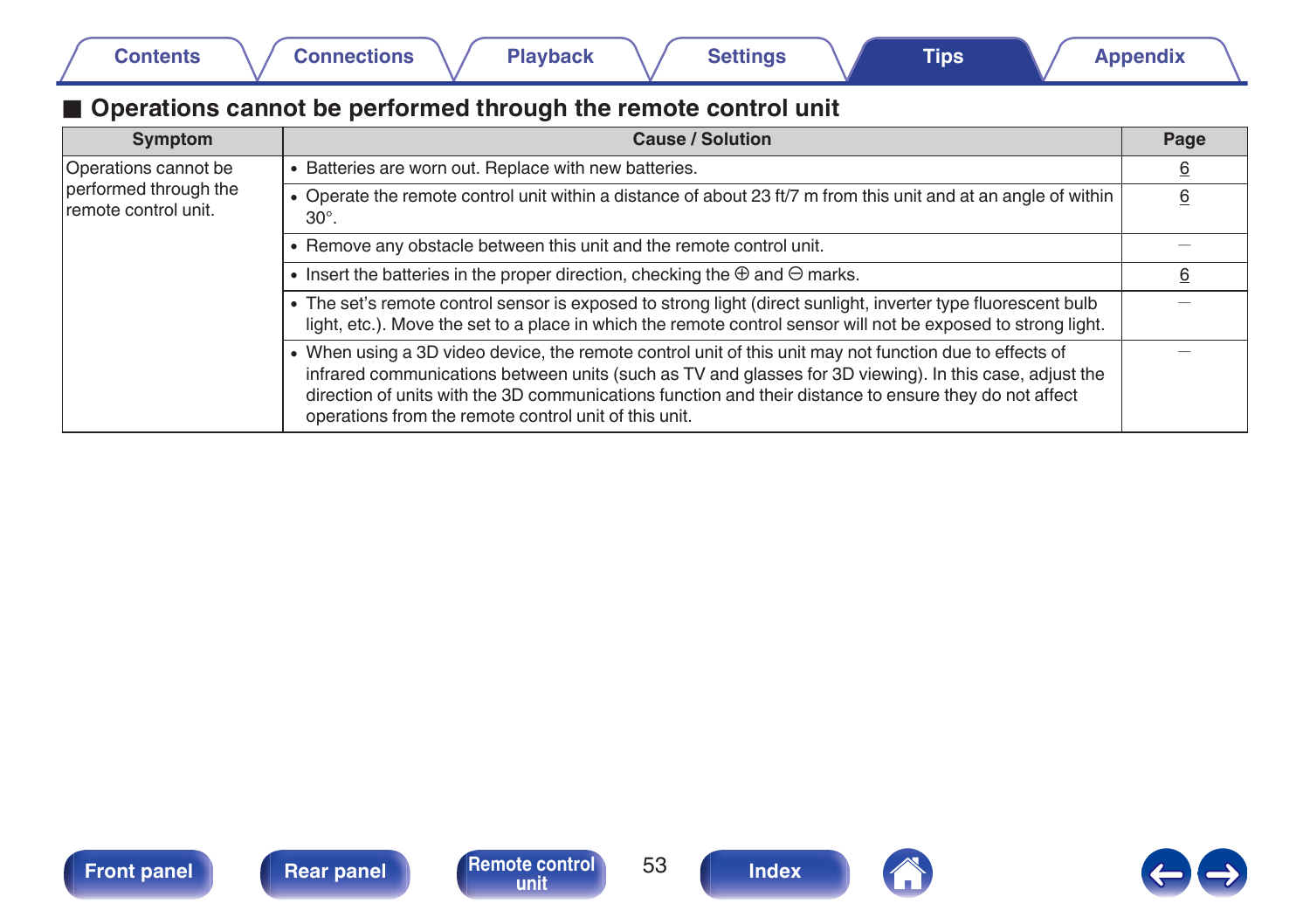| ontents |
|---------|
|---------|

## <span id="page-53-0"></span>■ No sound comes out

| Symptom               | <b>Cause / Solution</b>                                                                                                                      | Page      |
|-----------------------|----------------------------------------------------------------------------------------------------------------------------------------------|-----------|
| No sound comes out of | • Check the connections for all devices.                                                                                                     | <u>16</u> |
| speakers.             | • Insert connection cables all the way in.                                                                                                   |           |
|                       | • Check that input connectors and output connectors are not reversely connected.                                                             |           |
|                       | • Check cables for damage.                                                                                                                   |           |
|                       | • Check that speaker cables are properly connected. Check that cable core wires come in contact with the<br>metal part on speaker terminals. | 17        |
|                       | Securely tighten the speaker terminals. Check speaker terminals for looseness.                                                               | 17        |
|                       | • Check that a proper input source is selected.                                                                                              | 25        |
|                       | • Adjust the volume.                                                                                                                         | 25        |
|                       | • Cancel the mute mode.                                                                                                                      | 25        |
|                       | • Check the digital audio output setting on the connected device. The initial settings may be off depending<br>on the device.                |           |
|                       | • Do not input non-PCM signals, such as Dolby Digital and DTS. This causes noise and could damage the<br>speakers.                           | 38        |
|                       | • No sound is output from the speakers when headphones are connected.                                                                        |           |
|                       | • To playback via a Bluetooth connection, perform pairing between this unit and the Bluetooth device.                                        | 34        |





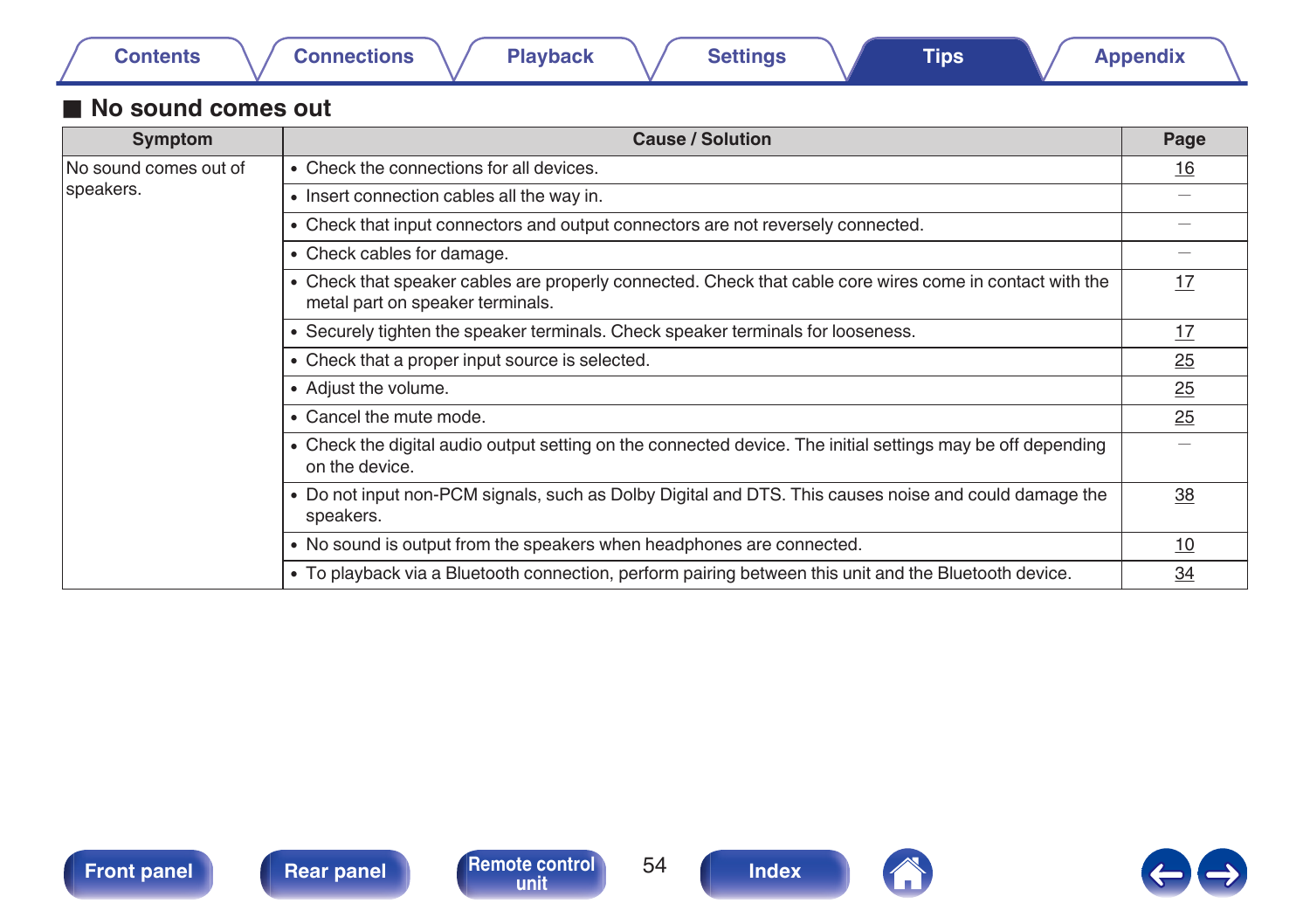<span id="page-54-0"></span>

|  | Contents | <b>Connections</b> |  | <b>Playback</b> |  | <b>Settings</b> |  | Tips |  | <b>Appendix</b> |  |
|--|----------|--------------------|--|-----------------|--|-----------------|--|------|--|-----------------|--|
|--|----------|--------------------|--|-----------------|--|-----------------|--|------|--|-----------------|--|

## ■ Desired sound does not come out

| Symptom                 | <b>Cause / Solution</b>                                                                                   | Page            |
|-------------------------|-----------------------------------------------------------------------------------------------------------|-----------------|
| unbalanced.             | Left/right volume balance is $\cdot$ Press the TONE button on the remote control to adjust the "BALANCE". | 41              |
| In "BASS" and "TREBLE". | Set values are not reflected $\cdot$ Press the TONE button and set "S-DIRECT" to "OFF".                   | <u>41</u>       |
| lin "BALANCE".          | Set values are not reflected   • "BALANCE" settings are not reflected when using headphones.              | $\overline{41}$ |

## ■ Audio from digital devices cannot be played back (Optical)

| Symptom                | <b>Cause / Solution</b>                                                                                                                                   | Page |
|------------------------|-----------------------------------------------------------------------------------------------------------------------------------------------------------|------|
| "UNLOCK" is displayed. | When digital audio signals cannot be detected properly, "UNLOCK" is displayed.                                                                            | 38   |
|                        | "UNLOCK" is displayed when audio signals that are not supported by this unit are input. Check the audio<br>output signal format from your digital device. | 38   |







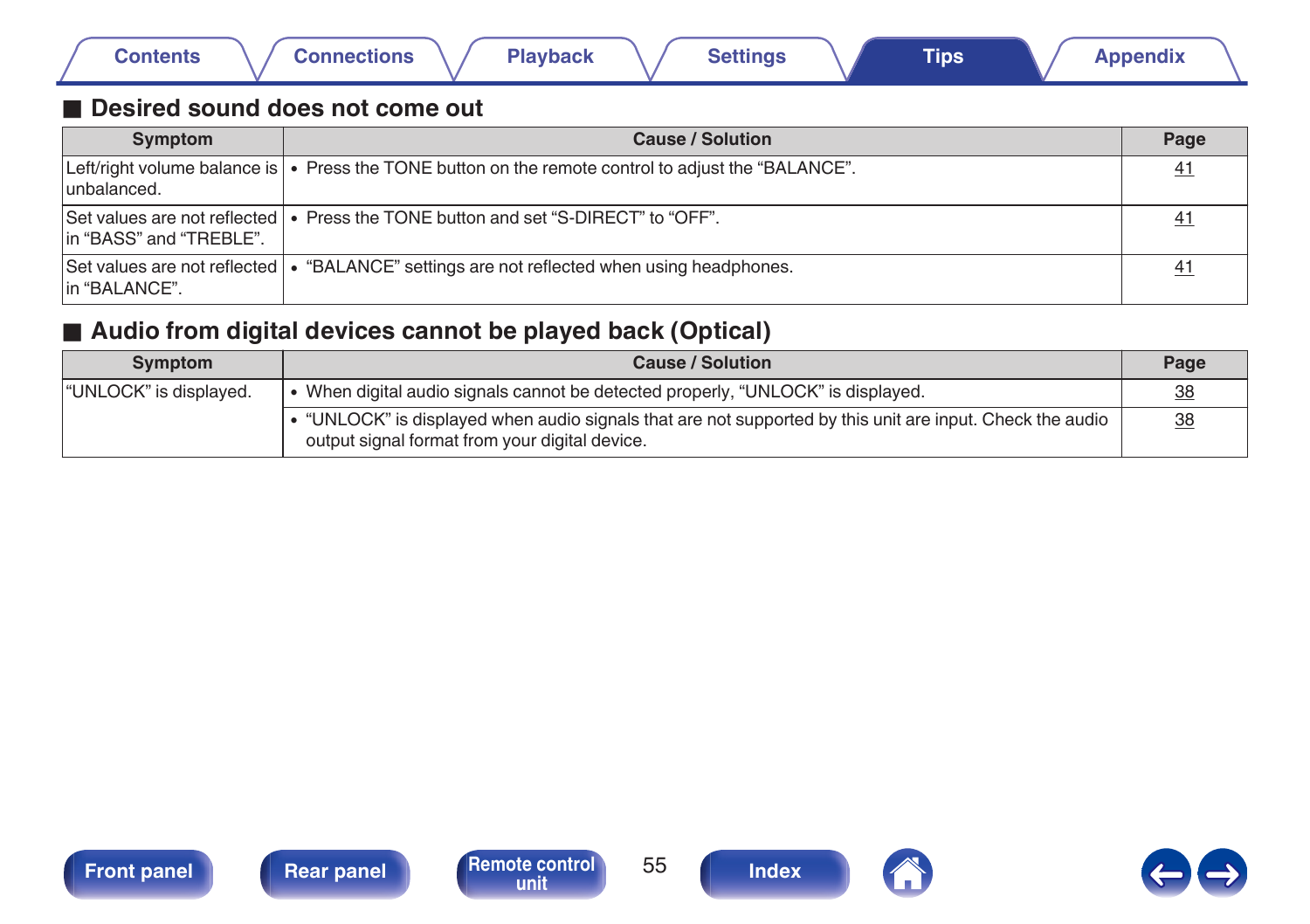<span id="page-55-0"></span>

|  | Contents |  | <b>Connections</b> |  | <b>Playback</b> |  | <b>Settings</b> |  | <b>Tips</b> |  | <b>Appendix</b> |  |
|--|----------|--|--------------------|--|-----------------|--|-----------------|--|-------------|--|-----------------|--|
|--|----------|--|--------------------|--|-----------------|--|-----------------|--|-------------|--|-----------------|--|

## ■ Sound is interrupted or noise occurs

| <b>Symptom</b>                                                                  | <b>Cause / Solution</b>                                                                                                         | Page |
|---------------------------------------------------------------------------------|---------------------------------------------------------------------------------------------------------------------------------|------|
| When making a call on<br>liPhone, noise occurs in<br>audio output on this unit. | • When making a call, keep a distance of 7 7/8 inch/20 cm or longer between iPhone and this unit.                               |      |
| Noise often occurs in                                                           | • Change the antenna orientation or position.                                                                                   | 20   |
| FM/AM broadcasting.                                                             | · Use an outdoor antenna.                                                                                                       | 20   |
|                                                                                 | • Separate the antenna from other connection cables.                                                                            | 20   |
| During playback from the<br>CD-R/CD-RW, sound is<br>occasionally interrupted.   | • This may be caused by poor recording conditions, or the disc itself may be of poor quality. Use a correctly<br>recorded disc. |      |





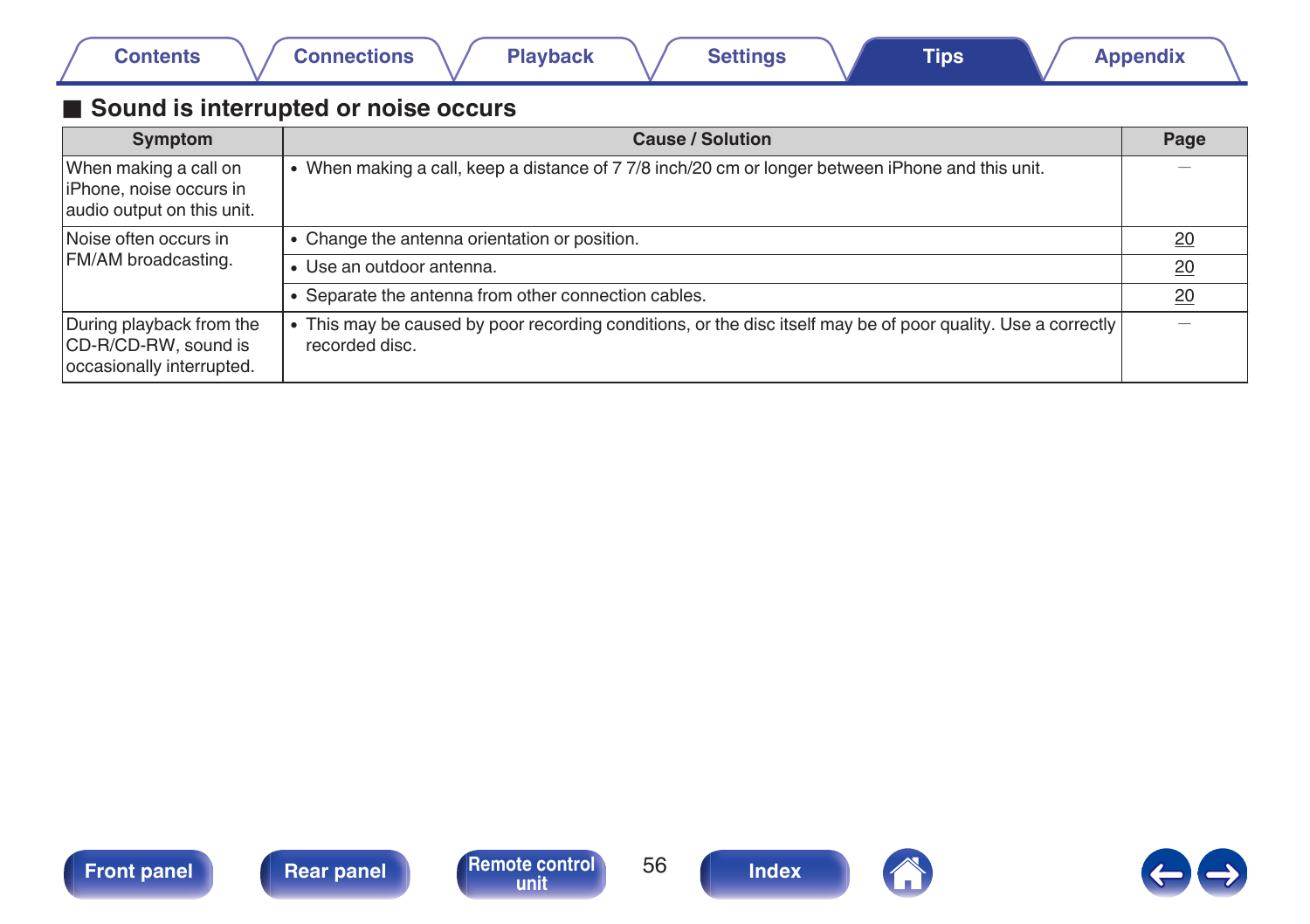<span id="page-56-0"></span>

|  | Contents | <b>Connections</b> | Playback | <b>Settings</b> | <b>Tips</b> | <b>Appendix</b> |  |
|--|----------|--------------------|----------|-----------------|-------------|-----------------|--|
|--|----------|--------------------|----------|-----------------|-------------|-----------------|--|

## **Cannot playback Discs**

| Symptom                                                                                                                                   | <b>Cause / Solution</b>                                                                                                         | Page |
|-------------------------------------------------------------------------------------------------------------------------------------------|---------------------------------------------------------------------------------------------------------------------------------|------|
| Cannot playback when the<br>$\blacktriangleright$ /II button is pressed, or<br>cannot correctly play back<br>a specific part of the disc. | The disc is dirty or scratched. Either clean the disc, or insert a different disc.                                              | 62   |
| Cannot playback CD-                                                                                                                       | . CDs cannot be played back unless they have been finalized. Use a finalized disc.                                              | 62   |
| IR/CD-RW.                                                                                                                                 | • This may be caused by poor recording conditions, or the disc itself may be of poor quality. Use a correctly<br>recorded disc. |      |
|                                                                                                                                           | • The DATA CD playback function of this unit only supports playback of MP3 and WMA files.                                       | 60   |
| "DISC ERR" is displayed.                                                                                                                  | • "DISC ERR" is displayed if a disc that cannot be played is loaded.                                                            | 62   |
|                                                                                                                                           | • "DISC ERR" is displayed if the disc is loaded upside-down or if no disc is loaded.                                            | 62   |







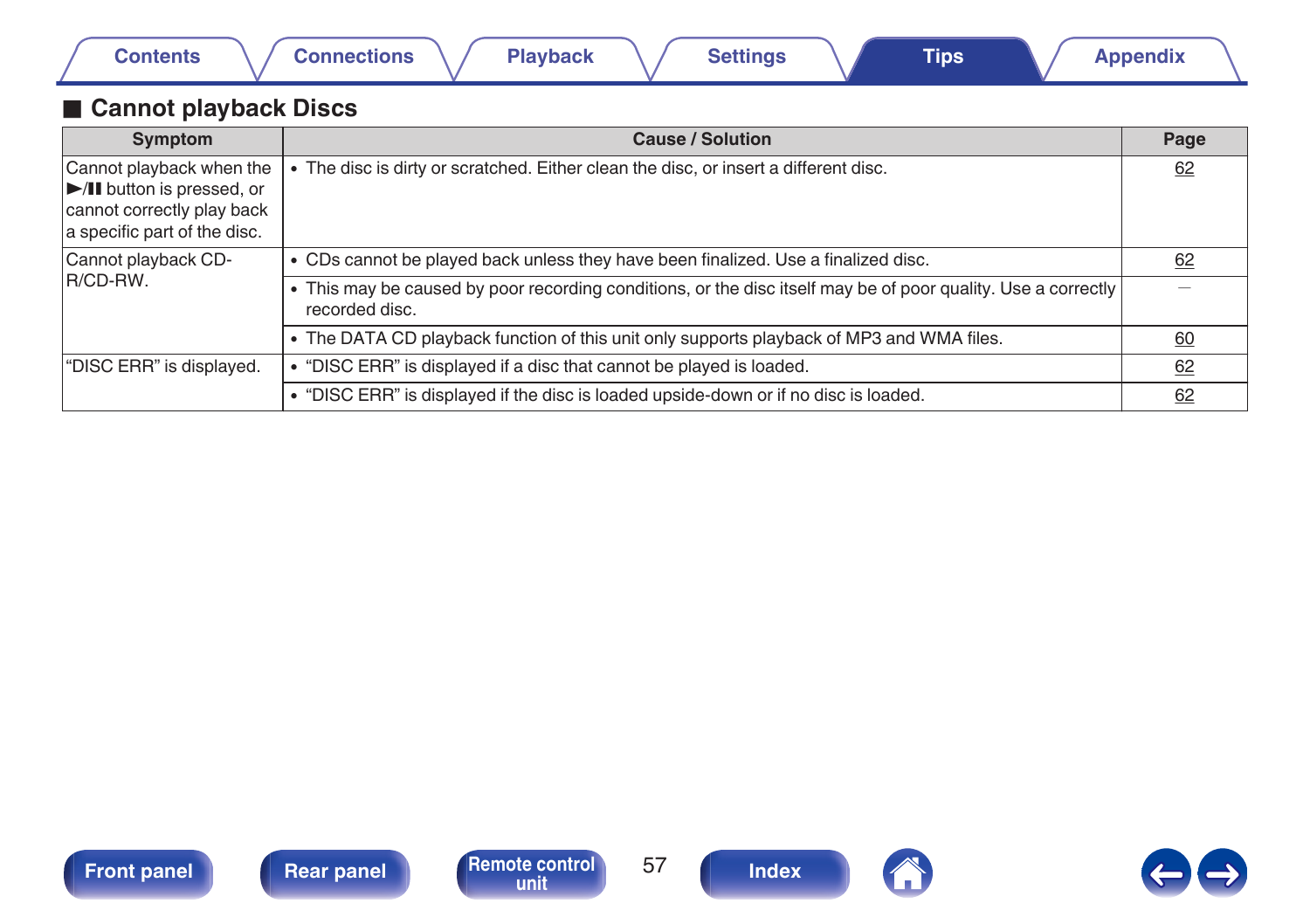## <span id="page-57-0"></span>**Bluetooth cannot be played back**

| Symptom                                                | <b>Cause / Solution</b>                                                                                                                                    | Page |
|--------------------------------------------------------|------------------------------------------------------------------------------------------------------------------------------------------------------------|------|
| Bluetooth devices cannot<br>be connected to this unit. | • The Bluetooth function in the Bluetooth device has not been enabled. See the Owner's Manual of the<br>Bluetooth device to enable the Bluetooth function. |      |
|                                                        | • Bring the Bluetooth device near to this unit.                                                                                                            |      |
|                                                        | • The Bluetooth device cannot connect with this unit if it is not compatible with the A2DP profile.                                                        |      |
|                                                        | • Turn the power of the Bluetooth device off and on again, and then try again.                                                                             |      |
|                                                        | • The Bluetooth function is off. Press Bluetooth button, activate the Bluetooth function and connect again.                                                | 37   |
| The sound is cut off.                                  | • Bring the Bluetooth device near to this unit.                                                                                                            |      |
|                                                        | • Remove obstructions between the Bluetooth device and this unit.                                                                                          |      |
|                                                        | . To prevent electromagnetic interference, locate this unit away from microwave ovens, wireless LAN<br>devices and other Bluetooth devices.                |      |
|                                                        | • Reconnect the Bluetooth device.                                                                                                                          |      |



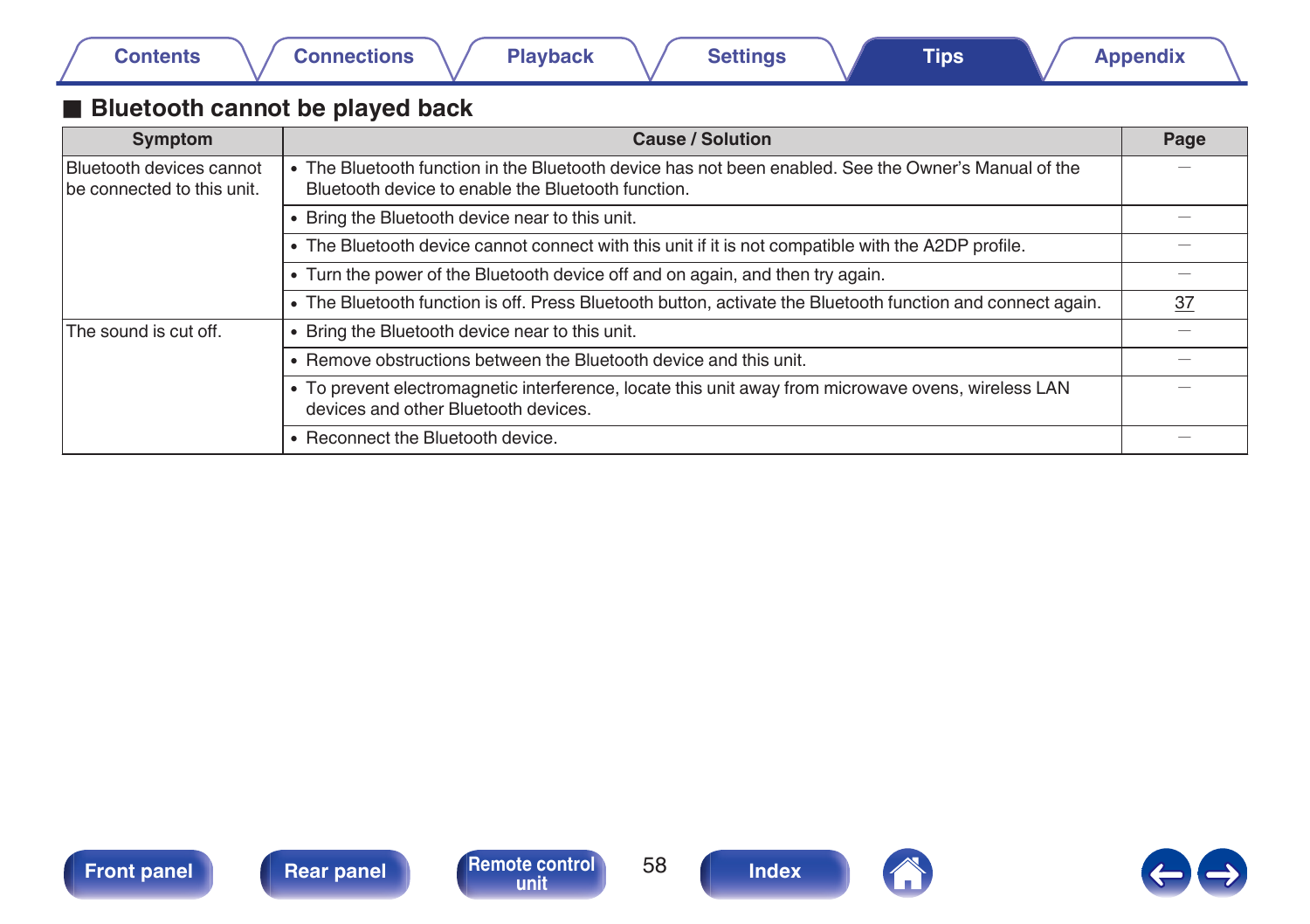<span id="page-58-0"></span>

# **Resetting factory settings**

Perform this procedure if the display is abnormal or if operations cannot be performed. Various settings are reset to the factory default values. Make settings again.



- **1 Press CD on the remote control unit to switch the input source to "CD".**
- **2 Press ▲ to eject a disc.**
- **3 While pressing and holding** 5**, press and hold SOURCE for 5 seconds.** The "RESET" is displayed.
- 
- 0 Repeat this process if "RESET" is not displayed.





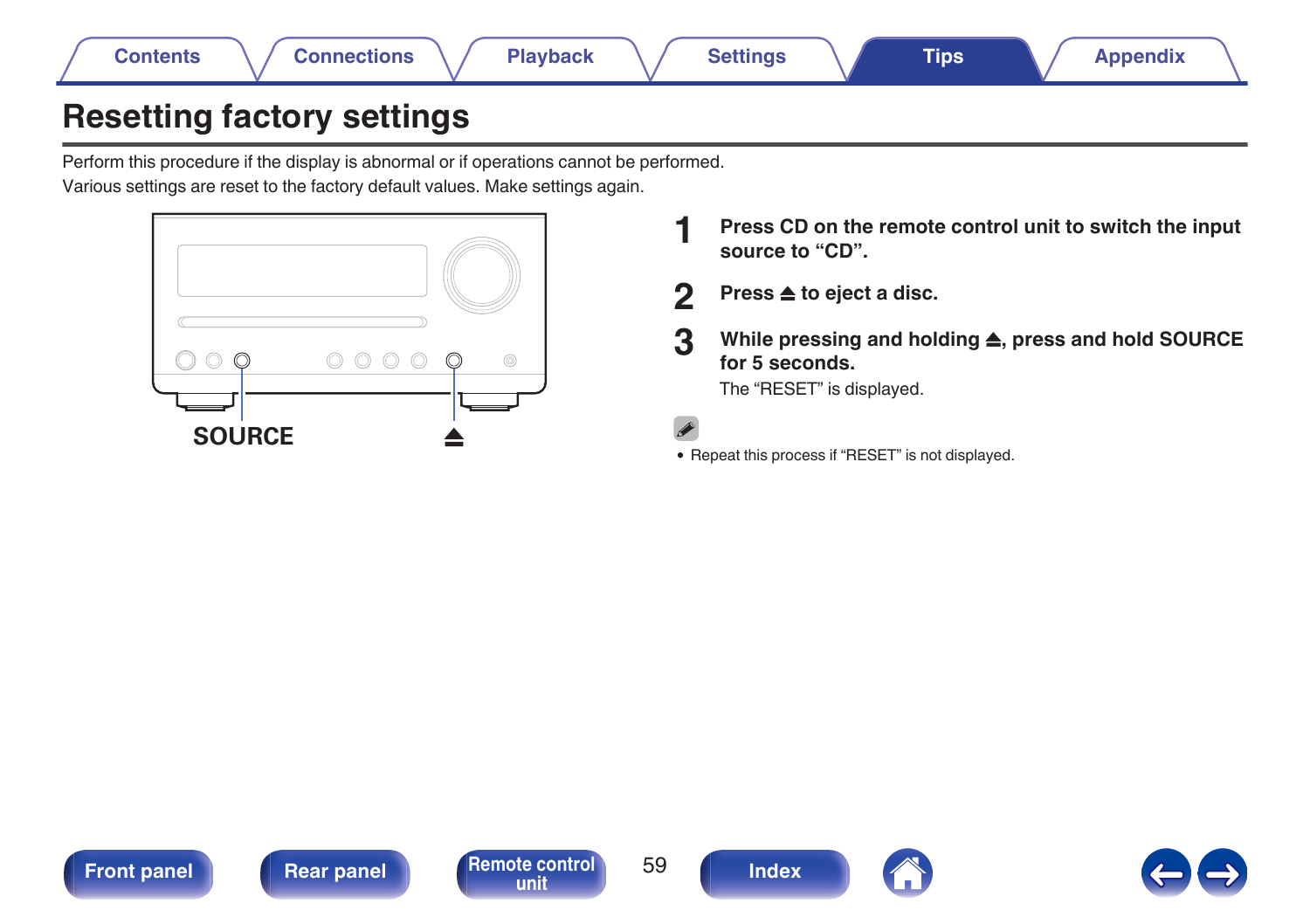# <span id="page-59-0"></span>**Playing back DATA CDs**

## **DATA CDs formats**

CD-R and CD-RW discs created in the format described below can be played.

### **Writing software format**

ISO9660 level 1

When written in other formats, it may not be possible to play the disc properly.

### **Maximum number of playable files and folders**

Number of files : 999 Maximum number of folders : 255

### **File format**

MPEG-1 Audio Layer-3 WMA (Windows Media Audio)

## **Tag data**

ID3-Tag (Ver. 1.x and 2.x) META-Tag (Compatible with title, artist and album names)

## **Playable files**

|                 | Sampling<br>frequency | <b>Bit rate</b> | <b>Extension</b> |
|-----------------|-----------------------|-----------------|------------------|
| MP <sub>3</sub> | 32/44.1/48 kHz        | 32 – 320 kbps   | mp3              |
| <b>WMA</b>      | 32/44.1/48 kHz        | 32 - 480 kbps   | wma.             |

- 0 Be sure to give files the extension ".MP3" or ".WMA". Files with any other extensions or files with no extensions cannot be played.
- Mac OS X files assigned with filenames that begin with ".\_" are not music data and cannot be played back.
- In accordance with copyright laws, recordings you have made should only be used for your personal enjoyment and may not be used in other ways without permission of the copyright holder.

**[Front panel](#page-7-0) [Rear panel](#page-10-0) [Remote control](#page-12-0)** 60





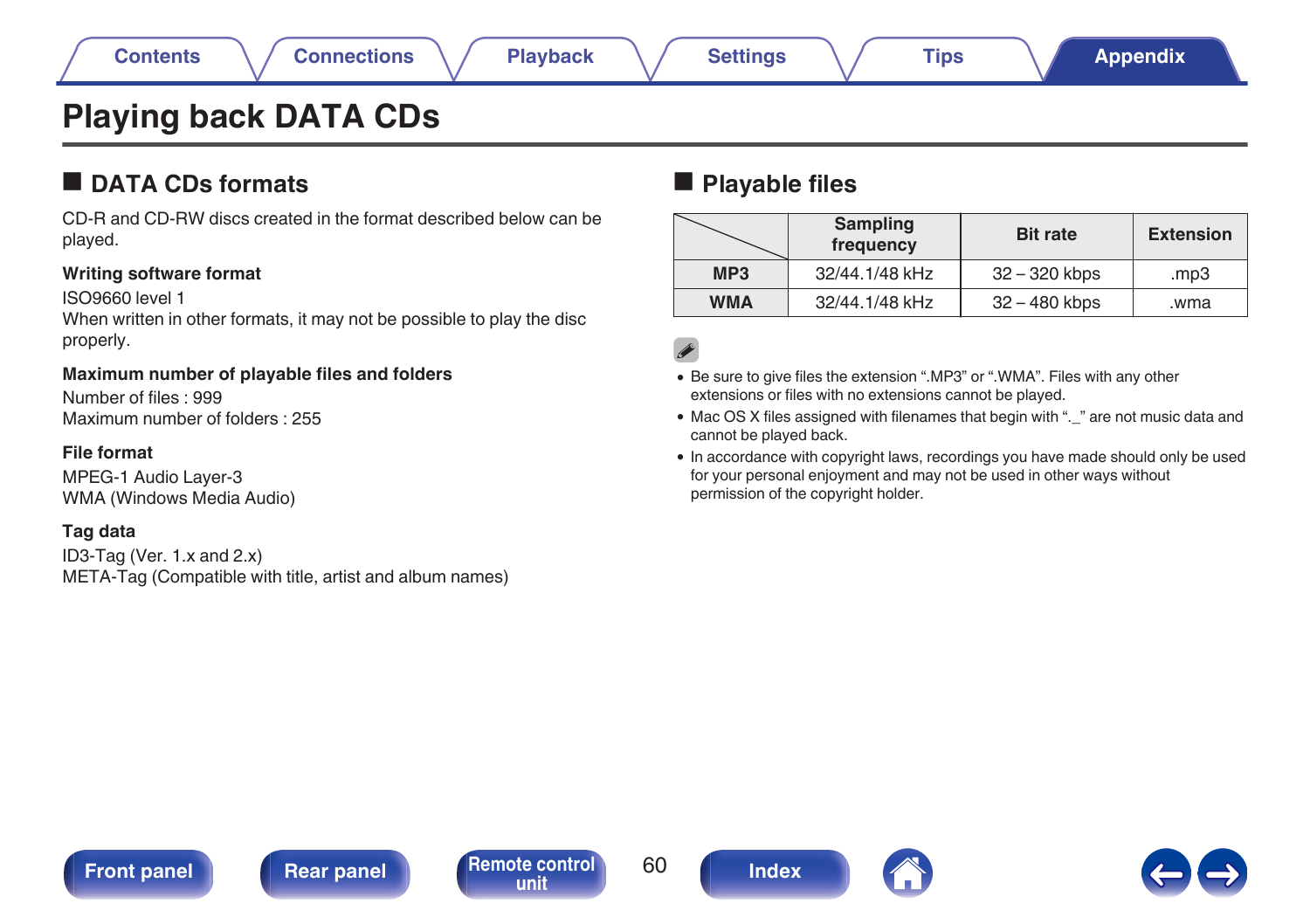# <span id="page-60-0"></span>**DIGITAL IN**

# ■ Specifications of supported audio formats

# n **Optical**

|                                        | <b>Sampling frequency</b> | <b>Bit length</b> |
|----------------------------------------|---------------------------|-------------------|
| <b>Linear PCM</b><br>$(2$ -channel $)$ | 32/44.1/48/88.2/96 kHz    | 16/24 bits        |

# **Playing back Bluetooth devices**

This unit supports the following Bluetooth profiles.

• A2DP (Advanced Audio Distribution Profile) :

When a Bluetooth device that supports this standard is connected, monaural and stereo sound data can be streamed at a high quality.

0 AVRCP (Audio/Video Remote Control Profile) : When a Bluetooth device that supports this standard is connected, the Bluetooth device can be operated from this unit.

# **About Bluetooth communications**

Radio waves broadcast from this unit may interfere with the operation of medical devices. Make sure you turn off the power of this unit and Bluetooth device in the following locations as radio wave interference may cause malfunctions.

- 0 Hospitals, trains, aircraft, petrol kiosks and places where flammable gases are generated
- 0 Near automatic doors and fire alarms



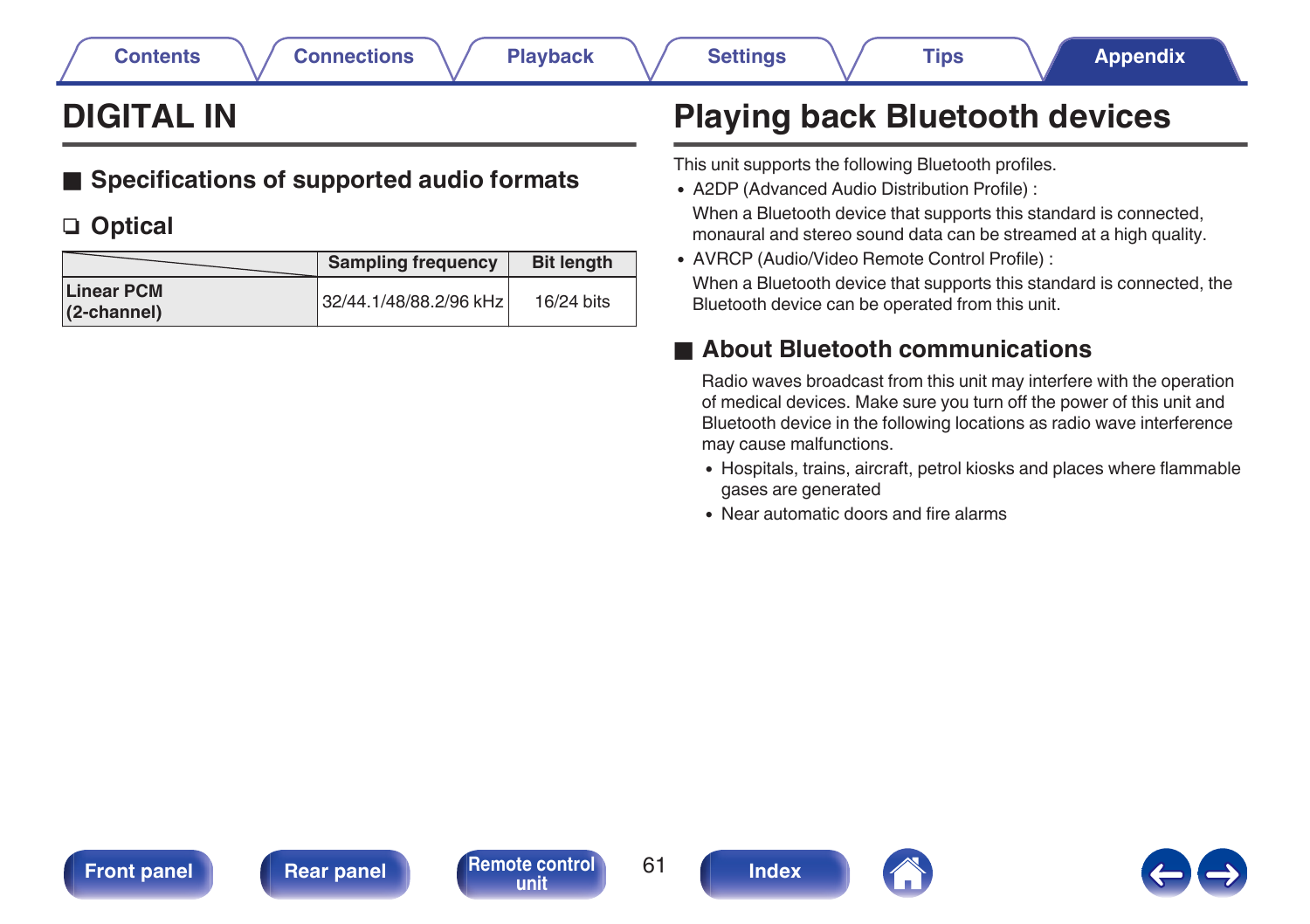# <span id="page-61-0"></span>**About Discs**

## $\blacksquare$  Discs playable on this unit

## A **Music CDs**

Discs marked with the logo below can be played in this unit.



## B **CD-R/CD-RW**

## **NOTE**

- 0 Discs in special shapes (heart-shaped discs, octagonal discs, etc.) cannot be played. Do not attempt to play them, as doing so can damage the unit.
- 0 Some discs and some recording formats cannot be played.
- 0 Non-finalized discs cannot be played.
- If the unit is left in a room full of smoke from cigarettes, etc., for long periods of time, the surface of the optical pickup may get dirty, preventing it from receiving signals properly.



## ■ Loading discs

- Place the disc in the tray, label side up.
- Insert the disc into the disc slot slowly. Release your hand once the disc is drawn in.

 $\overline{\mathcal{L}}$ 

- 0 "DISC ERR" is displayed if a disc that cannot be played is loaded.
- 0 "DISC ERR" is displayed if the disc is loaded upside-down or if no disc is loaded.

## **NOTE**

- 0 Do not place any foreign objects in the disc slot. Doing so could result in damage.
- 0 If the unit is left in a room full of smoke from cigarettes, etc., for long periods of time, the surface of the optical pickup may get dirty, preventing it from receiving signals properly.





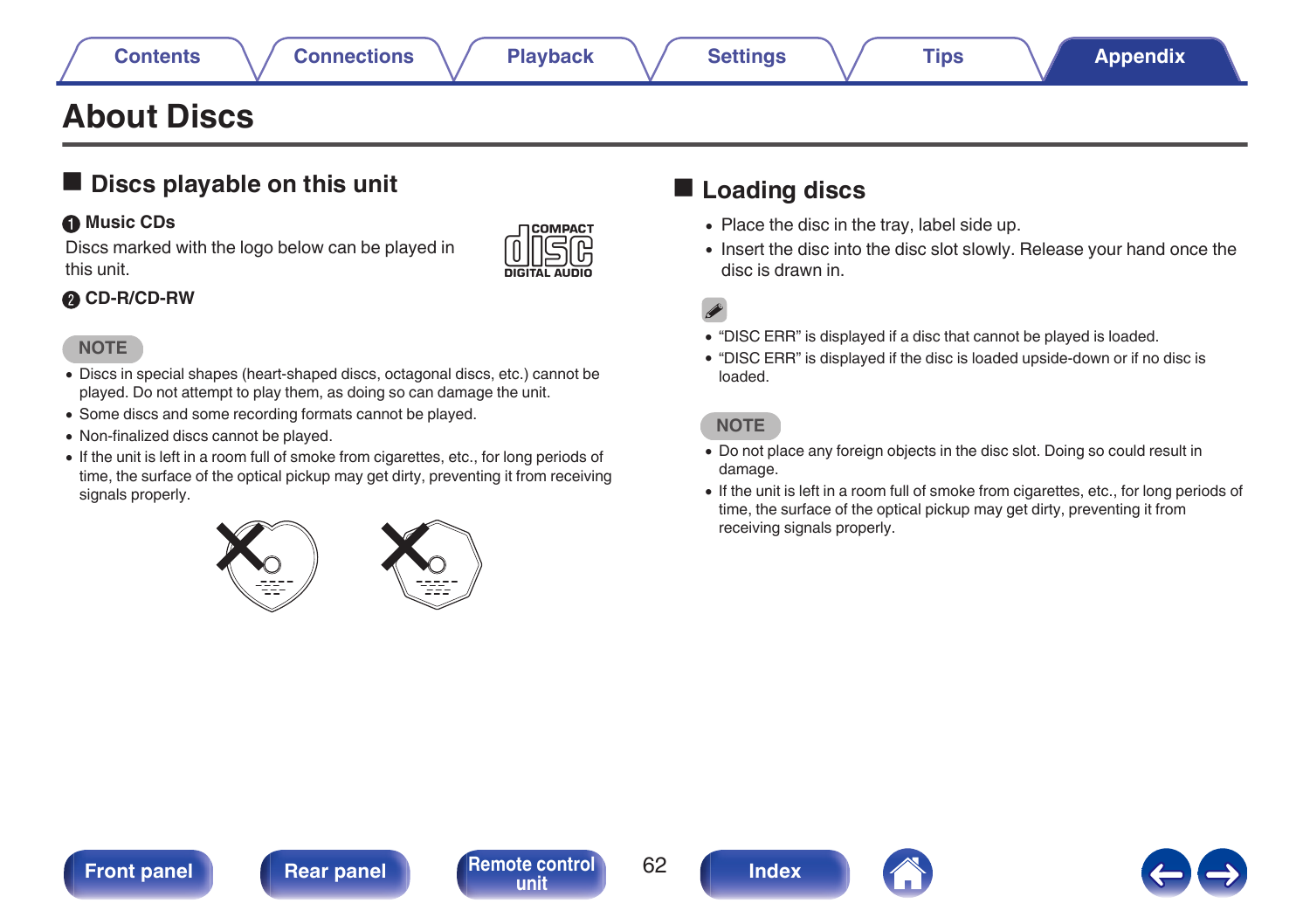## **■ Cautions on loading discs**

- 0 3 inch/8 cm discs cannot be used on this unit. Do not insert 3 inch/8 cm discs into the disc slot.
- Do not use an 3 inch/8 cm disc adapter.
- Only load one disc at a time. Loading two or more discs can damage the unit or scratch the discs.
- Do not use cracked or warped discs or discs that have been repaired with adhesive, etc.
- 0 Do not use discs on which the sticky part of cellophane tape or labels is exposed or on which there are traces of where labels have been removed. Such discs can get caught inside the player and damage it.

## **■ Cautions on handling**

- Do not get fingerprints, oil or dirt on discs.
- Take special care not to scratch discs when removing them from their cases.
- Do not bend or heat discs.
- Do not enlarge the hole in the center.
- Do not write on the labeled (printed) surface with ball-point pens, pencils, etc., or stick new labels on discs.
- Water droplets may form on discs if they are moved suddenly from a cold place (outdoors for example) to a warm place, but do not try to dry them off using a hairdryer, etc.

## **■ Cautions on storing discs**

- Be sure to remove discs after using them.
- Be sure to store discs in their cases to protect them from dust, scratches, warping, etc.
- Do not store discs in the following places:
	- **1.** Places exposed to direct sunlight for long periods of time
	- **2.** Dusty or humid places
- **3.** Places exposed to heat from heaters, etc.

## o **Cleaning discs**

- If there are fingerprints or dirt on a disc, wipe them off before using the disc. Fingerprints and dirt can impair sound quality and cause interruptions in playback.
- Use a commercially available disc cleaning set or a soft cloth to clean discs.





Gently wipe the disc from the inside towards the outside.

Do not wipe with a circular motion.

### **NOTE**

• Do not use record spray, antistatic agents, benzene, thinner or other solvents.

**[Front panel](#page-7-0) [Rear panel](#page-10-0) [Remote control](#page-12-0)** 63 **[unit](#page-12-0) [Index](#page-70-0)**





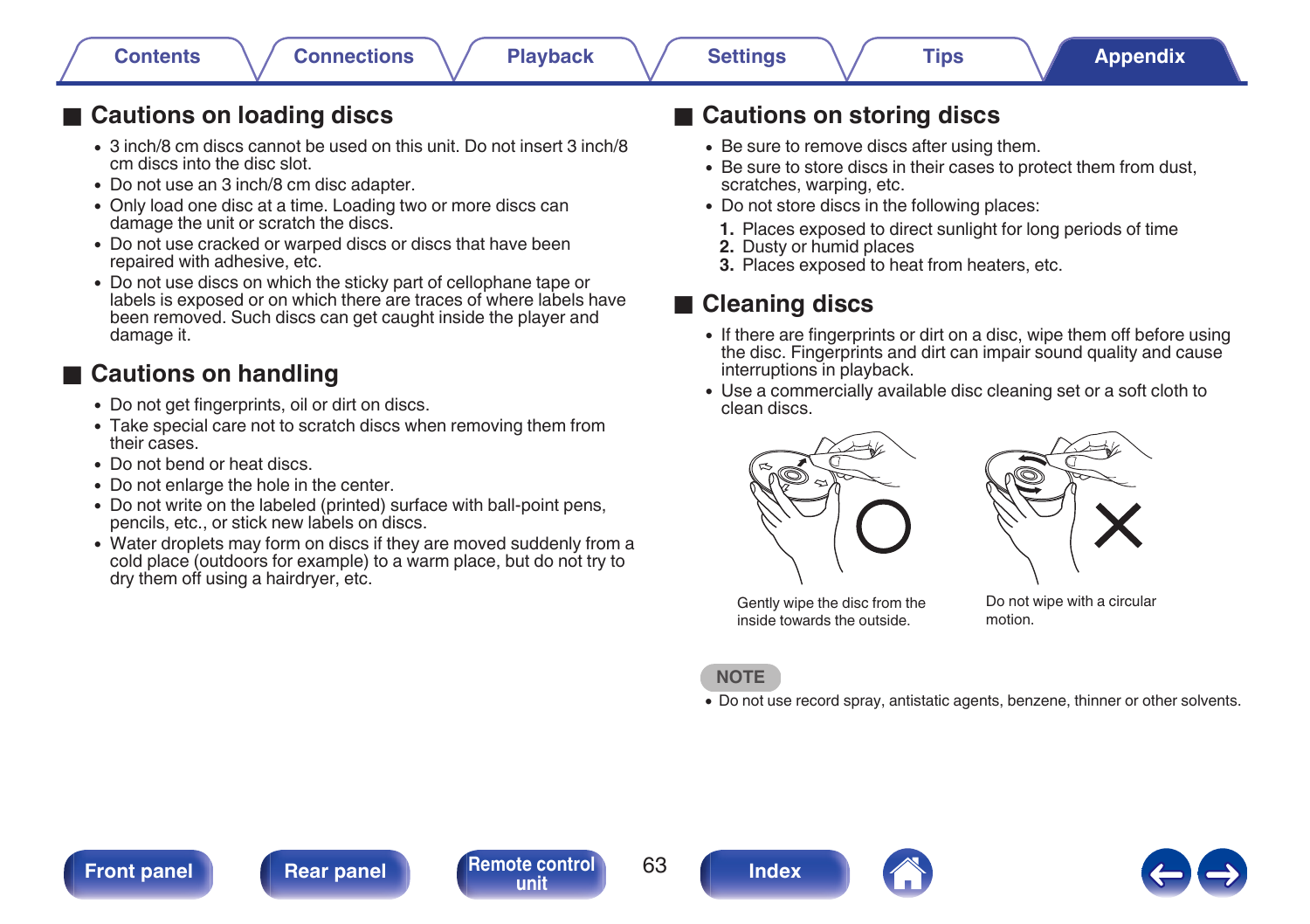| Contents | Playback | <b>Settings</b> | <b>Tips</b> | Appendix <b>\</b> |
|----------|----------|-----------------|-------------|-------------------|
| ___      |          |                 |             |                   |

# **Last function memory**

This stores the settings as they were immediately before going into the standby mode.

When the power is turned back on, the settings are restored to as they were immediately before going into the standby mode.







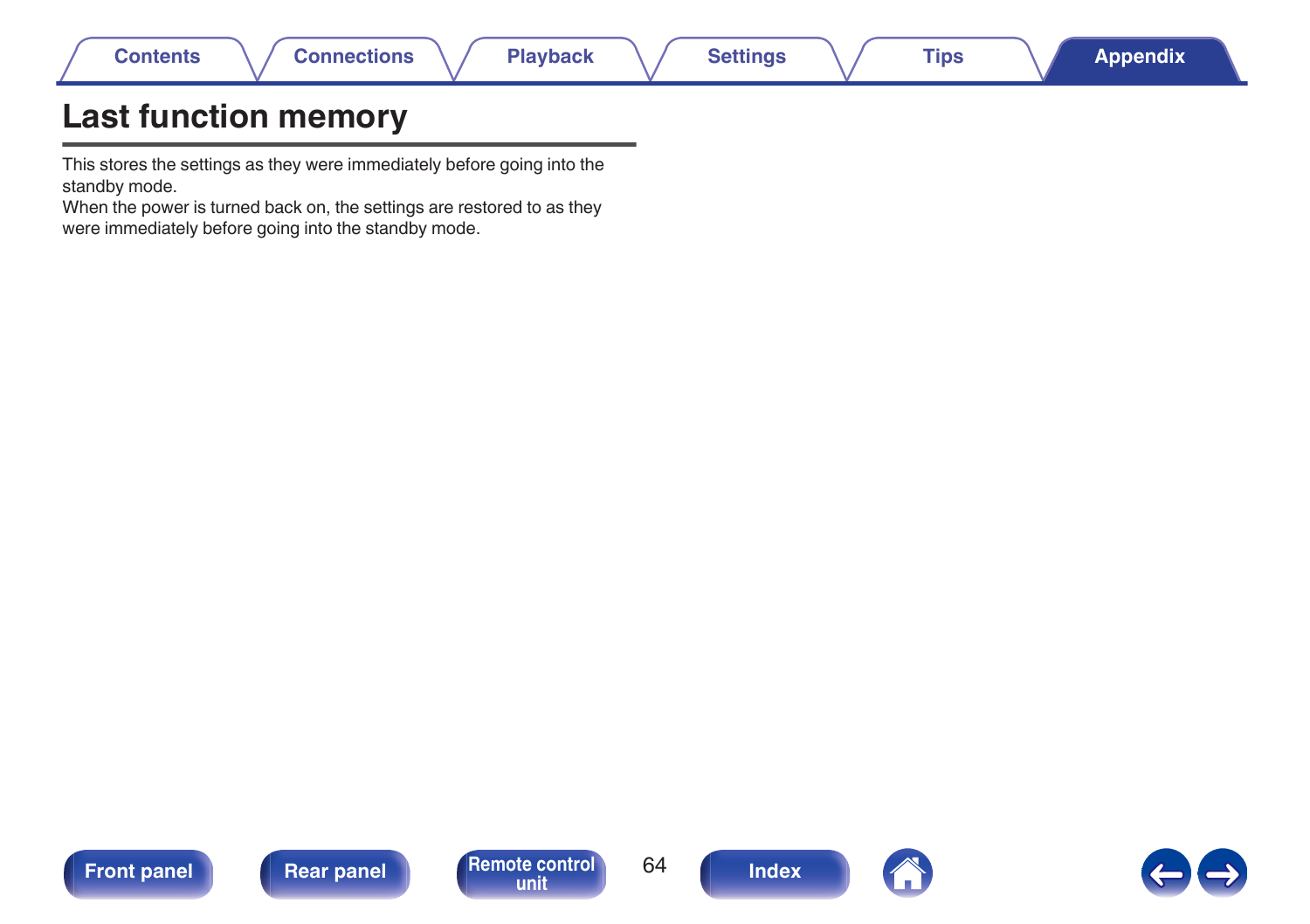# **Explanation of terms**

## o **Audio**

## **MP3 (MPEG Audio Layer-3)**

This is an internationally standardized audio data compression scheme, using the "MPEG-1" video compression standard. It compresses the data volume to about one eleventh its original size while maintaining sound quality equivalent to a music CD.

### **WMA (Windows Media Audio)**

This is audio compression technology developed by Microsoft Corporation.

WMA data can be encoded using Windows Media® Player. To encode WMA files, only use applications authorized by Microsoft Corporation. If you use an unauthorized application, the file may not work properly.

### **Sampling frequency**

Sampling involves taking a reading of a sound wave (analog signal) at regular intervals and expressing the height of the wave at each reading in digitized format (producing a digital signal).

The number of readings taken in one second is called the "sampling frequency". The larger the value, the closer the reproduced sound is to the original.

### **Speaker impedance**

This is an AC resistance value, indicated in  $\Omega$  (ohms). Greater power can be obtained when this value is smaller.

### **Bit rate**

This expresses the read amount per 1 second of video/audio data recorded. A larger number means higher sound quality, but also means a larger file size.





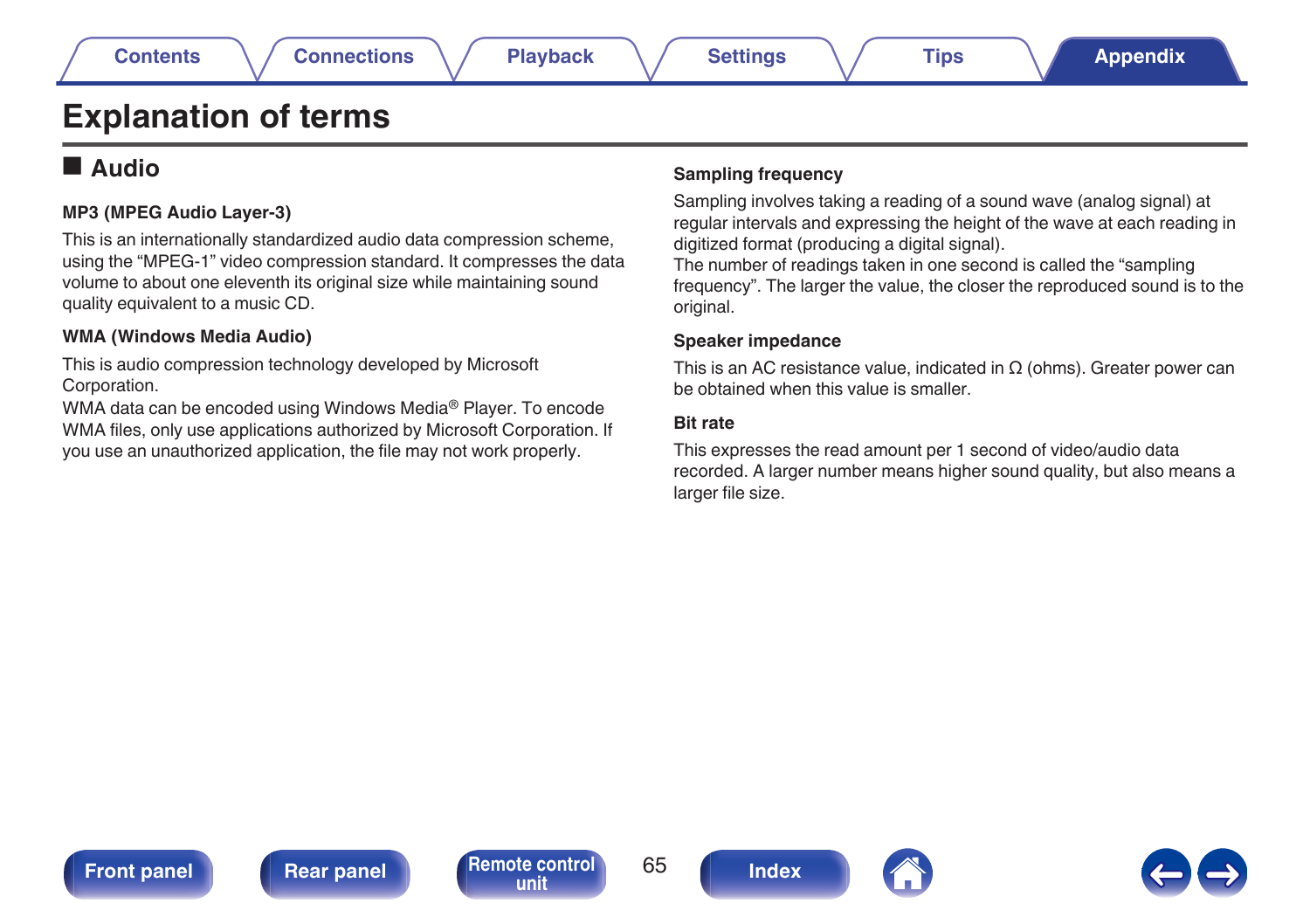## <span id="page-65-0"></span>**N** Others

### **Finalizing**

Finalization is the process that makes recorded CD-R/CD-RW discs playable on compatible players.

### **Pairing**

Pairing (registration) is an operation that is required in order to connect a Bluetooth device to this unit using Bluetooth. When paired, the devices authenticate each other and can connect without mistaken connections occurring.

When using Bluetooth connection for the first time, you need to pair this unit and the Bluetooth device to be connected.

## **Protection circuit**

This is a function to prevent damage to devices within the power supply when an abnormality such as an overload, excess voltage occurs or over temperature for any reason.

# **Trademark information**



The Bluetooth® word mark and logos are registered trademarks owned by Bluetooth SIG, Inc. and any use of such marks by D&M Holdings Inc. is under license. Other trademarks and trade names are those of their respective owners.



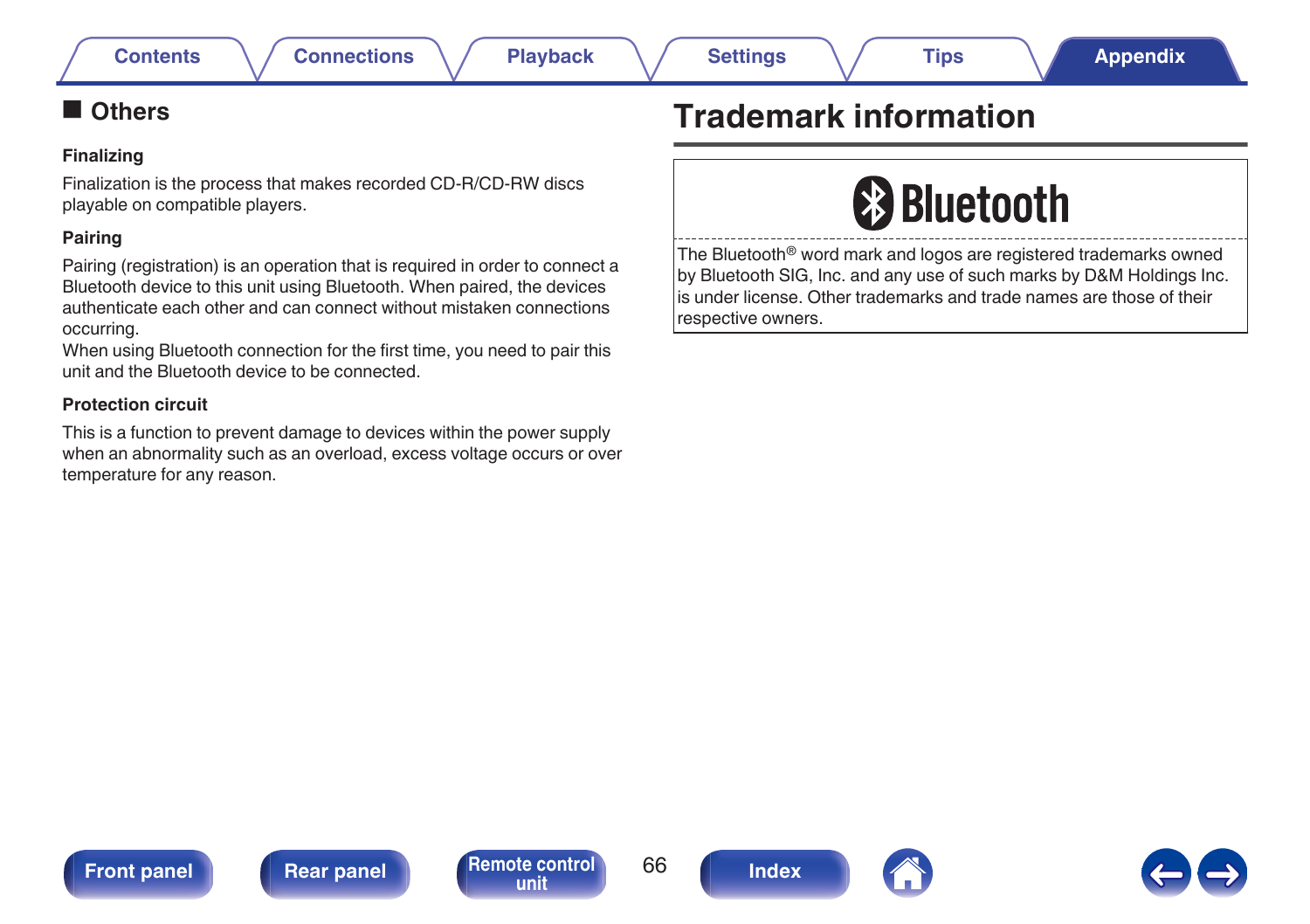| <b>Connections</b> | <b>Playback</b> | <b>Appendix</b> |
|--------------------|-----------------|-----------------|
| Contents           | <b>Settings</b> | Tips            |

# **Specifications**

| Audio amplifier               |                                                         |                    |
|-------------------------------|---------------------------------------------------------|--------------------|
| • CD player                   |                                                         |                    |
| Playable frequency response:  | 2 Hz - 20 kHz                                           |                    |
| Wow & flutter:                | Below measurable limits $(\pm 0.001\%)$                 |                    |
| <b>Sampling frequency:</b>    | 44.1 kHz                                                |                    |
| • Audio amplifier             |                                                         |                    |
| Rated output:                 | 2-channel<br>15 W + 15 W (6 Ω/ohms, 1 kHz, T.H.D. 10 %) |                    |
| ■ Tuner section               | [FM]                                                    | [AM]               |
| <b>Receiving Range:</b>       | 87.5 MHz - 107.9 MHz                                    | 520 kHz - 1710 kHz |
| <b>Effective sensitivity:</b> | 2.5 $\mu$ V / 75 $\Omega$ /ohms                         | $20 \mu V$         |
| <b>FM STEREO separation:</b>  | 30 dB (1 kHz)                                           |                    |
| <b>FM S/N ratio:</b>          | Monaural: 65 dB<br>Stereo: 60 dB                        |                    |
| $FM THD+N (1 kHz):$           | Monaural: $0.2\%$<br>Stereo: 0.5 %                      |                    |





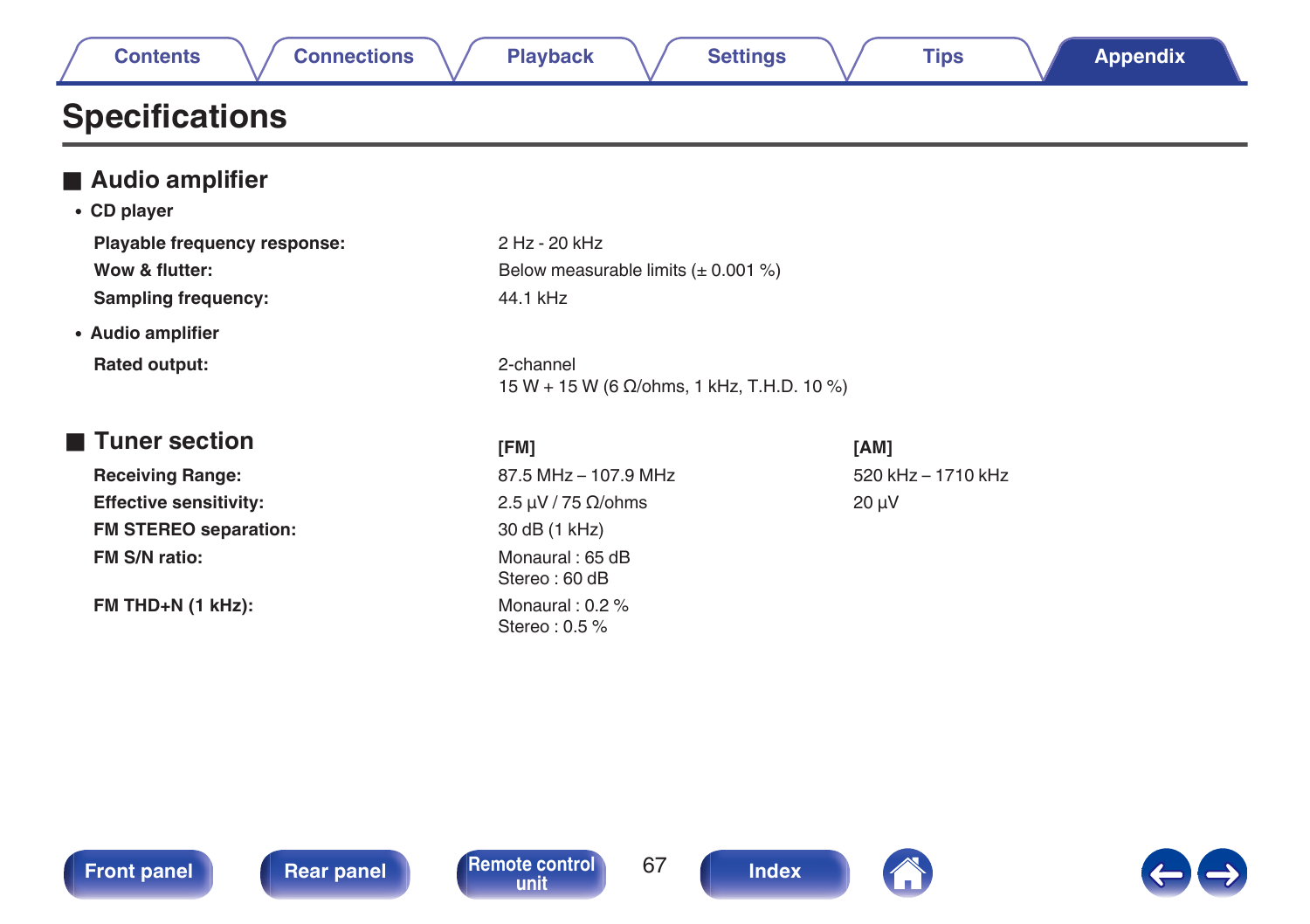| <b>Connections</b><br><b>Contents</b> | <b>Playback</b><br><b>Tips</b><br><b>Settings</b><br><b>Appendix</b> |
|---------------------------------------|----------------------------------------------------------------------|
| <b>Bluetooth section</b>              |                                                                      |
| <b>Communications system:</b>         | Bluetooth Version 4.0                                                |
| <b>Transmission power:</b>            | Power Class 2                                                        |
| <b>Maximum communication range:</b>   | Approx. 32.8 ft/10 m in line of sight*                               |
| <b>Frequency band:</b>                | 2.4 GHz band                                                         |
| <b>Modulation scheme:</b>             | FHSS (Frequency-Hopping Spread Spectrum)                             |
| <b>Supported profiles:</b>            | A2DP (Advanced Audio Distribution Profile) 1.2                       |
|                                       | AVRCP (Audio Video Remote Control Profile) 1.4                       |
| <b>Corresponding codec:</b>           | SBC, AAC                                                             |
| Transmission range (A2DP):            | 20 Hz - 20,000 Hz                                                    |

The actual communication range varies depending on the influence of such factors as obstructions between devices, electromagnetic waves from\*\*\* The actual communication range varies depending on the influence of such facto







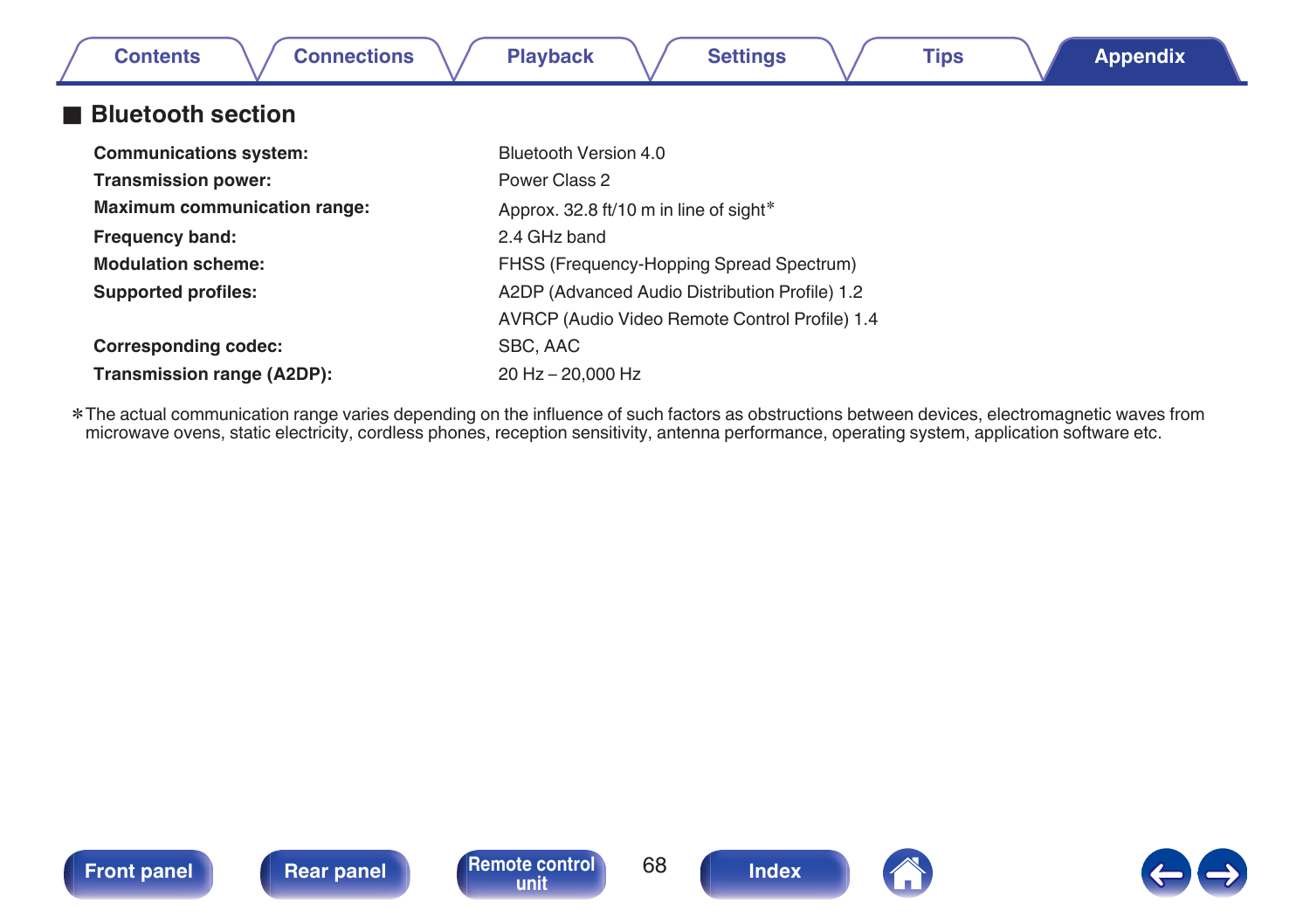| <b>Connections</b><br><b>Contents</b> | <b>Playback</b><br><b>Settings</b><br><b>Tips</b><br><b>Appendix</b> |
|---------------------------------------|----------------------------------------------------------------------|
| ■ Clock/Alarm/Sleep                   |                                                                      |
| Clock type:                           | Crystal oscillator (Within 1 – 2 minutes per month)                  |
| Alarm:                                | Once alarm/Everyday alarm: One system each                           |
| Sleep:                                | Sleep timer: Max. 90 minutes                                         |
| General                               |                                                                      |
| <b>Operating temperature:</b>         | +5 °C - +35 °C                                                       |
| Power supply:                         | AC 120 V, 60 Hz                                                      |
| <b>Power consumption:</b>             | 30 W                                                                 |
| Power consumption in clock mode:      | 7 W                                                                  |
| Power consumption in standby mode:    | 0.3W                                                                 |

0 For purposes of improvement, specifications and design are subject to change without notice.





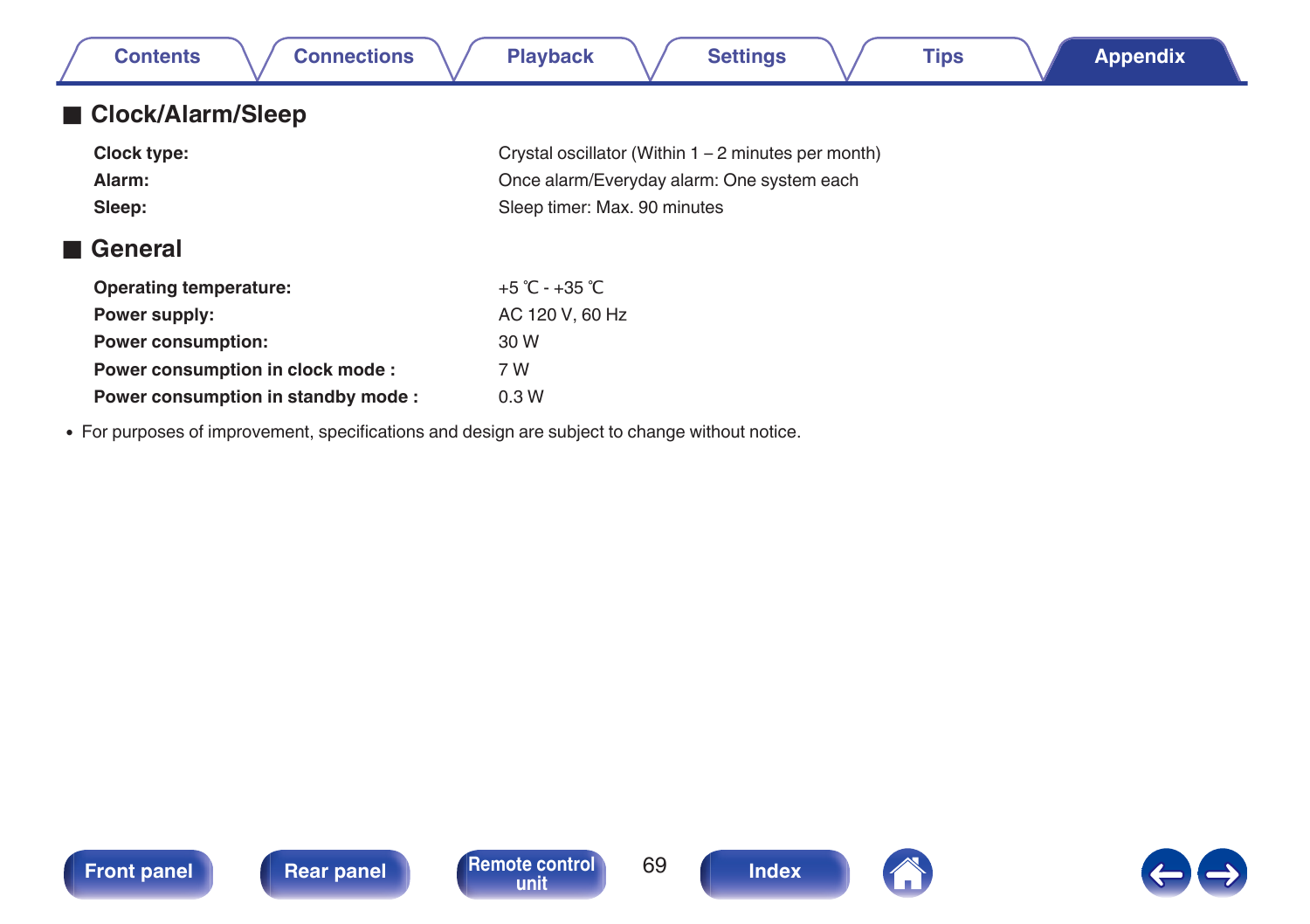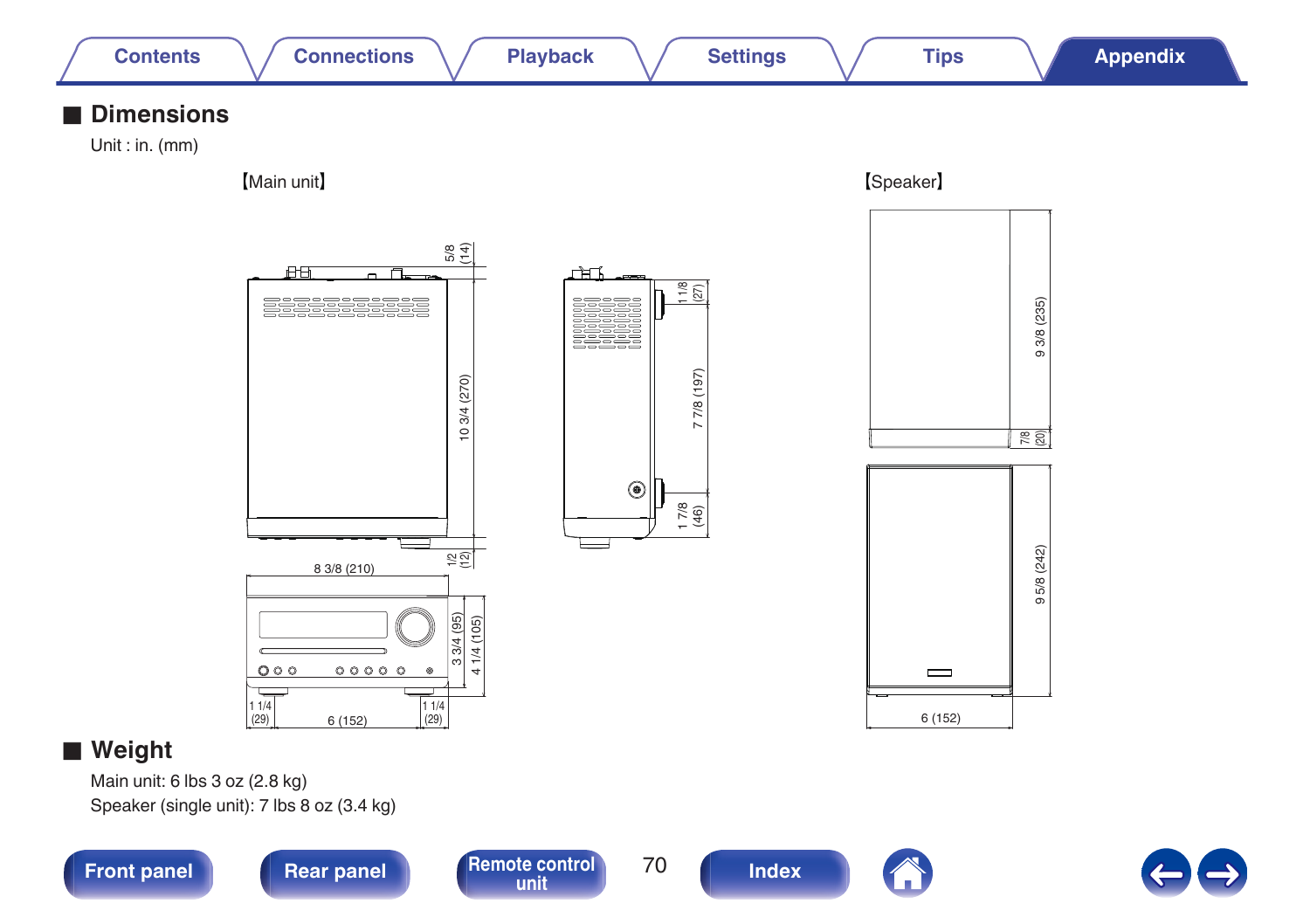# Front panel



 $71$ 

25

**Tips** 

# <span id="page-70-0"></span>**Index**

**Contents** 

| $F \rightarrow A$ |  |
|-------------------|--|
|                   |  |
|                   |  |
|                   |  |

**Connections** 

| CD. |  |
|-----|--|

| r Tr D |  |
|--------|--|
|        |  |
|        |  |

| LY F |  |
|------|--|
|      |  |
|      |  |
|      |  |

| l?了M |  |
|------|--|
|      |  |

### $R^*R$

**Playback** 

| . |  |
|---|--|
|   |  |
|   |  |
|   |  |

## $R$

| $F \rightarrow T$ |  |
|-------------------|--|
|                   |  |
|                   |  |

# $\sqrt{2}$  V

|--|--|

| ory settings  59 |  |
|------------------|--|
|                  |  |
|                  |  |
|                  |  |

**Settings**